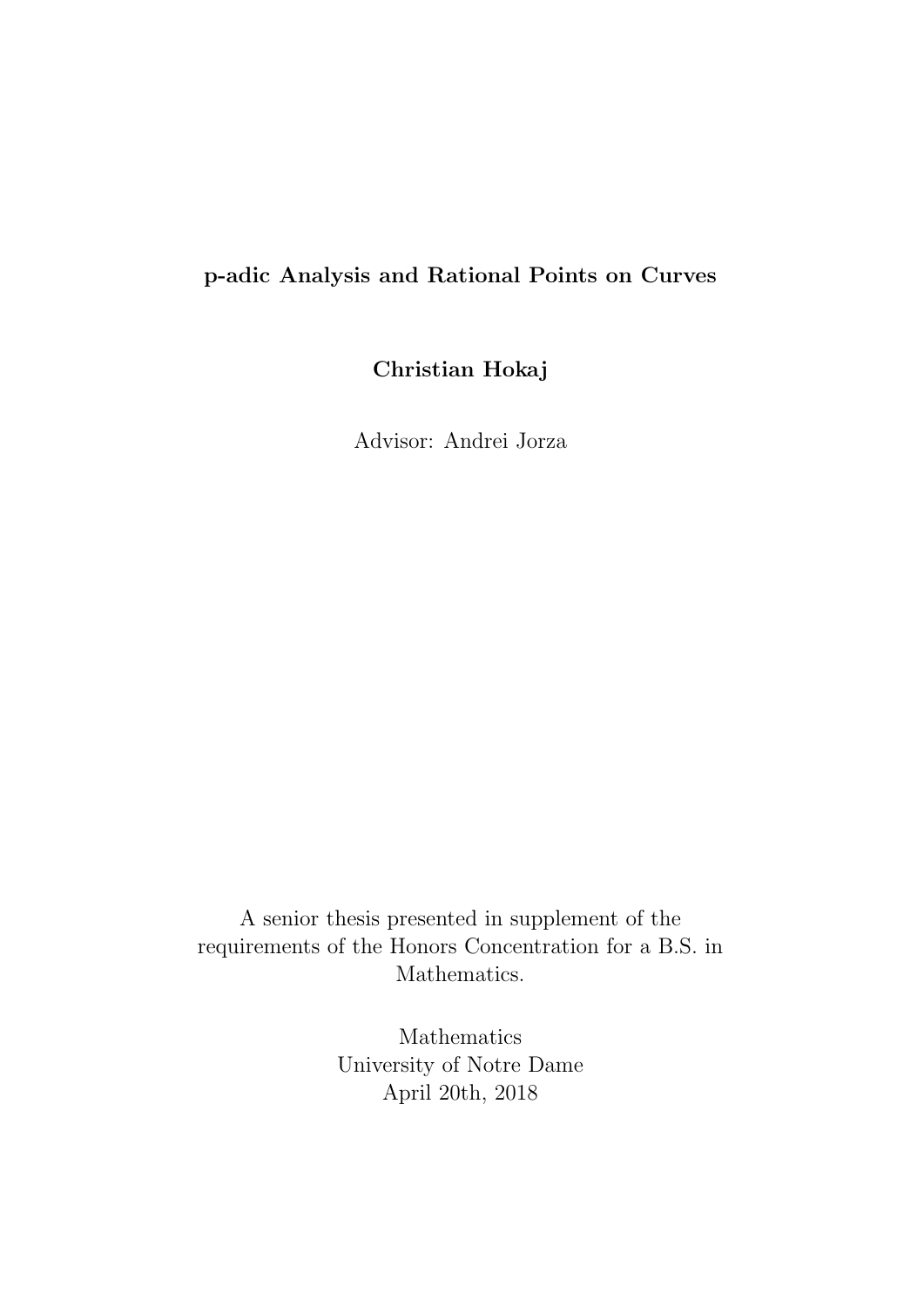# Contents

| 1              | Introduction                                                                          | $\bf{2}$ |
|----------------|---------------------------------------------------------------------------------------|----------|
| $\bf{2}$       | Complex Analysis Background                                                           | 3        |
|                | 2.1                                                                                   | 3        |
|                | 2.2                                                                                   | 6        |
|                | 2.3                                                                                   | 7        |
|                | The Jacobian and the Abel-Jacobi Map<br>2.4                                           | 8        |
|                | 2.5                                                                                   | 11       |
|                | 2.6                                                                                   | 16       |
| 3              | $p$ -adic analytic functions                                                          | 16       |
|                | 3.1                                                                                   | 22       |
| $\overline{4}$ | Curves over Finite Fields                                                             | 28       |
|                | <b>Divisors</b><br>4.1                                                                | 29       |
|                | Derivations and Differentials<br>4.2                                                  | 32       |
|                | 4.3                                                                                   | 34       |
|                | 4.4                                                                                   | 35       |
| 5              | Chabauty's Approach                                                                   | 36       |
|                | $5.1\,$                                                                               | 36       |
| 6              | <b>Coleman's Approach</b>                                                             | 38       |
|                | Residue Classes of Curves over $\mathbb{Q}_p$<br>6.1                                  | 38       |
|                | Some results involving 1-forms on $J(X)(\mathbb{Q}_p) \dots \dots \dots \dots$<br>6.2 | 38       |
|                | 6.3                                                                                   | 39       |
| $\overline{7}$ | <b>Recent Results</b>                                                                 | 40       |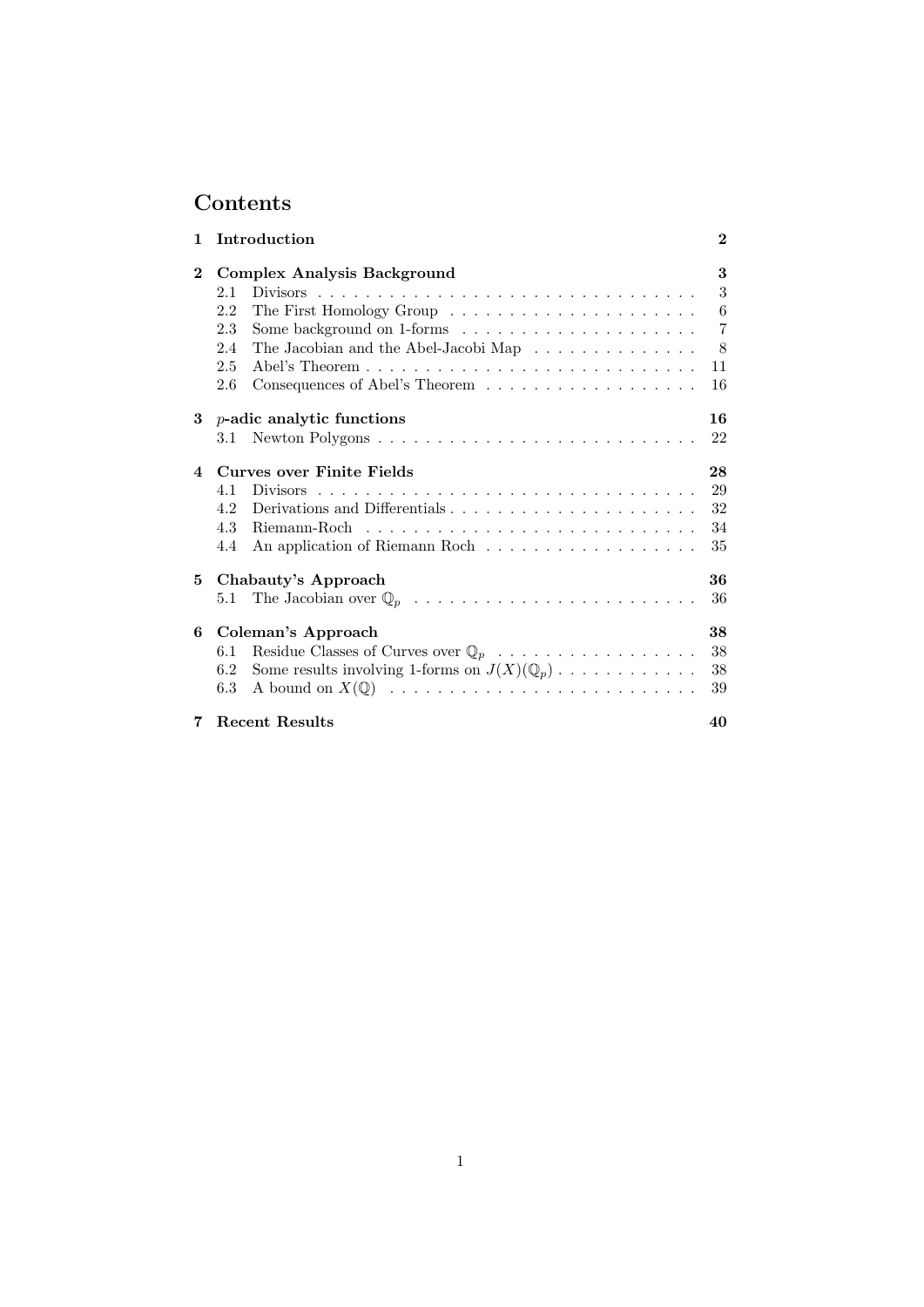# 1 Introduction

The goal of this thesis is to provide a proof of the following theorem:

**Theorem 1** (Chabauty). Let X be a curve over  $\mathbb Q$  with genus, g, greater than 1 and let the rank of the Jacobian (the Mordell-Weil rank) of X be strictly less than g. Then  $X(\mathbb{Q})$  is finite.

In 1941, Chabauty proved Theorem 1 using *p*-adic analytic techniques, establishing a bound on the number of rational points, which would be the most significant progress toward Mordell's conjecture for quite some time.

A curve of genus 1 is known as an elliptic curve. The rational points on an elliptic curve form a finitely-generated Abelian group (this is the Mordell-Weil Theorem), and there are many such elliptic curves which are known to have infinitely many rational points. In fact, it is expected that half of all elliptic curves have finitely many rational points and the other half are of rank 1. The study of elliptic curves is a beautiful subject on its own and is one of the most fundamental and profound areas in number theory.

But in the case where  $q > 1$ , there are only finitely many rational points on these curves. This was originally conjectured by Mordell in 1922, without the condition on the Jacobian of X.

**Theorem 2** (Faltings (Mordell's Conjecture)). Let X be a curve over  $\mathbb{Q}$  with genus,  $q > 1$ . Then  $X(\mathbb{Q})$  is finite.

In 1983, Gerd Faltings proved the Mordell Conjecture in full using techniques from algebraic geometry and was awarded the Fields Medal in 1986 for his work, but his method was not effective. The result was later generalized to hold over an arbitrary number field.

Shortly after, in 1985, while Chabauty's proof was unable to be adapted to show Faltings' Theorem in full, Coleman developed a method which improved the bound established by Chabauty in the case where the rank of the Jacobian of X is less than the genus which led to a method that enables one to explicitly compute the rational points in some special cases - a significant improvement.

More recently, number theorists have been interested in finding uniform bounds on the number of rational points on such curves, the bound dependent only on the genus (Coleman's bound involves the genus and the number of rational points of a reduction of the curve to  $\mathbb{F}_p$  for a prime of good reduction). In particular, we have the result due to Katz, Rabinoff, Zureick-Brown where for a specific kind of curve of genus greater than 3 over  $\mathbb O$  with the rank of the Jacobian at most  $g - 3$  the number of rational points is bounded above by  $84g<sup>2</sup> - 98g + 28$ , an explicit bound in terms of the genus (and their result also produced a bound for general number fields).

We will proceed to develop background in understanding of the methods of Chabauty and Coleman to prove the special case of Faltings' Theorem. In Section 2, after developing the necessary language of divisors, we need to understand the Jacobian of a curve, which we will build explicitly for curves over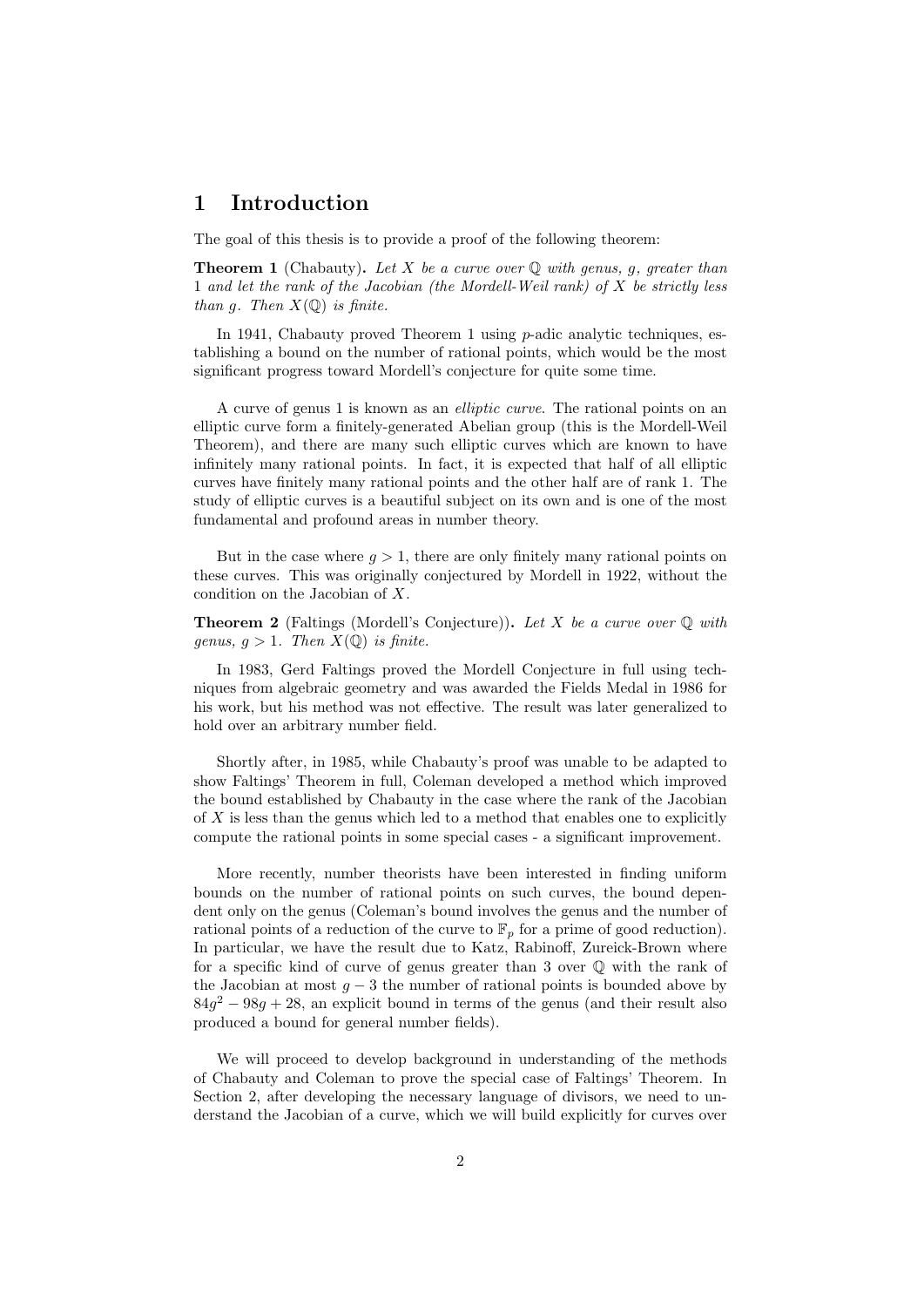$\mathbb C$ . We will be able to show it is isomorphic to a g-dimensional torus. We will then develop an understanding of the Abel-Jacobi map which injects a curve X into its Jacobian.

In Section 3, we will build the background of elementary p-adic analysis and the theory of Newton Polygons, which will be used to bound the number of zeros of particular p-adic analytic functions whose zeros which lie in  $p\mathbb{Z}_p$  correspond to the rational points on the curve.

In Section 4, we will continue expanding upon the theory of divisors to prove the Riemann-Roch Theorem for curves over arbitrary (algebraically closed) fields, which is a major tool used in the bound of the goal theorem, leading to an understanding of what 1-forms look like on curves over fields other than C or R.

Then in the remaining sections we will outline the methods of Chabauty and Coleman used to deduce the special case of Faltings' Theorem. We will conclude by stating the results of current research efforts in finding uniform bounds on the number of rational points.

# 2 Complex Analysis Background

Our end-goal in building up this complex analysis background is to understand the Jacobian of a curve,  $X$ , (which is an Abelian variety over the base field which has dimension  $q$ , the genus of the curve) and the associated Abel-Jacobi Map which injects a curve into is Jacobian. Understanding the Jacobian and Abel-Jacobi map is much more accessible when we work on a curve over C instead of over a general field.

We thus will be able to realize the Jacobian of our curve over Q as the Jacobian of the curve over C, but considering the equations which define the Abelian variety as over  $\mathbb Q$  instead of  $\mathbb C$  (which can be done). We will also be able to define the Jacobian of  $X(\mathbb{Q}_p)$ , a curve over  $\mathbb{Q}_p$ , as the Jacobian of  $X(\mathbb{Q})$ but considering the equations defining the Abelian variety as over  $\mathbb{Q}_p$  instead of Q.

The Jacobian can be constructed over an arbitrary base scheme, but this is a much more intensive procedure; taking the complex approach to understanding the Jacobian will suffice for our purposes.

#### 2.1 Divisors

Divisors are a convenient way of analyzing the zeros and poles of a meromorphic function or 1-form.

**Definition 3.** Let  $X$  be a compact Riemann Surface. A divisor on  $X$  is a function  $D: X \to \mathbb{Z}$  whose support is a discrete subset of X.

Proposition 4. The set of divisors form a group under pointwise addition  $(Div(X))$ . The group is exactly the free Abelian group on the points of X.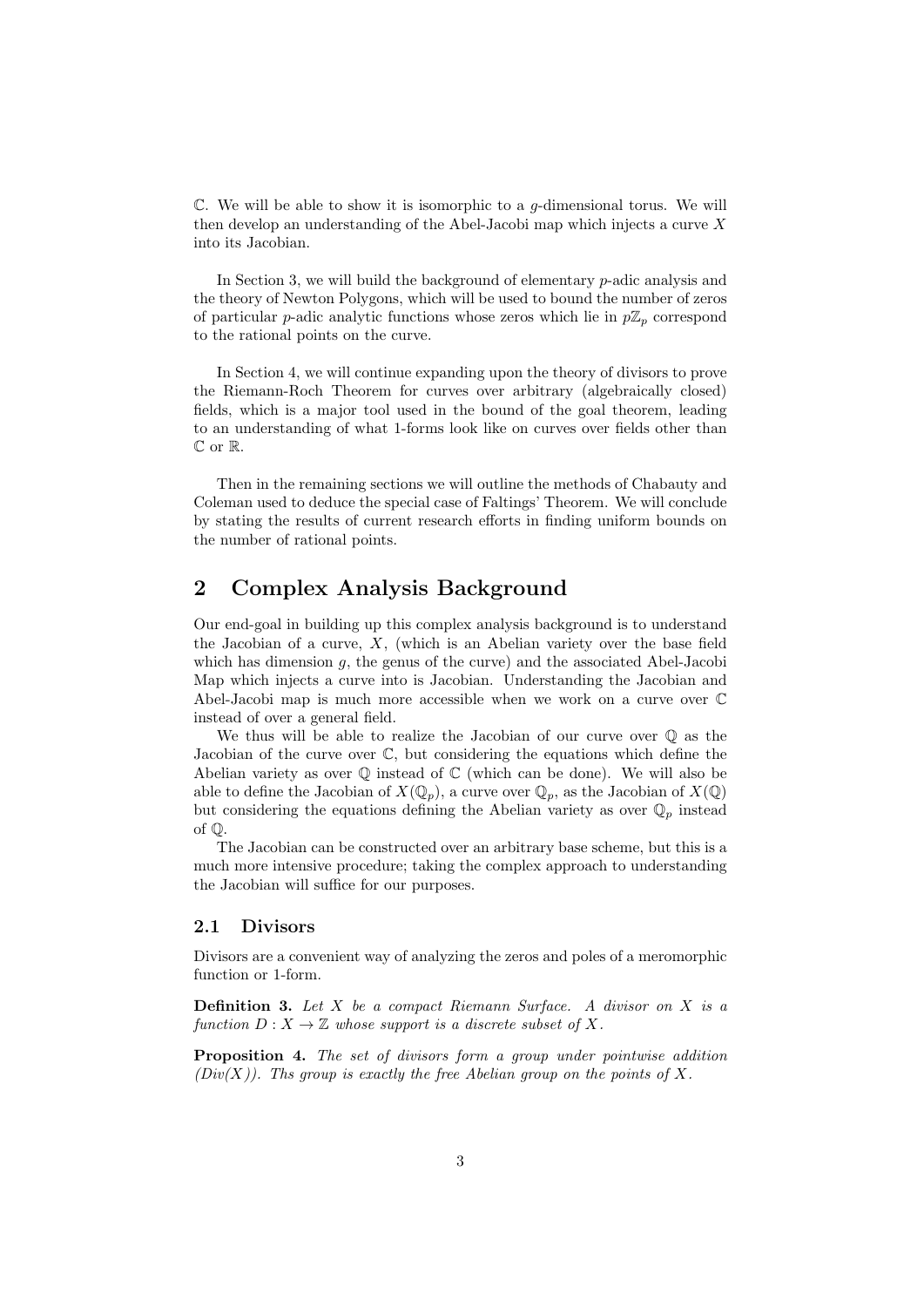Remark 5. A divisor can be represented as a (formal) sum

$$
D = \sum_{p \in X} D(p) \cdot p
$$

which is necessarily finite by our definition of divisor.

Definition 6. The degree of a divisor, D, is:

$$
\mathrm{Deg}(D)=\sum_{p\in X} D(p).
$$

Definition 7. Let f be a meromorphic function (which is not identically zero) on X a Riemann Surface. The divisor of f,  $div(f)$  is the divisor defined by:

$$
\mathrm{div}(f)=\sum_{p\in X}\mathrm{ord}_p(f)\cdot p
$$

where  $\text{ord}_p(f)$  denotes the order of the zero at f if f has a zero at p, the negative order of the pole of f at p if f has a pole at p, and is 0 if f does not have a zero or pole at p. Such a divisor is called a **principal divisor** 

**Definition 8.** Similarly, let  $\omega$  be a meromorphic 1-form on a Riemann Surface X which is not identically zero. Then the divisor of  $\omega$ , div $(\omega)$  is the divisor:

$$
\mathrm{div}(\omega) = \sum_{p \in X} \mathrm{ord}_p(\omega) \cdot p.
$$

Where  $\text{ord}_P(\omega)$  denotes the order of the zero or negative order of the pole pole of the meromorphic 1-form  $\omega$  (and is 0 if  $\omega$  has no zero or pole at p). A divisor of this form is referred to as a canonical divisor.

Definition 9. Two divisors are linearly equivalent if they differ by a principal divisor.

We wish to prove a theorem relating the degree of a canonical divisor to the genus of the surface, but we will need to recall a few standard results from complex analysis:

**Lemma 10.** Let  $F: X \to Y$  be a holomorphic map between Riemann Surfaces and let  $\omega$  be a (nonconstant) meromorphic 1-form. Let  $F^*\omega$  denote the pullback of  $\omega$  via F. Fix a point  $p \in X$ . Then we have:

$$
\mathrm{ord}_p(F^*\omega) = (1 + \mathrm{ord}_{F(p)}(\omega))\mathcal{C}_p(F) - 1.
$$

where  $C_p(F)$  denotes the ramificaction index of F at p. In other words, this is the number, n, such that  $F$  can be represented locally as  $z^n$  in a neighborhood of P.

*Proof.* Choose coordinates z on X and w on Y to write F locally as  $z \mapsto w^n$  in a neighborhood of P. We can also write  $\omega$  locally as  $[cz^{\text{ord }\omega} + O(z^{\text{ord }\omega+1})]dz$ .

By basic results about pullbacks, we have:

$$
F^*(\omega) = [cz^{n \text{ord } \omega} + O(z^{n \text{ord } \omega+1})](nz^{n-1})dz.
$$

From such an expansion it is clear that the order of  $F^*(\omega)$  is as in the statement of the lemma.  $\Box$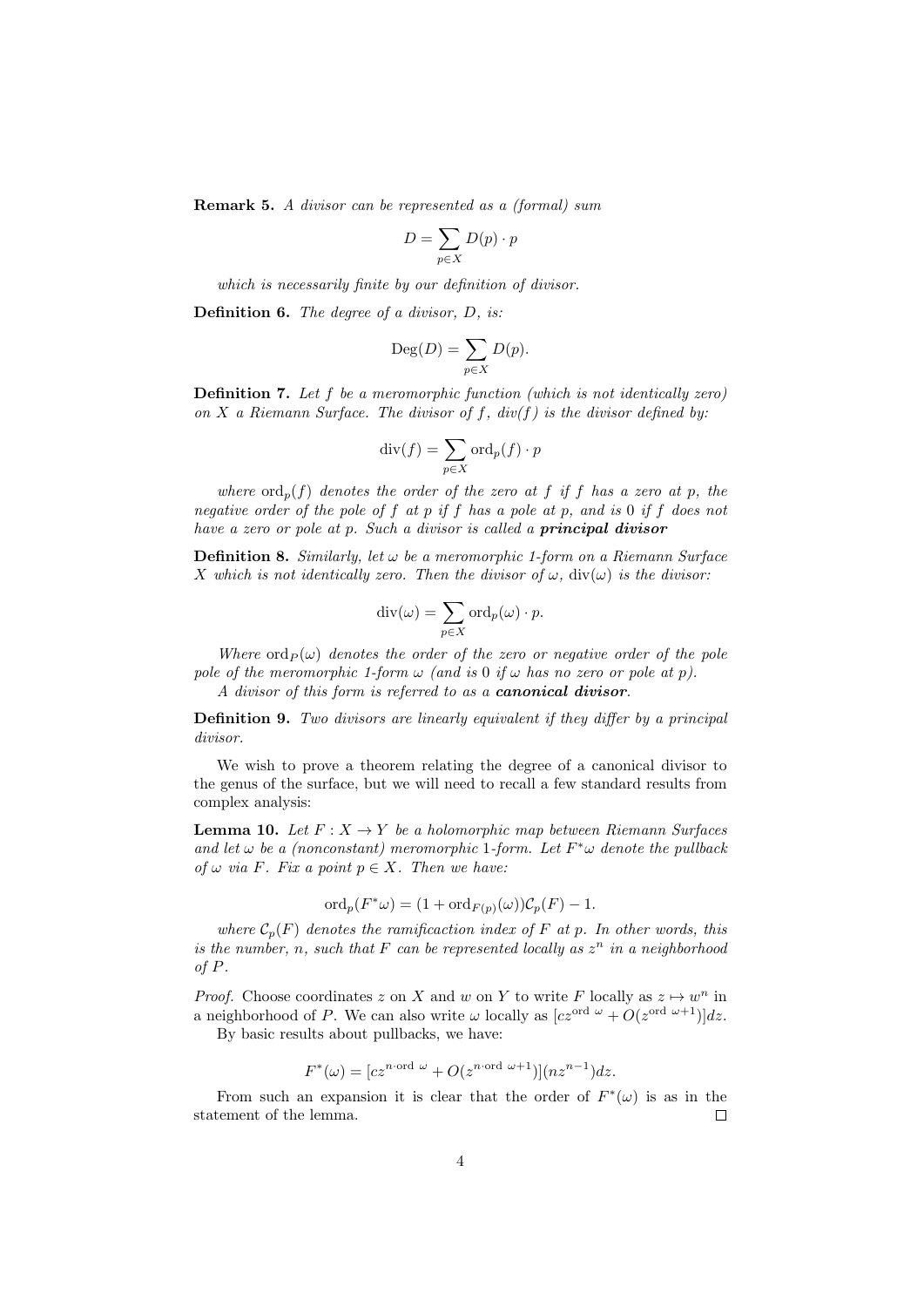**Theorem 11.** Hurwitz' Formula Let  $F: X \rightarrow Y$  be a (nonconstant) holomorphic map between (compact) Riemann Surfaces. Let  $g_X$  denote the genus of X and  $g_Y$  denote the genus of Y. Then:

$$
2g_X - 2 = \deg(F)(2g_Y - 2) + \sum_{p \in X} (\mathcal{C}_p(F) - 1).
$$

We recall from complex analysis that there are finitely many ramification points, so there are only finitely many  $p \in X$  where  $(\mathcal{C}_p(F) - 1)$  is nonzero.

The degree of  $F$ , where  $p$  is a point on  $Y$  is:

$$
\deg(F) = \sum_{x \in F^{-1}(p)} C_p(F).
$$

It is well known that this sum is independent of the choice of p.

Proof. This relies on much elementary complex analysis whose knoweldge we assume. See reference [10] p. 52, by Miranda.  $\Box$ 

**Theorem 12.** Let  $X$  be a compact Riemann Surface. Then there exists a canonical divisor on X of degree  $2g - 2$  where 2 is the genus of X.

*Proof.* Let f be a (nonconstant) meromorphic function on X. Realize f as a function  $f: X \to \mathbb{C}_{\infty}$  where  $\mathbb{C}_{\infty}$  denotes the Riemann Sphere. This can be done for every meromorphic function.

Consider then the meromorphic 1-form on the Riemann Sphere given by dz. Let  $f^*(dz)$  be the pullback of dz under f. Recall that dz is meromorphic of degree −2; it has a pole of order 2 at infinity and no other zeros or poles. We have:

$$
deg(div(f^*(dz))) = \sum_{p \in X} ord_p(f^*dz)
$$
  
= 
$$
\sum_{p \in X} [(1 + ord_{f(p)}dz))ord_p(f) - 1]
$$
  
= 
$$
\sum_{p \in X - f^{-1}(\{\infty\})} (ord_p(f) - 1) + \sum_{p \in f^{-1}(\{\infty\})} (-ord_p(f) - 1)
$$
  
= 
$$
2g - 2 + 2deg(f) - 2deg(f).
$$
  
= 
$$
2g - 2.
$$

The second equality comes from Lemma 10, the third by recognizing the zeros and poles of  $dz$  and splitting up the sum over different points of  $X$ , and the fourth from Hurwitz' formula.

 $\Box$ 

We note that one could define the genus in the above way - . Riemann-Roch, which will be proven later in this thesis over arbitrary (algebraically closed) fields will imply the equivalence of the many possible definitions of the genus.

Remark 13. It is nontrivial that every compact Riemann Surface has a nonconstant meromorphic function, which we used for this proof. Finding such meromorphic functions often occupies much of a graduate level complex analysis course; nevertheless, this is a well known result.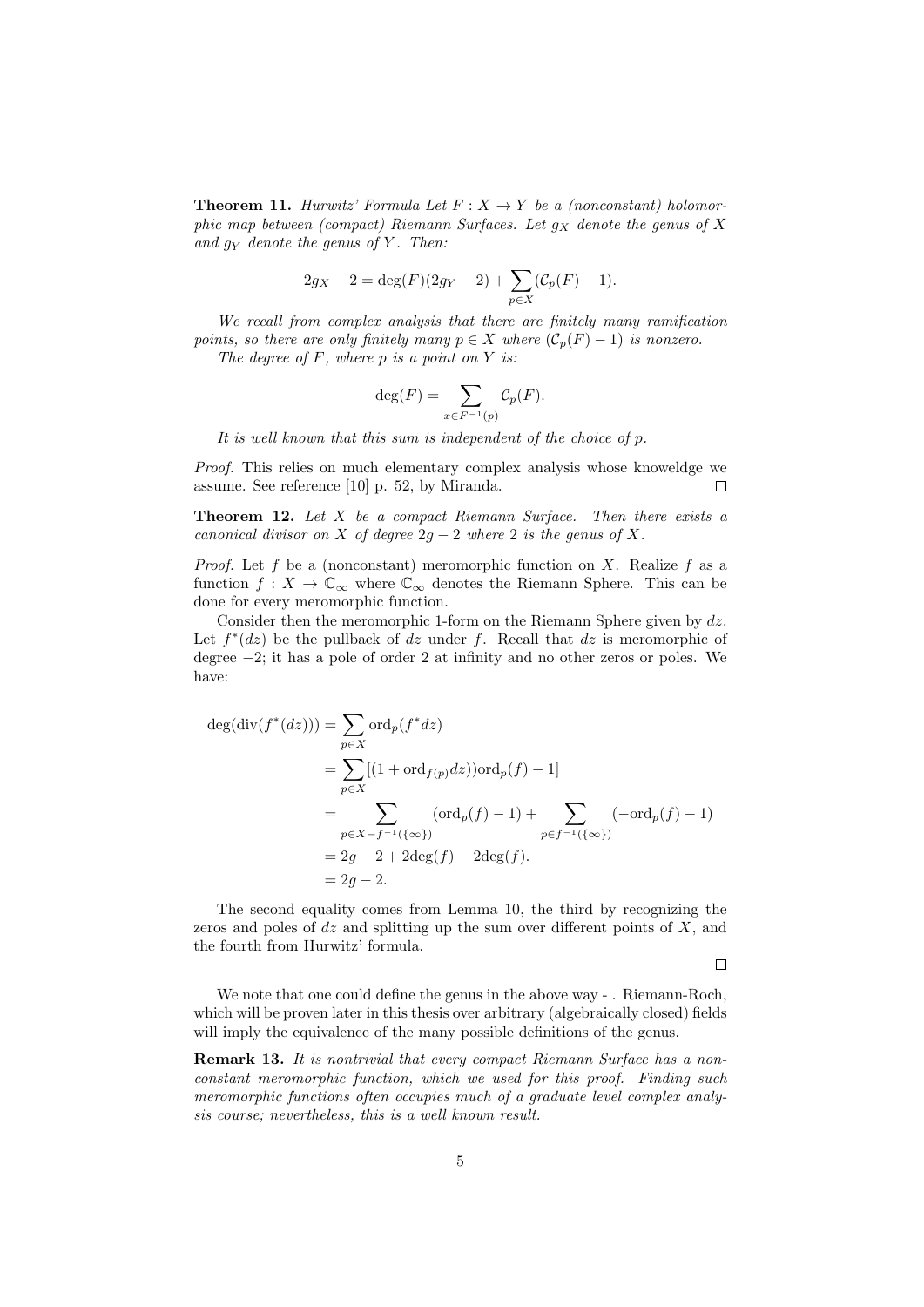Remark 14. In fact, more is true here than Theorem 10 suggests. The degree of any canonical divisor on X must be  $2g - 2$ , as we will show later.

We can define a partial ordering on divisors which is necessary for introducing a vector space of meromorphic functions of critical importance. We could begin the trek to proving Riemann Roch here, but we will only state what is necessary and we will provide a proof in Section 4.

Definition 15 (A Partial Ordering on Divisors). Let D be a divisor on a Riemann Surface, X. Say  $D \geq 0$  if  $D(p) \geq 0$  for all p. Say  $D > 0$  if  $D \geq 0$  and  $D \neq 0$ . Finally, say  $D_1 \geq D_2$  if  $D_1 - D_2 \geq 0$ .

**Definition 16.** Define  $L(D)$  as the space of meromorphic functions with poles bounded by D. i.e.

$$
L(D) = \{ f \in \mathcal{M}(X) | \text{div}(f) \ge -D \}.
$$

Notice that this condition means that for each p,  $\text{ord}_p(f) \geq -D(p)$ .

We state here a theorem that we will prove in Section 4 in a more general setting.

**Theorem 17** (Riemann-Roch). Let  $K$  be a canonical divisor on  $X$ . Then for any divisor, D, we have:

$$
l(D) = deg(D) + 1 - g + l(K - D),
$$

where  $l(D)$  denotes the dimension (as a vector space) of  $L(D)$ .

#### 2.2 The First Homology Group

Here we construct the first homology group on a Riemann Surface.

Definition 18. Let X be a Riemann Surface. Definethe set of chains as the free Abelian group on the set of paths of  $X$ . I.e. if  $C$  is a chain, we can write:

$$
C = \sum_{i=0}^{n} a_i \gamma_i.
$$

with  $a_i \in \mathbb{Z}$  and each  $\gamma_i$  is a path on X.

Proposition 19. We define a homomorphism from the group of chains on X to the free Abelian group generated by the points of  $X$  as follows. On a path, define  $F(\gamma_i)$  as the formal sum  $\gamma_i(0) - \gamma_i(1)$ . On a Z-linear combination of paths, define:

$$
F(\sum_{i=0}^{n} a_i \gamma_i) = \sum_{i=0}^{n} a_i F(\gamma_i)
$$

where the sum is formal. It is clear that this is a homomorphism.

**Definition 20.** Where  $F$  is as above, define the set (which is also a group) of closed chains of  $X$  as the kernel of  $F$ .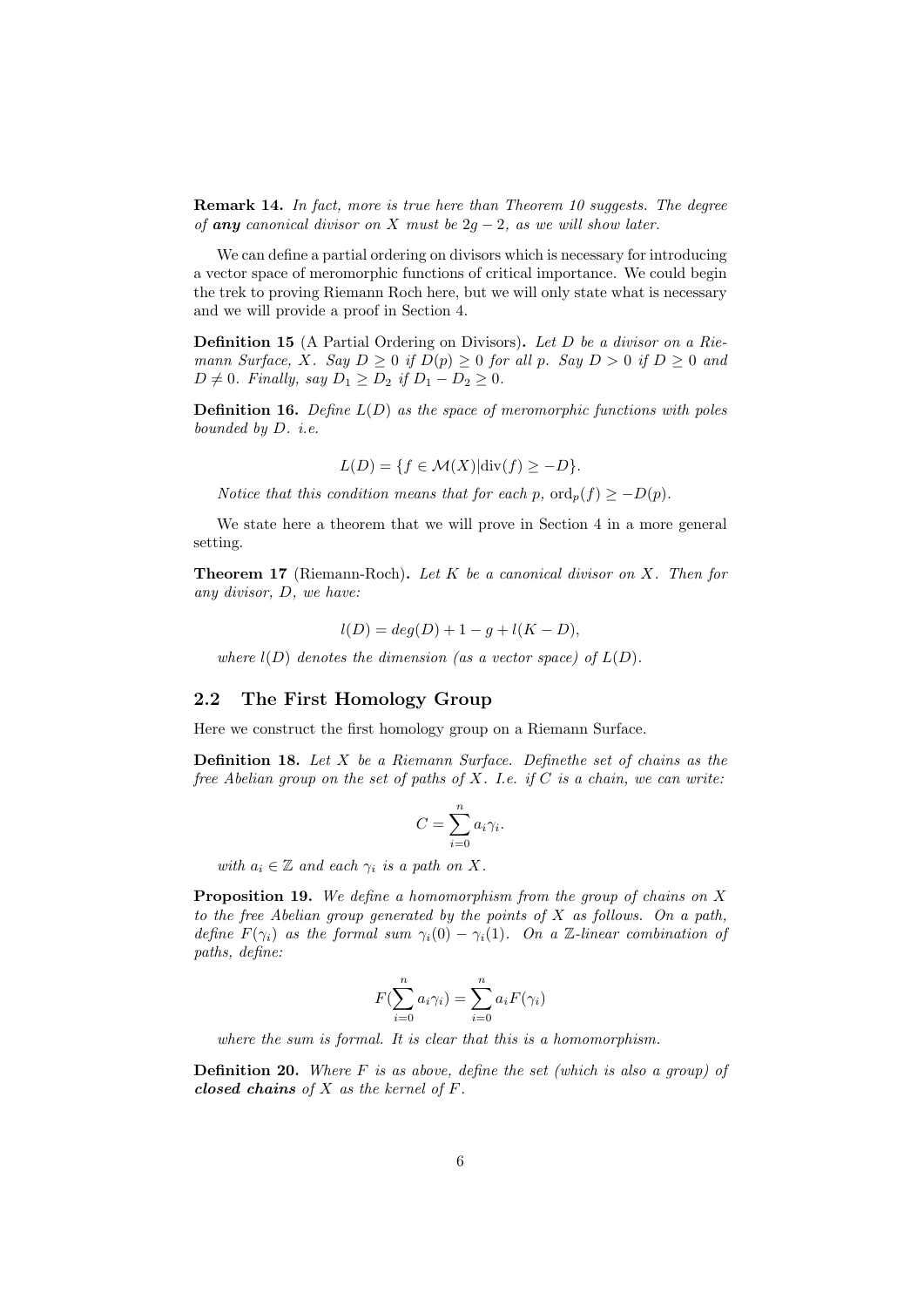Definition 21. We call a chain a boundary chain if its paths comprise the boundary of a (triangulizable) closed set of X.

Definition 22. The first homology group is the quotient group of the closed chains modulo the boundary chains. We will denote it by  $H_1(X)$  or  $H_1(X,\mathbb{Z})$ .

**Remark 23.** The first homology group can also be defined as the abelianization of the fundamental group of  $X$ . These two definitions are equivalent.

**Theorem 24.** If X is a (compact) 2-manifold of genus g, then  $H_1(X)$  is a free Abelian group of rank 2g.

#### 2.3 Some background on 1-forms

**Definition 25.** A closed 1-form  $\omega$  is a 1-form such that  $d\omega = 0$ .

Proposition 26. Every holomorphic 1-form is closed.

*Proof.* Write  $\omega$  locally as  $fdz$ , which can be done since  $\omega$  is holomorphic.

$$
d\omega = \partial \omega + \overline{\partial} \omega = \left(\frac{\partial f}{\partial \overline{z}}\right) dz \wedge d\overline{z}.
$$

 $\frac{\partial f}{\partial \overline{z}} = 0$  is equivalent to the Cauchy Riemann equations, and we are done.

**Proposition 27.** Let  $\omega$  be a holomorphic 1-form. Then the integral of  $\omega$  along any boundary chain is 0.

*Proof.* This is an application of Stoke's Theorem. Let  $D$  be a triangulizable set such that the boundary chain we are interested in is  $\partial D$ . By Stokes, we get:

$$
\int_{\partial D} \omega = \int \int_D d\omega = 0.
$$

**Corollary 28.** For any  $\gamma \in H_1(X,\mathbb{Z})$ , let  $\delta$  be another representative of the same homology class (i.e.  $\gamma$  and delta differ only by a boundary chain). We have that

$$
\int_{\gamma}\omega=\int_{\delta}\omega
$$

where  $\omega$  is holomorphic. Hence, the integral of a holomorphic 1-form over a homology class is well-defined.

*Proof.* We can break up over the paths which comprise  $\gamma$  and  $\delta$ , and the integrals will differ only by the integral of  $\omega$  over a boundary chain which is 0 by the previous proposition.  $\Box$ 

**Corollary 29.** Let  $\gamma \in H_1(X, \mathbb{Z})$ . There exists a linear functional from  $\Omega^1(X)$ , the space of holomorphic 1-forms, into  $\mathbb C$  given by:

$$
\omega\mapsto \int_{\gamma}\omega.
$$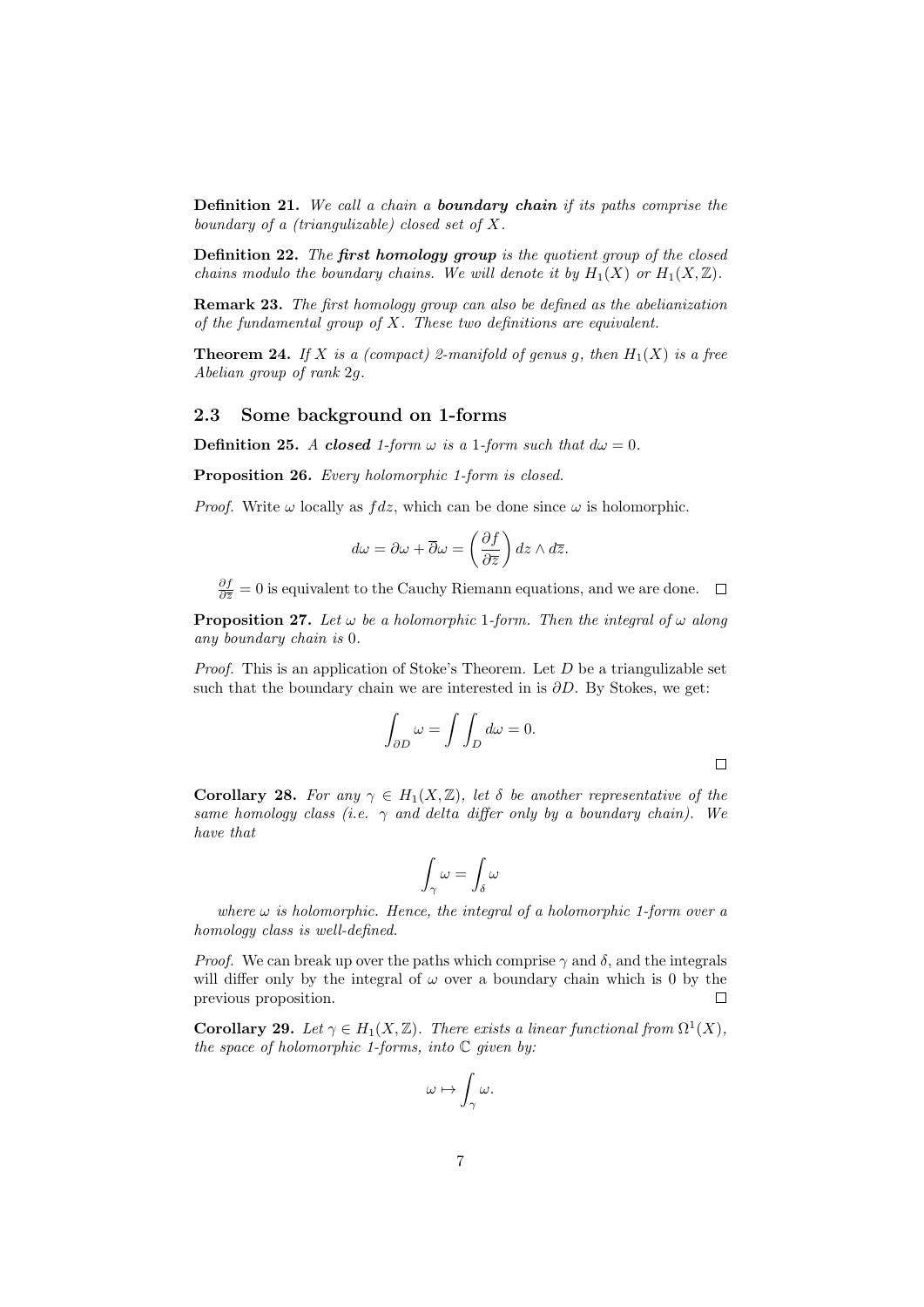**Definition 30.**  $\phi \in \Omega_1(X)^*$  (the dual space, the space of linear functionals on  $\Omega_1(X)$ ) is a **period** if it can be written as:

$$
\phi(\omega)=\int_{\gamma}\omega
$$

for some  $\gamma \in H_1(X, \mathbb{Z})$ .

#### 2.4 The Jacobian and the Abel-Jacobi Map

**Definition 31.** A compact Riemann Surface,  $X$ , is an algebraic curve if  $\mathcal{M}(X)$ , the field of (global) meromorphic functions on X separates points and tangents.

Theorem 32. Every compact Riemann Surface (including a projective plane curve or projective curve) is an algebraic curve.

Proof. This is a rather deep result. A construction can be found in Narasimhan's book, Complex Analysis in One Variable [8]. П

**Definition 33.** The Jacobian of a (compact) Riemann Surface  $X$ , denoted  $J(X)$  is the quotient group given by  $\Omega^1(X)^*$  modulo the group of periods.

We can also characterize the Jacobian in a different way in terms of bases.

Let  $\omega_1, ..., \omega_g$  be a basis of  $\Omega^1(X)$  (recall g is the genus of X). We can define an isomorphism of vectors spaces  $\Omega^1(X)^* \to \mathbb{C}^g$  given by:

$$
\phi \mapsto \begin{bmatrix} \phi(\omega_1) \\ \vdots \\ \phi(\omega_g) \end{bmatrix}.
$$

Remark 34. While we constructed the Jacobian of a curve for a curve over  $\mathbb{C}$ . Weil has shown that one can analogously construct the Jacobian of a curve over an arbitrary field [12].

**Proposition 35.** We thus have that  $Jac(X)$  is isomorphic to  $\mathbb{C}_q$  modulo the group of periods. In fact, it is true that the group of periods forms a lattice and we have:

$$
J(X) \cong \frac{\mathbb{C}^g}{\mathbb{Z}^{2g}}
$$

which is a g-dimensional complex torus.

We will have a proof of the isomorphism after we establish that the group of periods forms a lattice of  $\mathbb{C}^g$ . We will prove this later on in this section.

Our next goal is to develop the Abel-Jacobi Map, which injects a Riemann surface,  $X$ , into its Jacobian.

Definition 36. Define A, the Abel-Jacobi Map, as follows:

Fix a base point,  $P_0 \in X$ . For every  $P \in X$ , select a path,  $\gamma$  from P to  $P_0$ . Send P to the linear functional on  $\Omega^1(X)$  given by integration along  $\gamma$ . In other words, for every  $P$ ,  $A(P)$  is the map:

$$
A(P)(\omega) = \int_{\gamma} \omega.
$$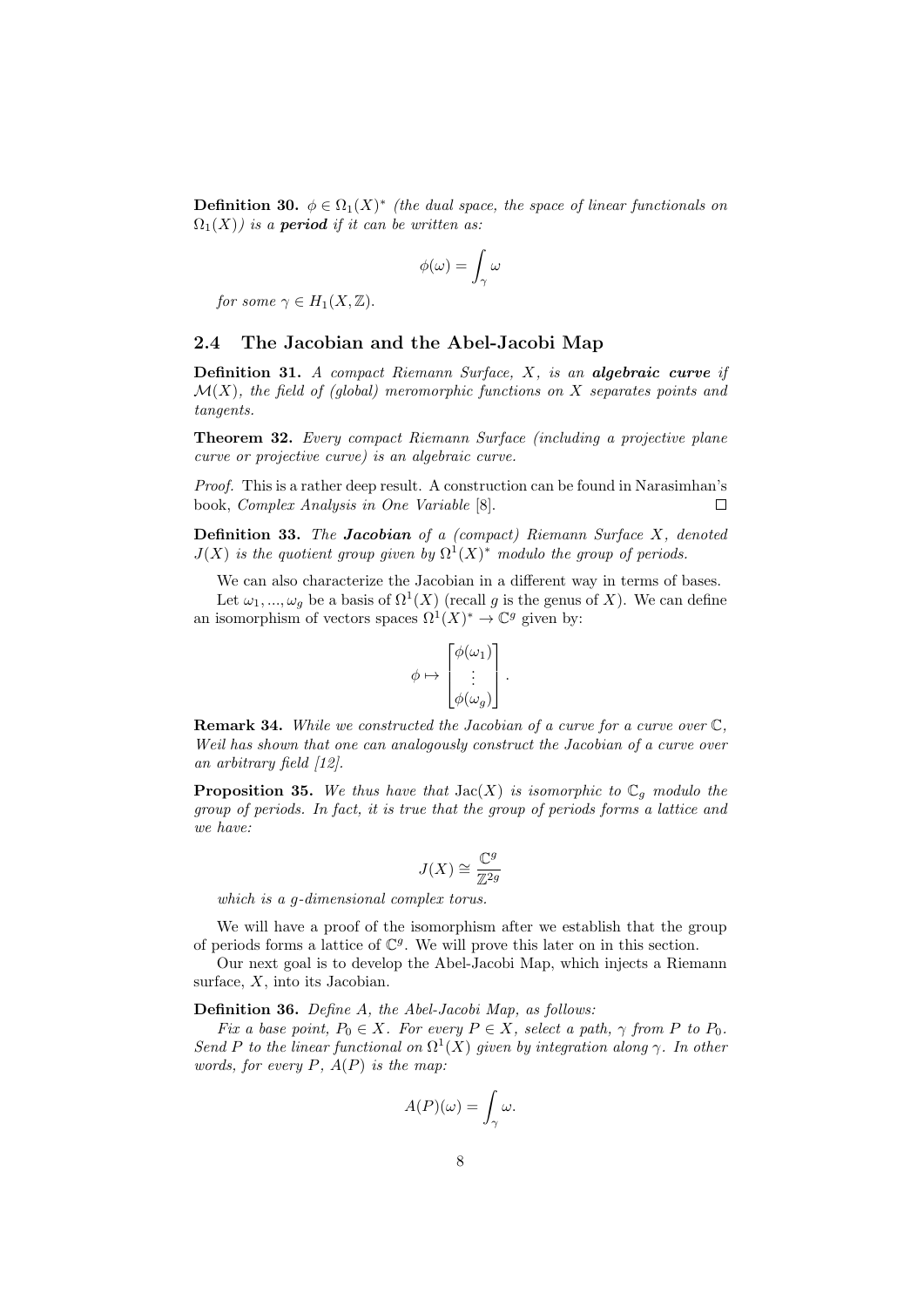We must verify that many aspects of this map are well defined.

We will first show that the choice of path from  $P$  to  $P_0$  doesn't matter. Choose another path, call it  $\delta$ , which goes from P to  $P_0$ . Let  $\delta^{-1}$  be the path  $\delta$ traversed in reverse. Then  $\gamma + \delta^{-1}$  (concatenate the path  $\gamma$  with the path  $\delta^{-1}$ ) forms a boundary chain which tells us that:

$$
\int_{\gamma+\delta^{-1}}\omega=\int_{\gamma}\omega+\int_{\delta^{-1}}\omega.
$$

This gives us that:

$$
-\int_{\delta^{-1}} \omega = \int_{\gamma} \omega - \int_{\gamma + \delta^{-1}} \omega
$$

for every  $\omega \in \Omega^1(X)$ . Which is the same as:

$$
\int_{\delta} \omega = \int_{\gamma} \omega - \int_{\gamma + \delta^{-1}} \omega.
$$

So while the Abel-Jacobi map is not well defined as a map into  $\Omega^1(X)$ , it is well defined up to integration around a closed chain. But this is exactly a period, so it is well defined as a map into  $Jac(X)$ .

Proposition 37. We can also write a more explicit form of the Abel Jacobi map into  $\mathbb{C}^g$  modulo periods as follows:

$$
A(P) = \begin{bmatrix} \int_{P_0}^{P} \omega_1 \\ \vdots \\ \int_{P_0}^{P} \omega_g \end{bmatrix}
$$

where  $\omega_1, ..., \omega_g$  is a basis of  $\Omega^1(X)$ . This form can be achieved by composing the original Abel-Jacobi map with the isomorphism of  $\Omega^1(X)^* \to \mathbb{C}^g$ 

We should note, though, that as a map from  $X$  to  $Jac(X)$ , the Abel-Jacobi Map does depend on the base point.

However, we can remove this dependency on the base point if we choose to work over the divisors of  $X$  instead of  $X$  itself. Divisors are discussed at length later in this thesis, but we will develop the Divisor-form of the Abel-Jacobi map now.

**Proposition 38.** We can extend A linearly to a map on divisors of  $X$  in the obvious way. I.e. If  $D = \sum_{P \in X} D(P) \cdot P$  then we have a map  $A : Div(X) \rightarrow$  $Jac(X)$  given by:

$$
A(D) = A\left(\sum_{P \in X} D(P) \cdot P\right) = \sum_{P \in X} D(P) \cdot A(P).
$$

This is obviously a group homomorphism, as we extended the map linearly.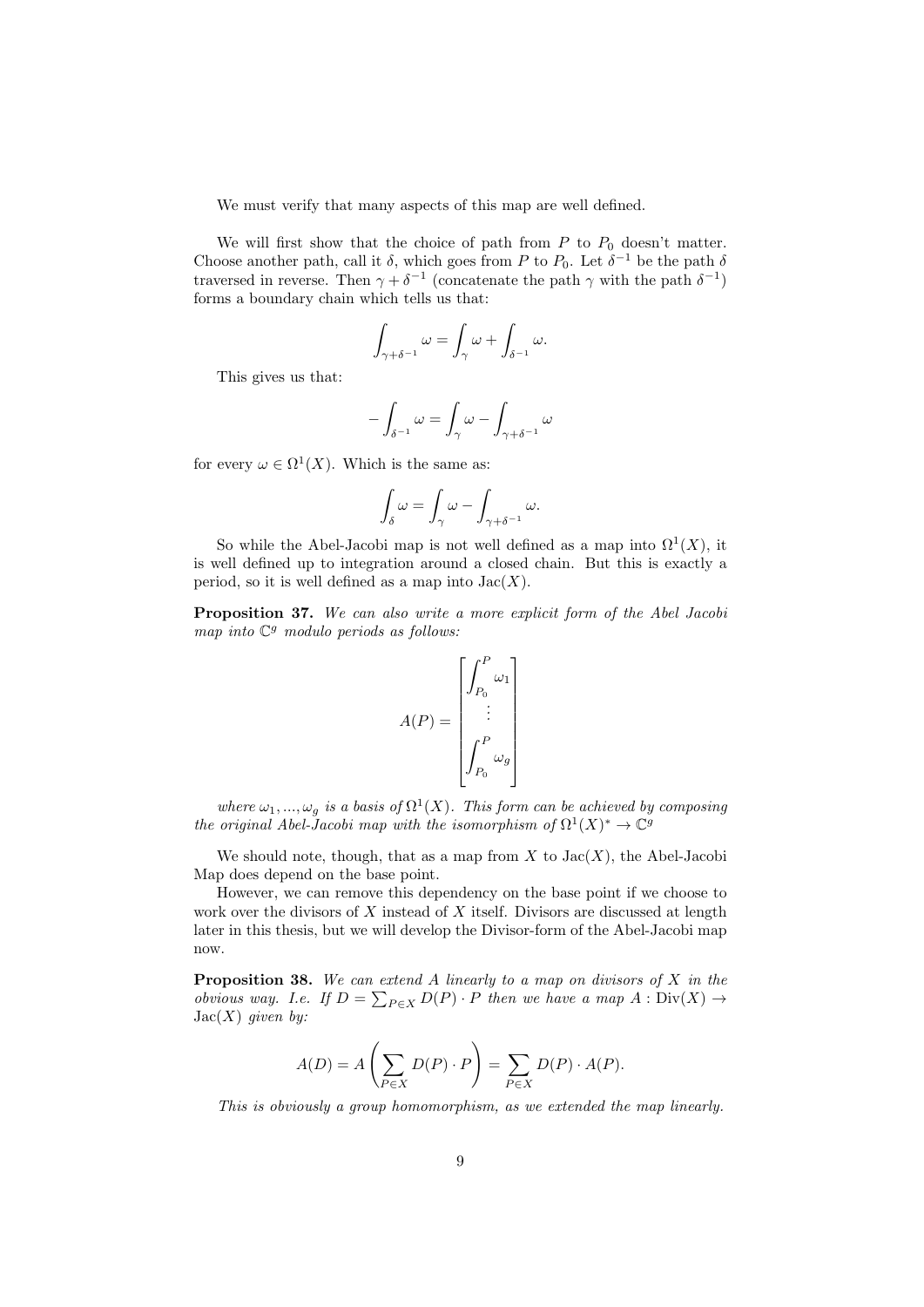**Theorem 39.** Let  $A_0$  be the restriction of A to the group of divisors of degree 0. Then  $A_0$  is independent of a choice of base point,  $P_0$ .

*Proof.* Let  $D = \sum_{P \in X} D(P) \cdot P$  be a divisor of degree 0. Let  $Q_0$  be a second base point. Let  $\delta$  be a path from  $Q_0$  to  $P_0$ , and let  $A_P$  and  $A_Q$  be the Abel-Jacobi Maps induced by these base points.

Notice, first, that  $A(P_0) = 0$  as this is integration on the constant loop. Now, let  $P \in X$  and let  $\gamma_P$  be a path from P to  $P_0$  and let  $\gamma_Q$  be a path from P to  $Q_0$ . Notice that:

$$
\int_{\gamma_P} \omega = \int_{\gamma_Q} \omega + \int_{\delta} \omega
$$

so we have:

$$
A_P(P) = A_Q(P) + \begin{bmatrix} \int_{\delta} \omega_1 \\ \vdots \\ \int_{\delta} \omega_g \end{bmatrix}.
$$

Then

$$
A(\sum_{P \in X} D(P) \cdot P) = \sum_{P \in X} D(P) \cdot A_P(P)
$$
  
= 
$$
\sum_{P \in X} \left( D(P) \cdot \begin{pmatrix} 0 & 0 \\ 0 & 0 \\ 0 & 0 \\ 0 & 0 \end{pmatrix} + \begin{pmatrix} 0 & 0 \\ 0 & 0 \\ 0 & 0 \\ 0 & 0 \end{pmatrix} \right)
$$
  
= 
$$
\sum_{P \in X} (D(P) \cdot A_Q(P)) + \sum_{P \in X} D(P) \cdot \begin{bmatrix} \int_{\delta} \omega_1 \\ \vdots \\ \int_{\delta} \omega_g \end{bmatrix}
$$
  
= 
$$
\sum_{P \in X} (D(P) \cdot A_Q(P)) + \begin{bmatrix} \int_{\delta} \omega_1 \\ \vdots \\ \int_{\delta} \omega_g \end{bmatrix} \cdot \sum_{P \in X} D(P)
$$
  
= 
$$
\sum_{P \in X} (D(P) \cdot A_Q(P)) + 0
$$

where the last equality holds since  $D$  is a divisor of degree 0. Hence  $A_0$ , which is  $A$  restricted to divisors of degree  $0$  is independent of the base point.

 $\Box$ 

As our goal is to show that we can embed the curve  $X$  into its Jacobian, we will build up to the result that the Abel-Jacobi map is injective. In order to do this, we will prove an intermediate theorem about divisors.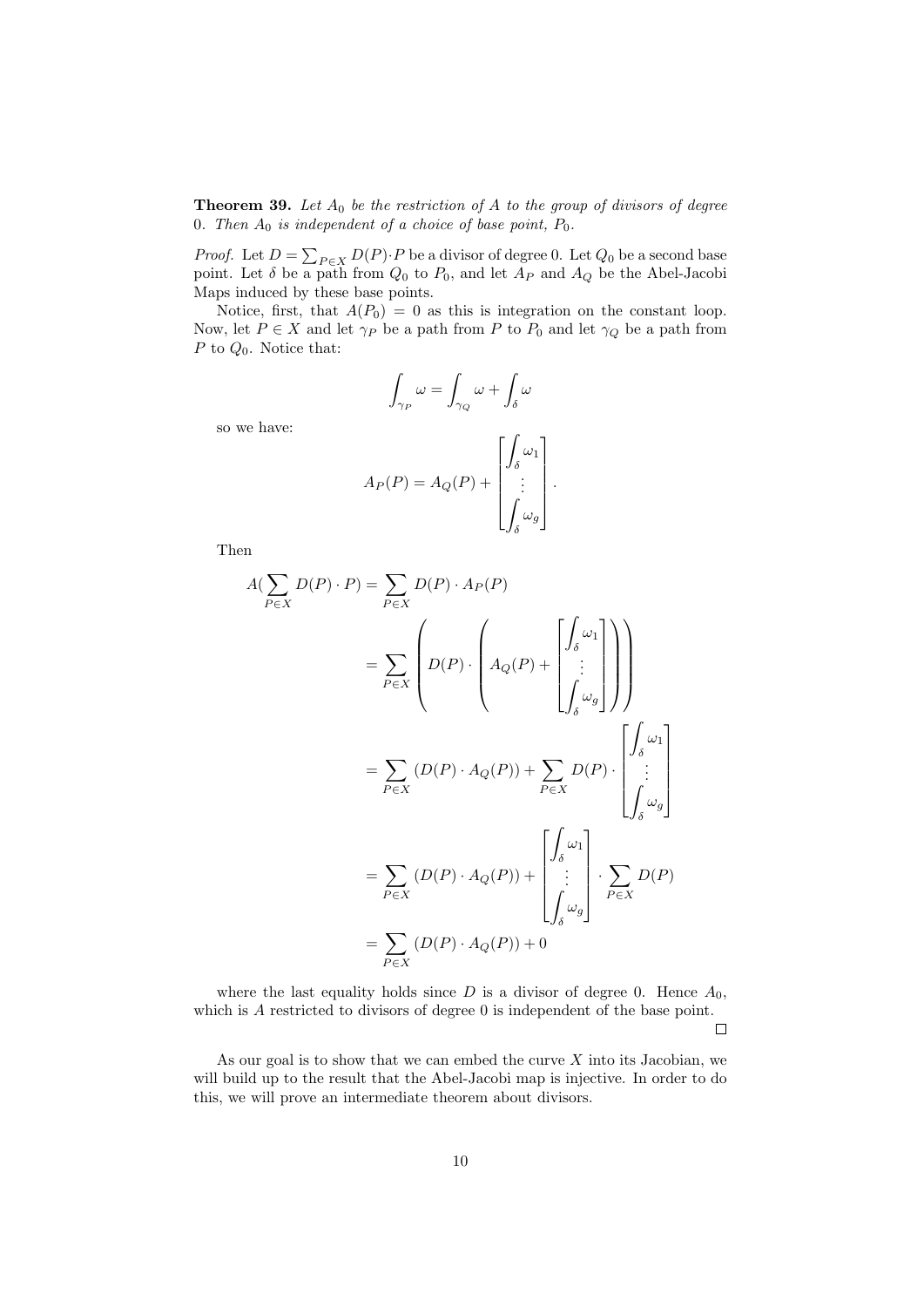#### 2.5 Abel's Theorem

This section will seek to prove the following theorem:

**Theorem 40** (Abel). Let X be a compact Riemann surface of genus g. Let D be a divisor of degree 0. Then if  $A_0(D) = 0$ , D is a principal divisor; in other words, there exists a meromorphic function f on X such that  $D = \text{div}(f)$ .

We will first develop the tools necessary to prove the reverse direction, which will use trace operations. Then, we will develop the tools needed for the forward direction.

**Definition 41.** Let F be a nonconstant holomorphic map  $X \to Y$  of degree d and let g be a meromorphic function on  $X$ . Let q be a point in Y which is not a branch point of  $F$ . If none of the poles of  $g$  are in the preimage of  $q$ , we define the Trace of g as:

$$
\operatorname{Tr}(g)(q) = \sum_{p \in F^{-1}(q)} g(p).
$$

It is easy to check that  $\text{Tr}(q)$  is a well-defined meromorphic function everywhere in  $Y$  which is not a branch point, and is holomorphic at a point in the preimage of q if g is, as long as none of the poles of g are at the preimage of q.

If this condition on the poles is not met, it is not necessarily true that this gives a well-defined meromorphic function, and we construct the trace as follows:

If F has degree d, there are d preimages of  $q \in Y$  under F, which we can call  $p_1, ..., p_d$ . About q we can find a chart U where  $F^{-1}(U) = \bigsqcup V_i$  where each  $V_i$  is a chart containing  $p_i$ . As the multiplicity of the  $p_i$  is 1, the chart map  $U \rightarrow V_i$  is a biholomorphism  $F_i$  with inverse  $F_i^{-1}$ . Then we can define:

$$
\text{Tr}(g)(q) = \sum_{i=1}^{d} g(F_i^{-1}).
$$

It is easy to see that these two definitions agree.

**Remark 42.** Considering  $\omega$  as a 1-form we can define  $\text{Tr}(\omega)$  in the analogous way.

Now, let  $F$  be a nonconstant holomorphic function between compact Riemann surfaces, let  $\gamma$  be a path on Y, and let  $\omega$  be a meromorphic 1-form on X whose poles avoid  $F^{-1}(\gamma)$ . In this case, we can integrate  $\text{Tr}(\omega)$  since it is just a meromorphic 1-form. We wish to relate this to the integral of  $\omega$ .

As long as  $\gamma$  does not pass through the branch points of F, every q in Y has  $d$  preimages under  $F$  where  $d$  is the degree of  $F$ . So, at all but finitely many branch points of Y we can lift  $\gamma$  to d paths  $\gamma_1, ..., \gamma_d$  which may intersect at ramification points of  $F$  (lying above branch points). By taking the closure of these lifted paths, we get d lifts  $\overline{\gamma_i}$ . We will denote  $F^*(\gamma) = \sum_{i=1}^d \gamma_i$ .

From this discussion, we conclude the following lemma.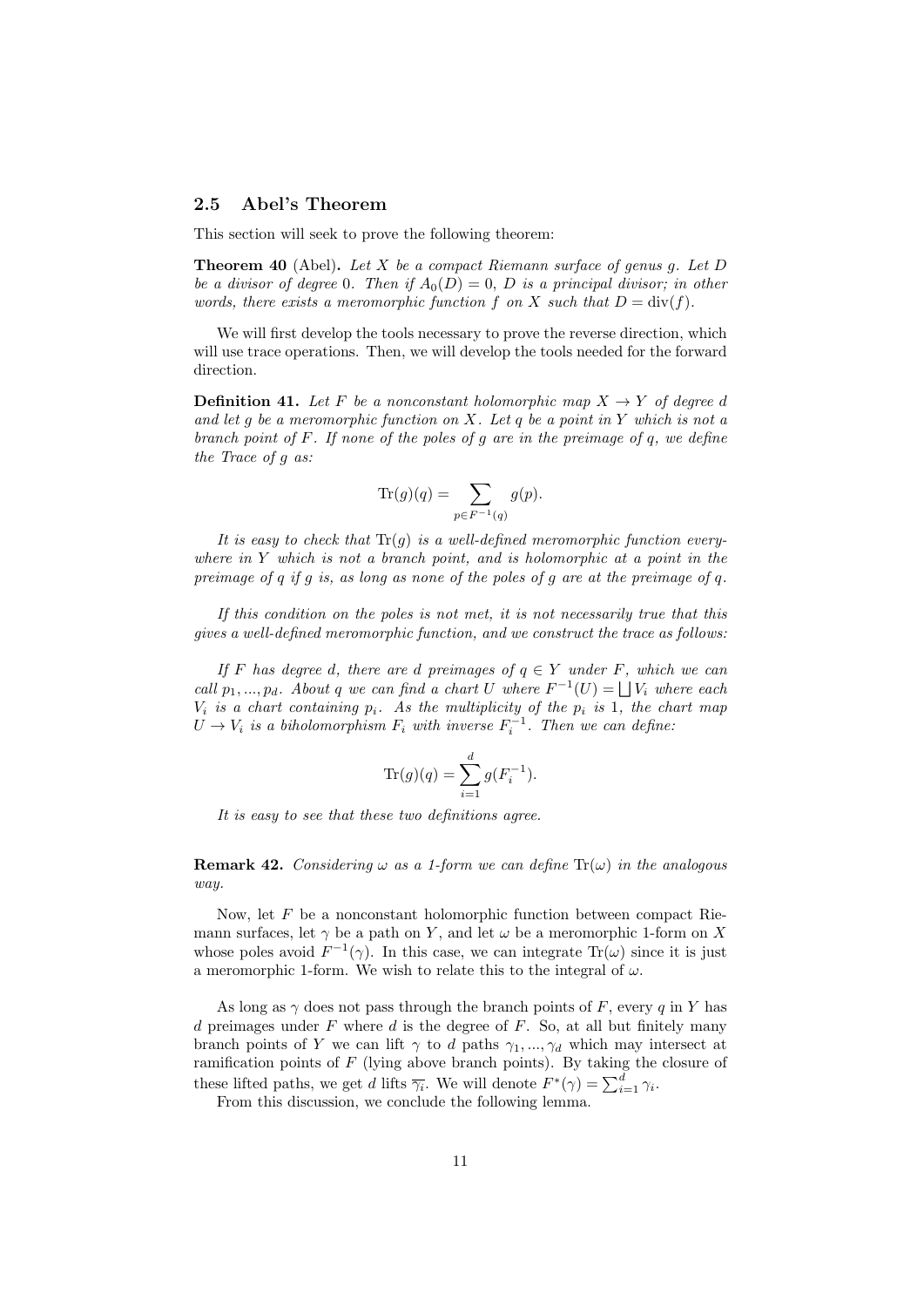**Lemma 43.** Let  $F: X \rightarrow Y$  be a (nonconstant) holomorphic map between (compact) Riemann surfaces. Let  $\omega \in \Omega^1(X)$  and let  $\gamma$  be a chain on Y. Then:

$$
\int_{F^*(\gamma)} \omega = \int_{\gamma} \text{Tr}(\omega).
$$

We can now show the reverse direction of Abel's Theorem.

**Theorem 44** (Abel's Theorem, reverse direction). Let X be a compact Riemann surface of genus g. Let  $D$  be a divisor of degree 0. If there exists a meromorphic function f on X such that  $D = \text{div}(f)$  (if D is principal), then  $A_0(D) = 0$ .

*Proof.* Let D be the divisor of a (nonconstant) meromorphic function  $F: X \rightarrow$  $\mathbb{C}_{\infty}$  on X, a compact Riemann Surface.

Let  $\gamma$  be a path from  $\infty$  to 0 on  $\mathbb{C}_{\infty}$  which does not pass through any branch points of the map F except for possibly 0 or  $\infty$ . Write  $F^*(\gamma)$  to denote pulling back the path under  $F$ , and note that this chain is:

$$
F^*(\gamma) = \sum_{i=1}^{\text{ord}(F)} \gamma_i
$$

where each  $\gamma_i$  connects a zero of F to a pole of F (or vice-versa) and ord $(F)$ denotes the number of zeros and poles of  $F$  (counted without multiplicity).

Write  $\text{div}(f) = D = Z + P$  where Z is the divisor of zeros,  $Z = \sum_i z_i =$  $\sum_i \gamma_i(1)$  and P is the divisor of poles of  $f P = \sum_i q_i = \sum_i \gamma_i(0)$ . Write  $\omega_1, ..., \omega_g$ as a basis of  $\Omega^1(X)$  and select a base point  $x \in X$ . For every i, write  $\alpha_i$  as a path from x to  $p_i$  and  $\beta_i$  as a path from x to  $q_i$ .

Now that we're done with our setup, we can finally do some math. We will apply the Abel-Jacobi map (on divisors) to get:

$$
A_0(D) = \sum_{i=1}^d \left( \begin{bmatrix} \int_{\alpha_1} \omega_1 \\ \vdots \\ \int_{\alpha_g} \omega_g \end{bmatrix} - \begin{bmatrix} \int_{\beta_1} \omega_1 \\ \vdots \\ \int_{\beta_g} \omega_g \end{bmatrix} \right)
$$

up to periods.

Notice that we can write a period:

$$
\begin{bmatrix} \int_{\alpha_1 - \gamma_1 - \beta_1} \omega_1 \\ \vdots \\ \int_{\alpha_g - \gamma_g - \beta_g} \omega_g \end{bmatrix}
$$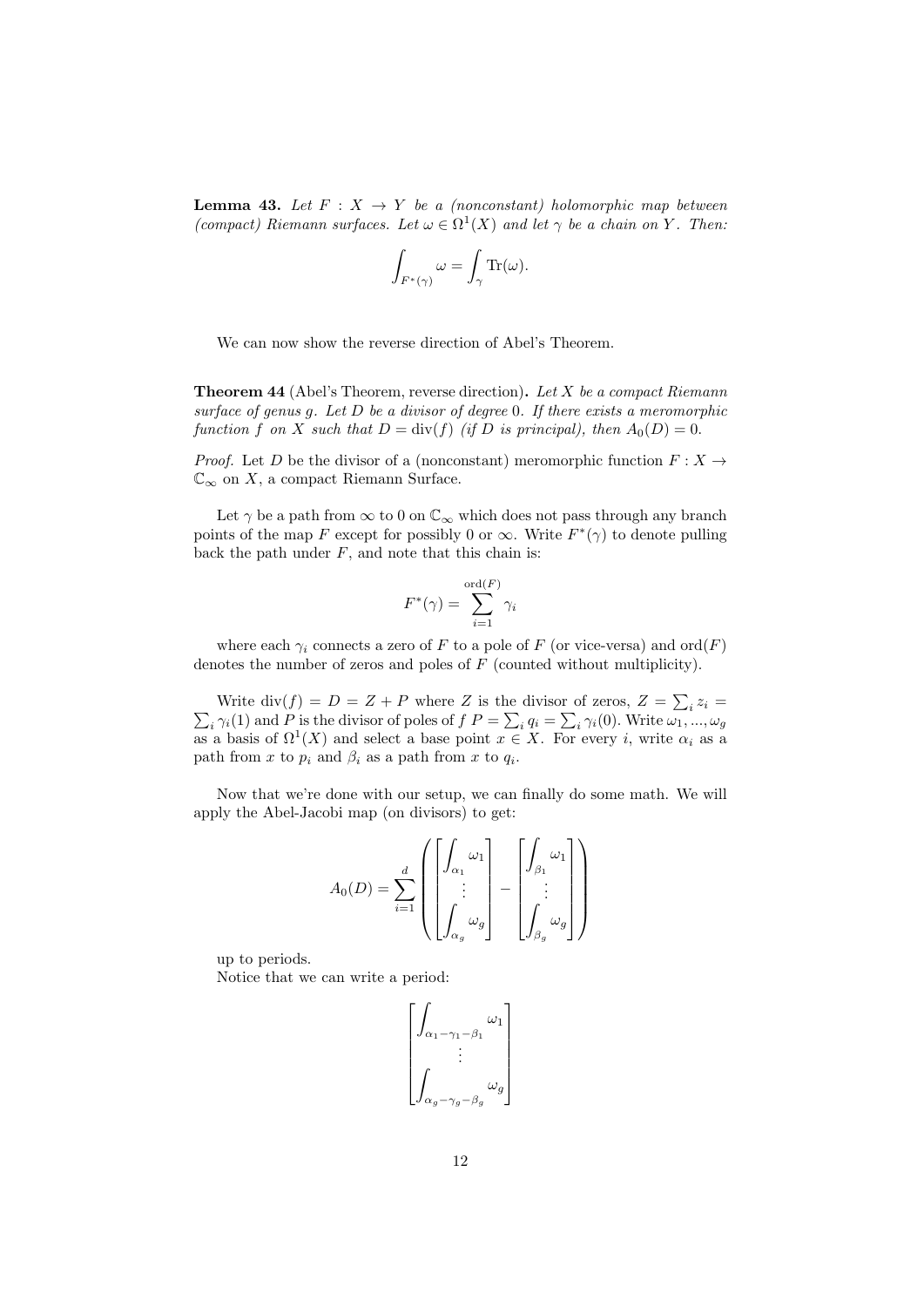as  $\alpha_i - \gamma_i - \beta_i$  is a closed path. So we can rewrite  $A_0(D)$  as:

$$
A_0(D) = \sum_{i=1}^d \left( \begin{bmatrix} \int_{\gamma_1} \omega_1 \\ \vdots \\ \int_{\gamma_g} \omega_g \end{bmatrix} \right)
$$

$$
= \begin{bmatrix} \int_{F^*(\gamma)} \omega_1 \\ \vdots \\ \int_{F^*(\gamma)} \omega_g \end{bmatrix}
$$

which holds because  $F^*(\gamma) = \sum_i \gamma_i$ .

Our previous lemma allows us to write  $\int_{F^*(\gamma)} \omega_j = \int$  $\int_{\gamma} \text{Tr}(\omega_j)$ .

As  $\omega_i$  is holomorphic, so is Tr( $\omega_i$ ). But there are no holomorphic 1 forms on the Riemann Sphere. (This can be proven independently, or one could remark that the Riemann sphere is of genus 0 and this gives the number of linearly independent holomorphic 1-forms.)

So this vector is the zero vector and  $A_0(D) = 0$  in  $J(X)$  as desired. So we have shown that if D is a principal divisor then  $A_0(D) = 0$ .

We can now work toward proving the other direction of Abel's Theorem. Approaching this in such a way will also allow us to show that the group of periods forms a lattice.

**Definition 45** (The Standard Polygon). Let  $X$  be a Riemann Surface of genus g. Then we can identify such a surface with a polygonal presentation which has  $4g$  sides  $\{a_i, b_i, a'_i, b'_i\}_{i=1}^g$  (in this order) where  $a_i$  and  $a'_i$  are identified to a closed loop and  $b_i$  and  $b'_i$  are identified to a closed loop. We assign a forward direction to each  $a_i$ ,  $b_i$  and a reverse direction to each  $a'_i$  and  $b'_i$ .

**Definition 46.** Let  $\omega$  be a 1-form on X. We define:

$$
A_i(\omega) = \int_{a_i} \omega
$$

$$
B_i(\omega) = \int_{b_i} \omega
$$

We call these the **periods** of  $\omega$  and the  $A_i$  are the a-periods and the  $B_i$  are the b-periods.

Definition 47. Period Matrices

Let  $\omega_1, ..., \omega_g$  be a basis for  $\Omega^1(X)$ . Define:

 $\Box$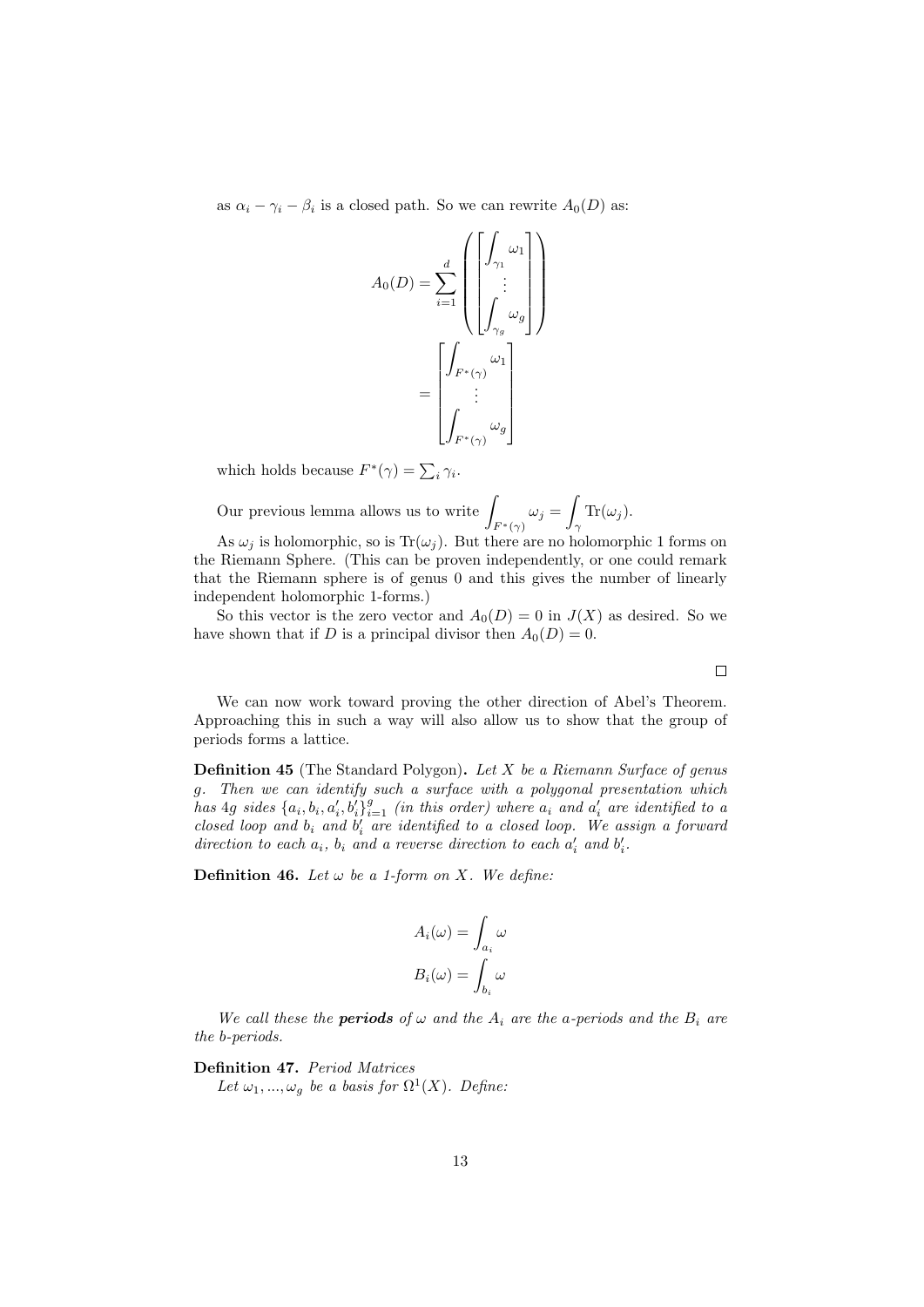$$
A = \begin{bmatrix} A_1(\omega_1) & \dots & A_1(\omega_g) \\ \vdots & \dots & \vdots \\ A_g(\omega_1) & \dots & A_g(\omega_g) \end{bmatrix}
$$

$$
B = \begin{bmatrix} B_1(\omega_1) & \dots & B_1(\omega_g) \\ \vdots & \dots & \vdots \\ B_g(\omega_1) & \dots & B_g(\omega_g) \end{bmatrix}
$$

and call these the period matrices.

Lemma 48. Both A and B are nonsingular matrices.

Proof. We'll show this for A since the proof is the same for B. Let

$$
A \begin{bmatrix} c_1 \\ \vdots \\ c_g \end{bmatrix} = 0.
$$

Obviously  $\sum_{a}^{g}$  $i=1$  $c_i\omega_i$  is a nonzero holomorphic 1-form on X because it is a

linear combination of  $\omega_i$  which form a basis. Applying each  $A_i$  to  $\sum_{i=1}^{g}$  $c_i\omega_i$  yields  $i=1$ 0 by the condition on the  $c_i$  (it can be read off the matrix multiplication). So we have  $A_i(\sum^g)$  $\Box$  $c_j\omega_j = 0$  for every i and we must have  $\omega = 0$ .  $j=1$ 

Lemma 49. We have:

$$
A^t B = B^t A.
$$

Proof. This follows from matrix multiplication and a few properties of integration of 1-forms. (See [10] Chapter VIII, Section 4, Lemma 4.5)  $\Box$ 

**Lemma 50.** Let  $D$  be a divisor of degree 0 on a compact Riemann Surface  $X$ such that  $A_0(D) = 0$  in  $J(X)$ . Then there exists a memormorphic 1-form,  $\omega$ such that:  $\omega$  has simple poles at each point where  $D$  is nonzero and has no other poles,  $D(p)$  is the residue of  $\omega$  at p for each  $p \in X$ , and the a and b periods are integral multiples of  $2\pi i$ .

Proof. See [10] Chapter VIII, Section 4, Lemma 4.6.

**Theorem 51** (Abel). Let X be a compact Riemann surface of genus g. Let D be a divisor of degree 0. Then if  $A_0(D) = 0$ , D is a principal divisor.

 $\Box$ 

Proof. We have previously shown the reverse direction and now only need the forward direction.

So suppose that D is a divisor of degree 0 where  $A_0(D) = 0$  in  $J(X)$ . Let  $\omega$ be a meromorphic 1-form as described in the previous lemma. Fix a base point  $q \in X$  and define:

$$
f(p) = e^{\int_q^p \omega}.
$$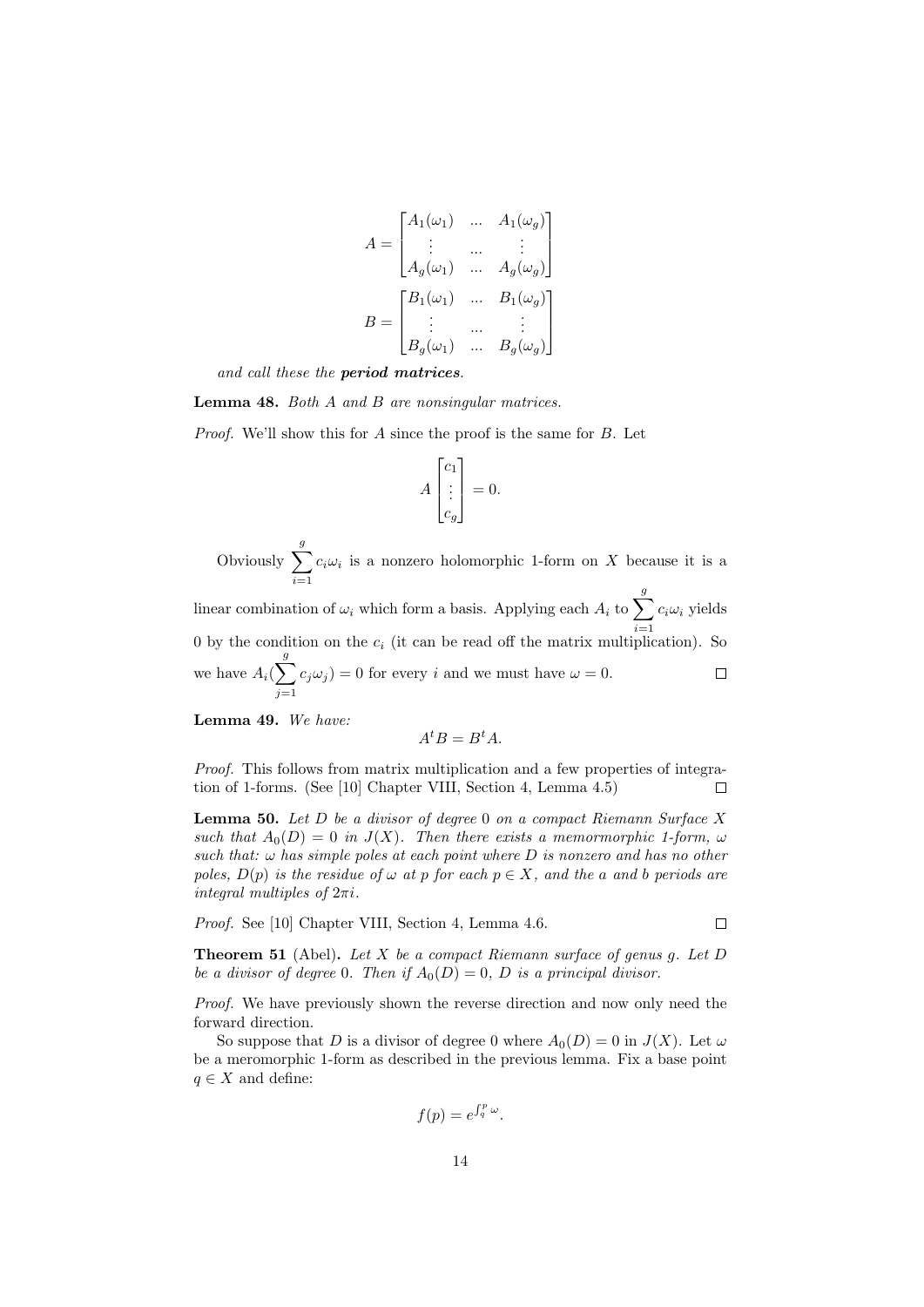Since the periods of  $\omega$  are multiples of  $2\pi$  by the previous lemma and the residues of  $\omega$  are integers, f is defined independently of the path chosen from q to p and f is holomorphic where  $\omega$  is.

Let p be such that  $D \neq 0$ . Select coordinates on D such that:

$$
\omega = \frac{\text{div}(f)(p)}{z} + g(z) = \frac{\text{ord}_p(f)}{z} + g(z)
$$

for a holomorphic g (recall a principal divisor is defined such that  $\text{div}(f)(p) =$  $\text{ord}_p(f)$ ). So in a neighborhood of p we can write:

$$
\int_{q}^{p} \omega = \text{div}(f)(p) \cdot \ln(z) + h(z)
$$

for a holomorphic h. i.e.:

$$
f(z) = z^{\text{div}(f)(p)} e^{h(z)}
$$

which is a meromorphic function which has the same order at  $p$  as  $D$  does trivially.

Hence  $div(f) = D$  by definition of the divisor of a function, and we have proven Abel's Theorem.  $\Box$ 

We only need go a little further with period matrices to show that the subgroup of periods involved in the construction of the Jacobian forms a lattice.

**Lemma 52** (Riemann's Bilinear Relations). There is a choice of basis of  $\Omega^1(X)$ such that  $A = I_q$  and B is symmetric with positive definite imaginary part (i.e.  $\text{Im}(B)$  is a positive definite real matrix).

 $\Box$ 

Proof. See [10] Chapter VIII, Section 4, Lemma 4.7

**Lemma 53.** The columns of A and B are linearly independent over  $\mathbb{R}$ .

Proof. Consider the matrix

$$
M = \begin{bmatrix} I & B \end{bmatrix}.
$$

The last lemma shows that the linear independence of the columns of this matrix is equivalent to the linear independence of the columns of A and B.

Consider a nonzero vector  $v = \begin{bmatrix} a \\ b \end{bmatrix}$  $\cos \theta$  over  $\Re$  and suppose for contradiction b that  $Mv = 0$ . Then we must have  $a + Bb = 0$ . This means the imaginary part of  $Bb = 0$  which allows us to conclude by the last lemma that  $b = 0$ . But then we also have  $a = 0$ , which is a contradiction. П

**Theorem 54.** The subgroup of periods in  $\mathbb{C}^g$  as in the construction of the Jacobian form a lattice.

Proof. By the last lemma the columns of the period matrices form a basis of the subgroup of periods of  $\mathbb{C}^g$ . Since they are linearly independent over  $\mathbb R$  they form a lattice in  $\mathbb{C}_q$ . П

Corollary 55.

$$
J(X) \cong \frac{\mathbb{C}^g}{\mathbb{Z}^{2g}} \cong \left(\frac{\mathbb{R}}{\mathbb{Z}}\right)^{2g}.
$$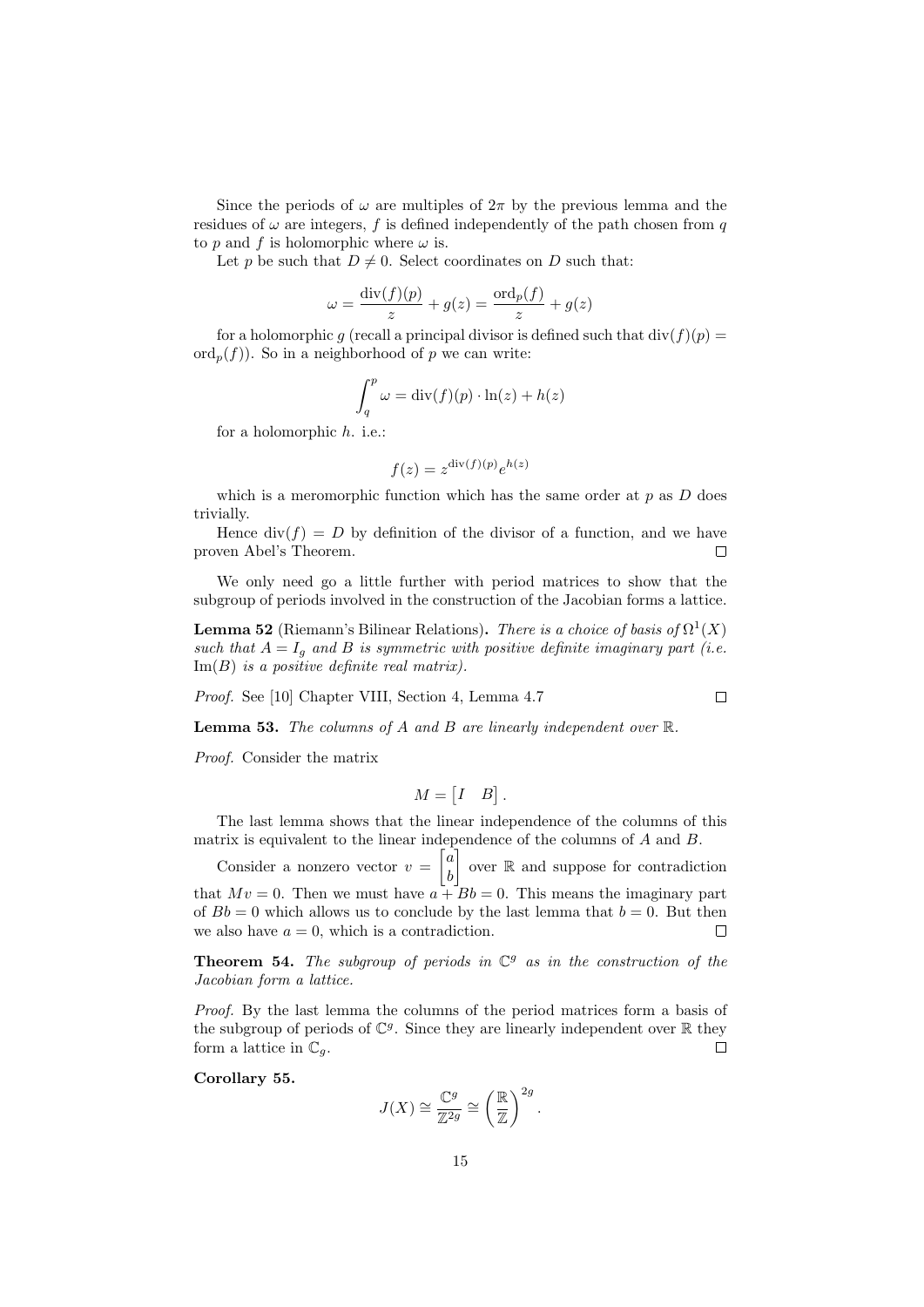Proof. This is obvious given the last theorem and the definition of the Jacobian. Thus the Jacobian is a complex g-dimensional torus. П

**Remark 56.** Abel's Theorem gives us that the kernel of  $A_0$ , the Abel-Jacobi map on divisors of degree 0 has the set of principal divisors contained in the kernel. In fact,  $A_0$  is actually surjective, and the first isomorpism theorem allows us to consider the quotient of degree 0 divisors by principal divisors. which is sometimes denoted  $Pic_0(X)$ . We then have that  $J(X)$  is isomorphic to this quotient.

#### 2.6 Consequences of Abel's Theorem

We finally can talk about why we needed to prove Abel's Theorem and how this relates to the Jacobian.

**Theorem 57.** The Abel-Jacobi map,  $A: X \rightarrow \text{Jac}(X)$  is injective if X is a curve of genus at least 1.

*Proof.* Let  $P, Q \in X$  be such that  $A(P) = A(Q)$  with  $P \neq Q$ . Consider P and  $Q$  as divisors on  $X$  so that  $A$  is a group homomorphism. I.e. we have that  $A(P - Q) = 0.$ 

From Abel's Theorem, we know that  $P - Q = \text{div}(f)$  for some meromorphic function f on X. Since we know explicitly what  $div(f)$  is, we know that P is a zero of multiplicity 1 of f, Q is a pole of order 1 of f, and f has no other zeros or poles.

We recall that we can reinterpret a meromorphic function  $X \to \mathbb{C}$  as a holomorphic function  $X \to \mathbb{C}^{\infty}$ , where  $\mathbb{C}^{\infty}$  denotes the Riemann Sphere.

This map is nonconstant  $(p \mapsto 0$  and  $q \mapsto \infty)$  and of degree 1 (i.e. it locally looks like  $f(z) = z$ ). By the theory of Riemann Surfaces, this map must be an isomorphism. However, the genus of  $\mathbb{C}^{\infty}$  is 0 and the genus of X is greater than 0, so these two surfaces cannot be isomorphic.

We reach a contradiction to conclude that A is injective.

 $\Box$ 

Theorem 58. The Jacobian is compact.

*Proof.* It is isomorphic to a g-dimensional complex torus, which is compact.  $\Box$ 

## 3 p-adic analytic functions

Our goal in this section is to build up some basic p-adic analysis background. The goal result realizes particular integrals as p-adic analytic functions and then looks at the Newton Polygon of this type of function to find an upper bound on the number of zeros it has in  $p\mathbb{Z}_p$  (which end up being the only zeros we care about). So it will be helpful (and fun) to become familiar with the some standard objects in p-adic analysis.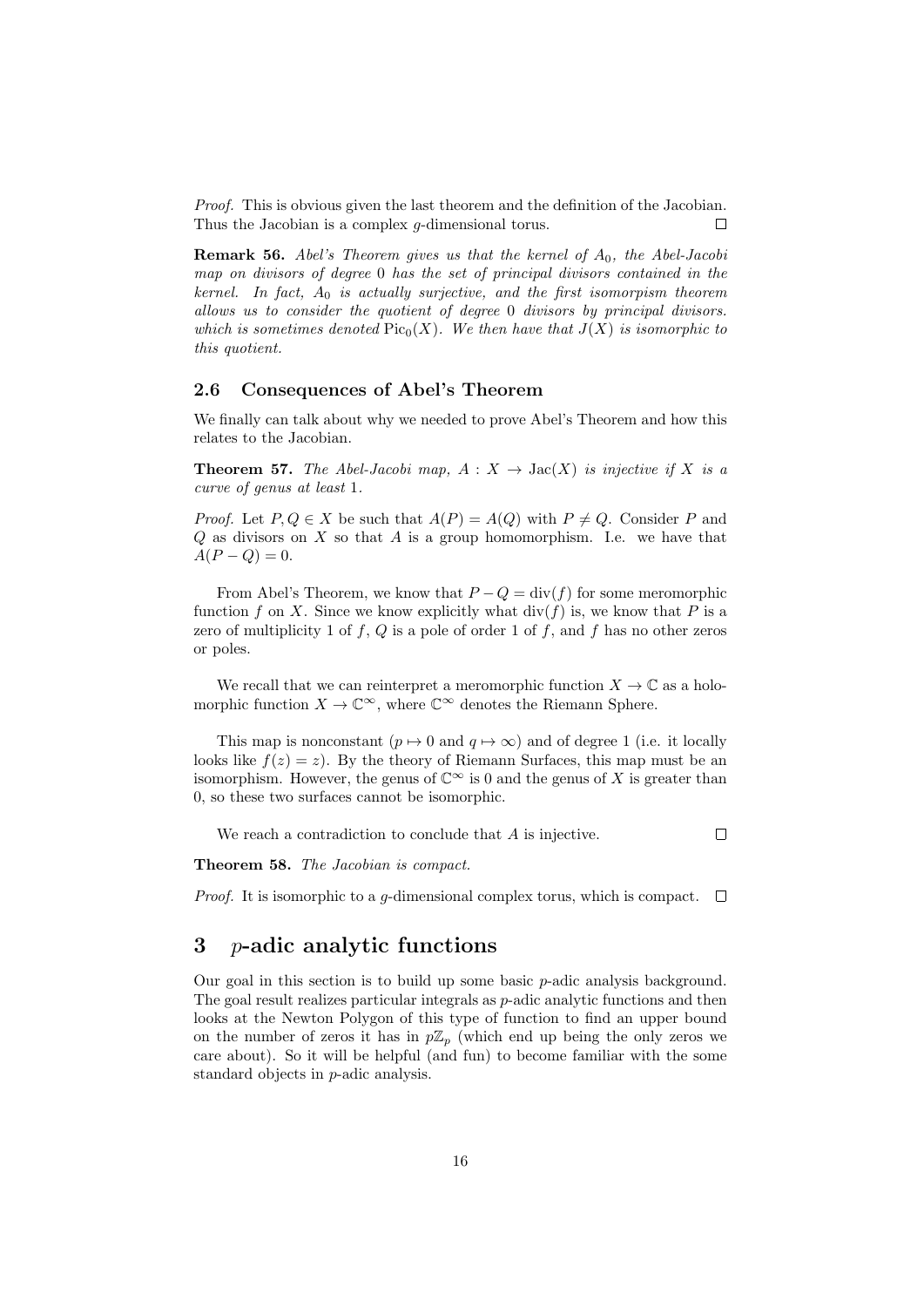We give a brief reminder that  $\mathbb{C}_p$  denotes the completion of the algebraic closure of  $\mathbb{Q}_p$ , which is both complete and algebraically closed. The algebraic closure of  $\mathbb{Q}_p$ ,  $\overline{\mathbb{Q}_p}$ , is **not** complete.

**Definition 59.** A p-adic analytic function, f, is a function  $f: U \to \mathbb{C}_p$ , where U is an open set of  $\mathbb{C}_p$ , and f can be written as a power series, i.e.

$$
f(z) = \sum_{i=0}^{\infty} a_i (z - b)^i
$$

where  $a_i \in \mathbb{C}_p$ ,  $b \in U$ , and the series converges everywhere in a neighborhood of b.

**Lemma 60.** Consider the sum  $\sum_{n=1}^{\infty}$  $i=0$  $a_i$  where  $a_i \in \mathbb{C}_p$ . Then the series converges if and only if  $\lim_{i\to\infty} |a_i|_p = 0$ .

*Proof.* The proof that if the series converges then  $\lim_{i\to\infty} |a_i|_p = 0$  is the same as in the real and complex case, so we will omit this as it is a basic result proven in any real analysis (or even calculus) course. The interesting part of this proposition is the other direction.

We'll show that the series is Cauchy, which will show the series is convergent since  $\mathbb{C}_p$  is complete.

So assume that  $\lim_{i\to\infty} |a_i|_p = 0$ . Let  $S_N = \sum_{i=1}^N$  $i=0$  $a_i$  be the Nth partial sum. For any integers j, k such that  $j \ge k \ge 0$ , we have that:

$$
|S_j - S_k|_p = \left| \sum_{i=k+1}^j a_i \right|_p \le \max_{k+1 \le i \le j} |a_i|_p.
$$

Since  $\lim_{i \to \infty} |a_i|_p = 0$  then

$$
\lim_{k,j \to \infty} |S_j - S_k|_p = 0.
$$

Thus the sequence of partial sums is Cauchy and hence the series is convergent.  $\Box$ 

We next show a nice convergence result about  $p$ -adic analytic functions that they always converge in an (open) disk of radius 1 if their coefficients are in  $\mathbb{Z}_p$ (i.e. this disk is  $D_1(b) = \{x \in \mathbb{C}_p | |x-b|_p < 1\}$ . Making a distinction between "open" and "closed" disks is perhaps bad terminology, because both of these disks are both open and closed since  $\mathbb{C}_p$  is a totally disconnected topological field.)

**Proposition 61.** Let  $f(z) = \sum_{n=0}^{\infty}$  $i=0$  $a_i(z-b)^i$  be a p-adic analytic function with  $a_i \in \mathbb{Z}_p$ . Then f converges on  $\{x \in \mathbb{C}_p : |x - b|_p < 1\}.$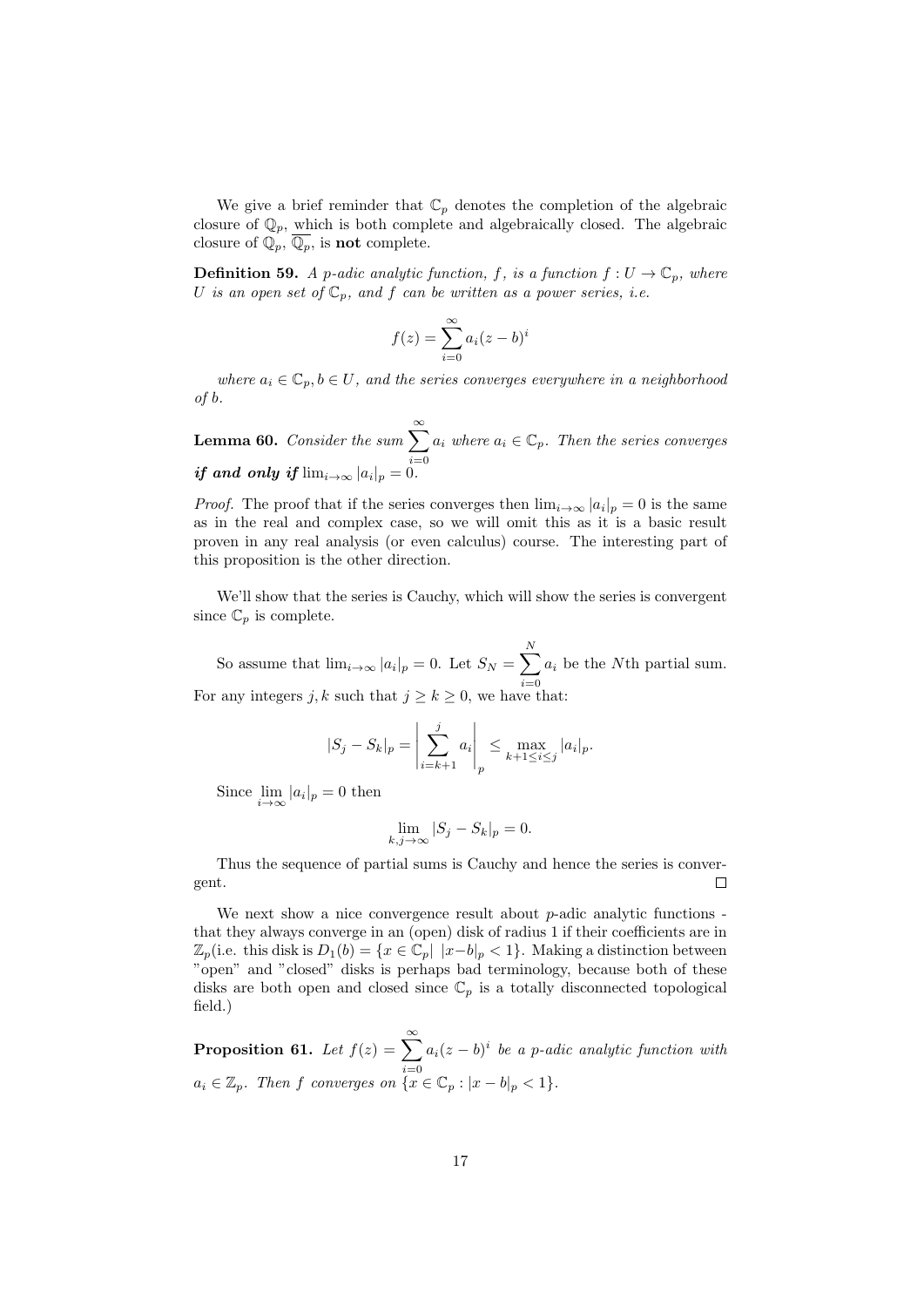*Proof.* Let  $x \in \mathbb{C}_p$  be such that  $|x - b|_p < 1$ . Notice that  $|a_i(x - b)^i|$  $|a_i|_p |x - b|_p^i \le |x - b|_p^i$ , which goes to 0 as i goes to infinity since  $|x - b|_p < 1$ . The first inequality comes from the fact that  $a_i \in \mathbb{Z}_p$ , hence  $|a_i|_p \leq 1$ .

Then, the whole series must converge since the norms of the summands do, by the previous lemma.  $\Box$ 

The notion of radius of convergence is the same as in the real and complex world.

**Definition 62.** The radius of convergence,  $r$ , of a p-adic analytic function,  $f(z) = \sum_{i=0}^{\infty} a_i z^i$  is

$$
r = \frac{1}{\text{limsup}_{i \in \mathbb{N}} (|a_i|_p^{1/i})}.
$$

As in real and complex analysis, one can show that  $f(z)$  converges at c if  $|c|_p < r$  and  $f(z)$  does not converges at c if  $|c|_p > r$ . The proof of these things is the same as in real and complex analysis, so we omit it. (In fact, the ultrametric inequality makes these proofs even easier.)

Convergence on the boundary, though, is much simpler than in complex analysis.

**Proposition 63.** Let  $f(z) = \sum_{n=0}^{\infty}$  $i=0$  $a_i z^i$  be a p-adic analytic function. Then the series either converges for all  $x \in \mathbb{C}_p$  with  $|x|_p = r$ , or it diverges for all  $x \in \mathbb{C}_p$ with  $|x|_p = r$ .

Proof. Note that we center the series at 0 for the sake of convenience, but the proof is nearly identical if not centered at zero.

Let x be a point at which  $f(x)$  converges and  $|x|_p = 1$ . Let y be another point where  $|y|_p = 1$ . Then we have:

$$
\lim_{i \to \infty} |a_i x^i|_p \to 0.
$$

But:

$$
|a_i x^i|_p = |a_i|_p |x|^i_p = |a_i|_p |y|^i_p = |a_i y^i|_p.
$$

So  $\lim_{i\to\infty} |a_i y^i|_p \to 0$  and we are done.

The case of divergence is identical: the limits must take the same value.  $\Box$ 

Proposition 64. *p-adic analytic functions are continuous.* 

Proof. The proof is the same as that real and complex convergent power series are continuous, but can be made even easier with the ultrametric inequality.  $\Box$ 

We now aim at one of the most important fundamental results of  $p$ -adic analysis, that p-adic analytic functions have finitely many zeros in  $\mathbb{Z}_p$ .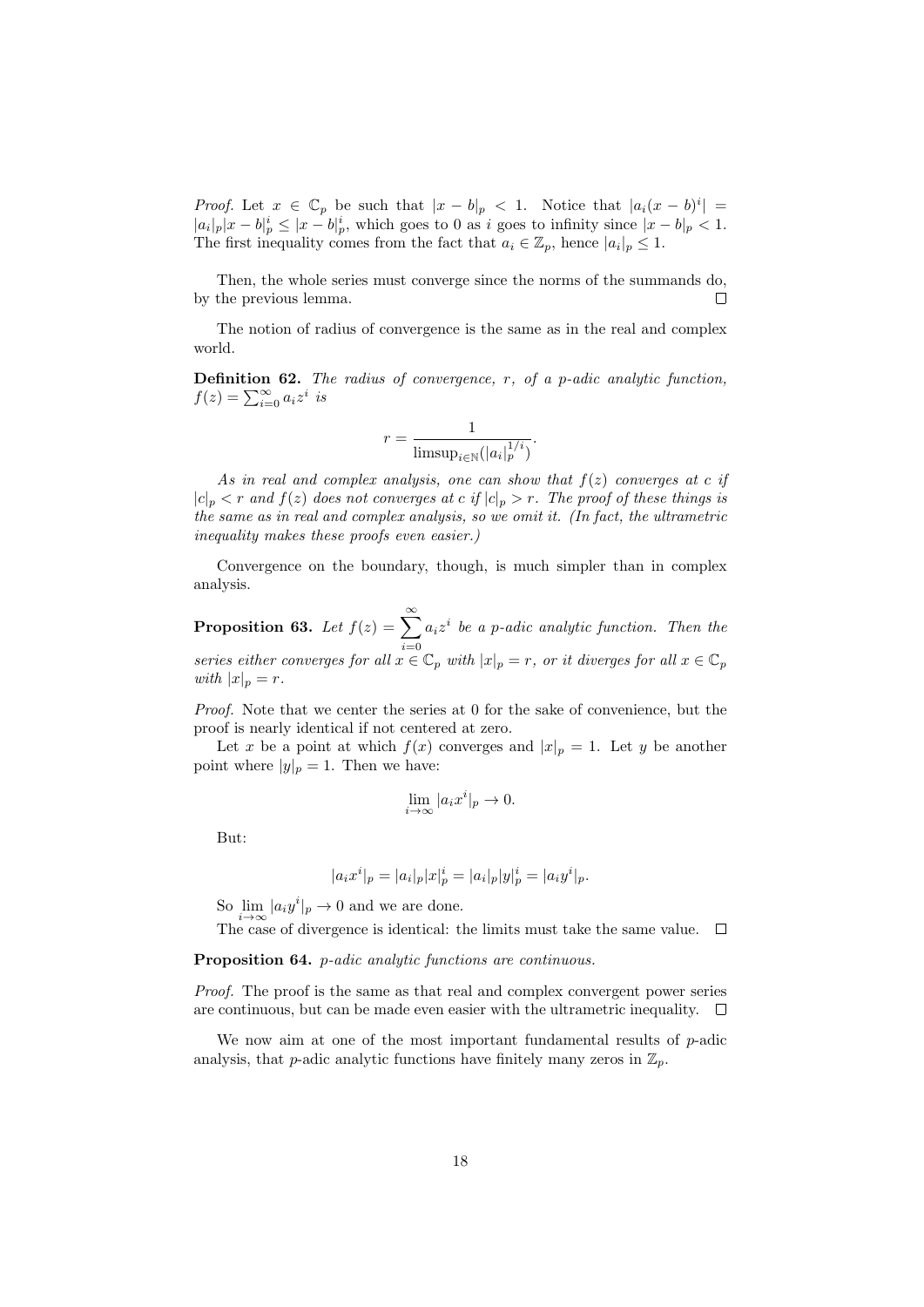**Lemma 65.** Let  $f(z) = \sum_{n=0}^{\infty}$  $i=0$  $a_i z^i$  be a p-adic analytic function, and let b be a point such that f converges at b. Then we can expand f about b, writing it as:

$$
f(z) = \sum_{i=0}^{\infty} c_i (z - b)^i
$$

and this series has the same disk of convergence as the original series.

Proof. First, note, we mean that they converge and diverge on the same sets, necessarily to the same value: this is stronger than they just have the same radius of convergence - this a consequence of the non-Archimedean phenomenon that "every point inside of a circle is the center of the circle."

Then, again, this is true if the power series is not centered at 0 and the proof is the same, but we work only in the case where the initial series was centered at 0 to simplify the proof.

Write 
$$
f(z) = \sum_{i=0}^{\infty} a_i (z - b + b)^i
$$
 and open up parentheses to deduce:  

$$
f(z) = \sum_{i=0}^{\infty} a_i \sum_{j=0}^i {i \choose j} (z - b)^j b^{i-j}.
$$

From this formula it is clear that we can expand  $f$  as a power series about b, so we need only care about convergence. Notice:

$$
\left| {i \choose j} (z-b)^j b^{i-j} \right|_p \le |a_i| \max(|b|_p, |z-b|_p)^i.
$$

We just got rid of the  $\binom{i}{j}$  since it's an integer, and then the sum of powers to which  $(z - b)$  and b appear is the same, so we just took the largest one.

But,  $f(z)$  converges at b, so  $|a_i b^i|_p \to 0$ . So if  $f(z)$  converges at z, as b is in the radius of convergence, we see that  $|a_i||z-b|^i \to 0$  as well. So if  $f(z)$ converges, so does this series. Rewriting this series like:

$$
f(z) = \sum_{j=0}^{\infty} (z - b)^j \sum_{i=0}^{\infty} a_i \binom{i}{j} b^{i-j}
$$

shows that our power series centered at  $b$  converges at  $z$  also. Switching the order of summation is justified by our discussion of convergence above.

 $\Box$ 

#### **Lemma 66.**  $\mathbb{Z}_p$  is compact.

Proof. We show that it is sequentially compact - that every sequence has a convergent subsequence.

Let  $\{\sum_{i=0}^{\infty} a_{i,j} p^i\}_{j=0}^{\infty}$  be a sequence in  $\mathbb{Z}_p$ . Then since there are finitely many possible values of  $a_{0,j}$  (it is in  $\{0, ..., p-1\}$ ), there must be one value of  $a_{0,j}$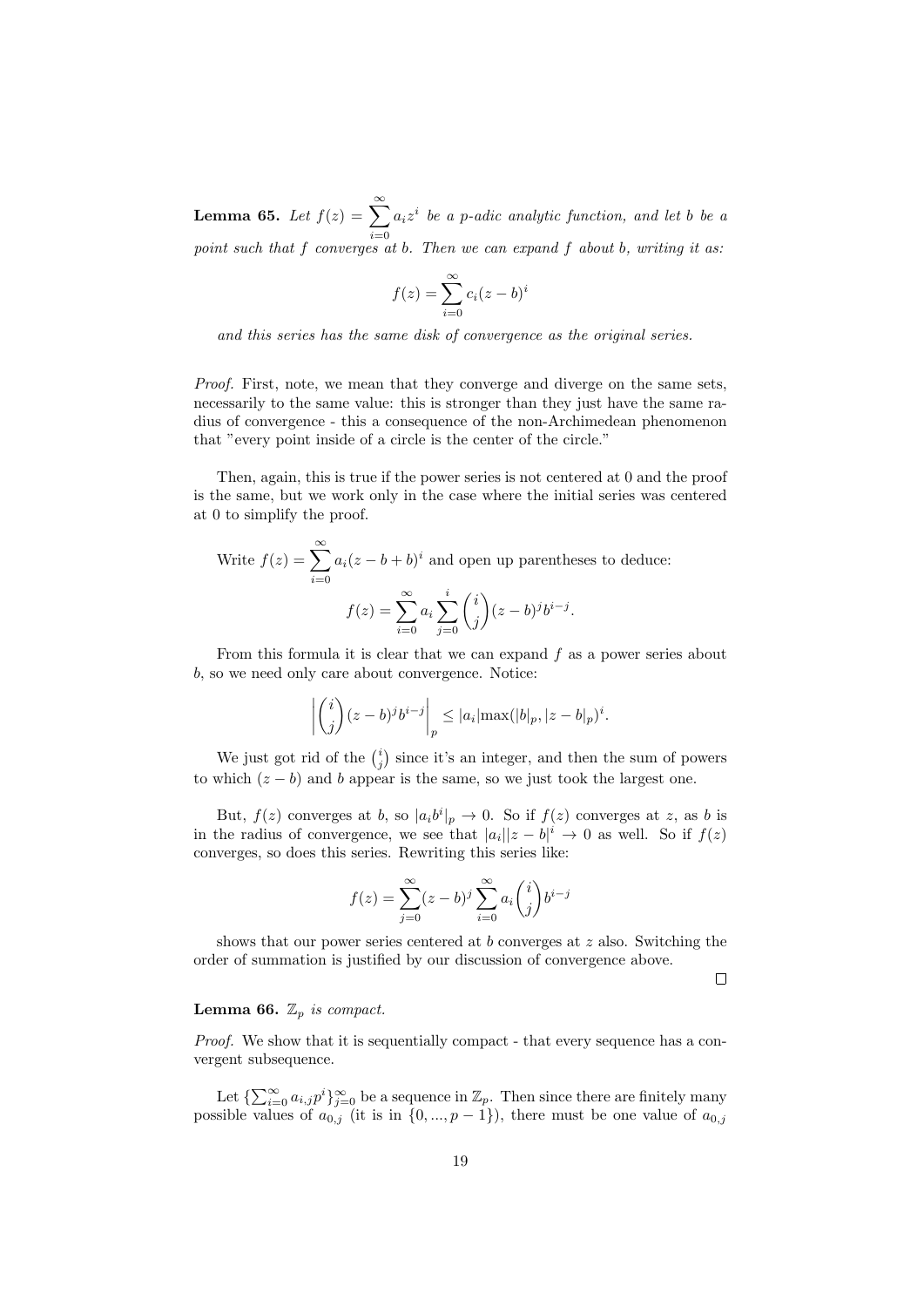which appears infinitely many times. Call this value  $c_0$ , and let  $\{\sum_{i=0}^{\infty} b_{i,j} p^i\}_{j=0}^{\infty}$ be a subsequence where each element in the sequence has first term  $c_0$ .

Similarly, there must be a value of  $b_{1,j}$  which appears infinitely many times, call this value  $c_1$ , and take a subsequence  $\{\sum_{i=0}^{\infty} d_{i,j} p^i\}_{j=0}^{\infty}$  where all terms have  $c_0$  and  $c_1$  in common.

We can continue this process to show that for every  $n$  there exists a subsequence  $\{\sum_{i=0}^{\infty} x_{i,j,n} p^i\}_{j=0}^{\infty}$  where each p-adic integer in the sequence has the first n terms of its power series expansion in common. Taking the diagonal sequence gives us a subsequence that converges to  $\sum_{i=0}^{\infty} c_i p^i$ , a p-adic integer (noticing that two  $p$ -adic integers "sharing the first  $n$  terms in common" means that their difference begins with  $c_{n+1}p^{n+1}$  and hence the norm of their difference is less than or equal to  $\frac{1}{p^{n+1}}$ , so we can see convergence to its claimed limit easily).

Proof. We provide an alternate proof of this very important lemma.

It is well-known from point set topology that a metric space is compact if and only if it is complete and totally bounded. Note that  $\mathbb{Z}_p$  is the ring of integers of  $\mathbb{Q}_p$  which is a completion of  $\mathbb{Q}$ . The ring of integers of a completion is the completion of the ring of integers, hence  $\mathbb{Z}_p$  is complete as it is the completion of  $\mathbb Z$  with respect to the *p*-adic norm. So we need only show that  $\mathbb Z_p$  is totally bounded.

Let  $\epsilon > \frac{1}{p^n} > 0$ . Then we can cover  $\mathbb{Z}_p$  with balls:  $a + B_{\frac{1}{p^n}}(0)$  for all a in  $\mathbb{Z}/p^n\mathbb{Z}$ .

It is clear from the power series expansion of  $p$ -adic integers that these balls cover all of  $\mathbb{Z}_p$ . Hence  $\mathbb{Z}_p$  is totally bounded, complete, and compact. С

**Corollary 67.** p-adic analytic functions with their domain restricted to  $\mathbb{Z}_p$  are uniformly continuous, as they are continuous on a compact set. They are also bounded, because they are continuous on a compact set.

**Corollary 68.**  $\mathbb{Z}_p$  is a profinite group - it is compact, totally disconnected, and Hausdorff.

Nothing is special about  $\mathbb{Z}_p$  here; the same proof used to show sequential compactness can show that  $p^i \mathbb{Z}_p$  for any  $i \in \mathbb{Z}$  is compact, the "power series in p" expansion would just start finitely many terms earlier or later. The second proof can be adapted in a similar way.

Notice, then, that since a p-adic analytic function would have to have finitely many zeros in  $p^i \mathbb{Z}_p$  for every i, then it would have to have countably many zeros in  $\mathbb{Q}_p$  which is the union of all such  $p^i \mathbb{Z}_p$ .

Theorem 69. Let  $f(z) = \sum_{n=0}^{\infty}$  $i=0$  $a_i z^i$  be a p-adic analytic function which is not identically zero. Then  $f(z)$  contains finitely many zeros in  $\mathbb{Z}_p$ .

*Proof.* Suppose  $f(z)$  has infinitely many zeros in  $\mathbb{Z}_p$ . Then, by compactness of  $\mathbb{Z}_p$ , the set of all of these zeros has a limit point, call this limit point b (If anyone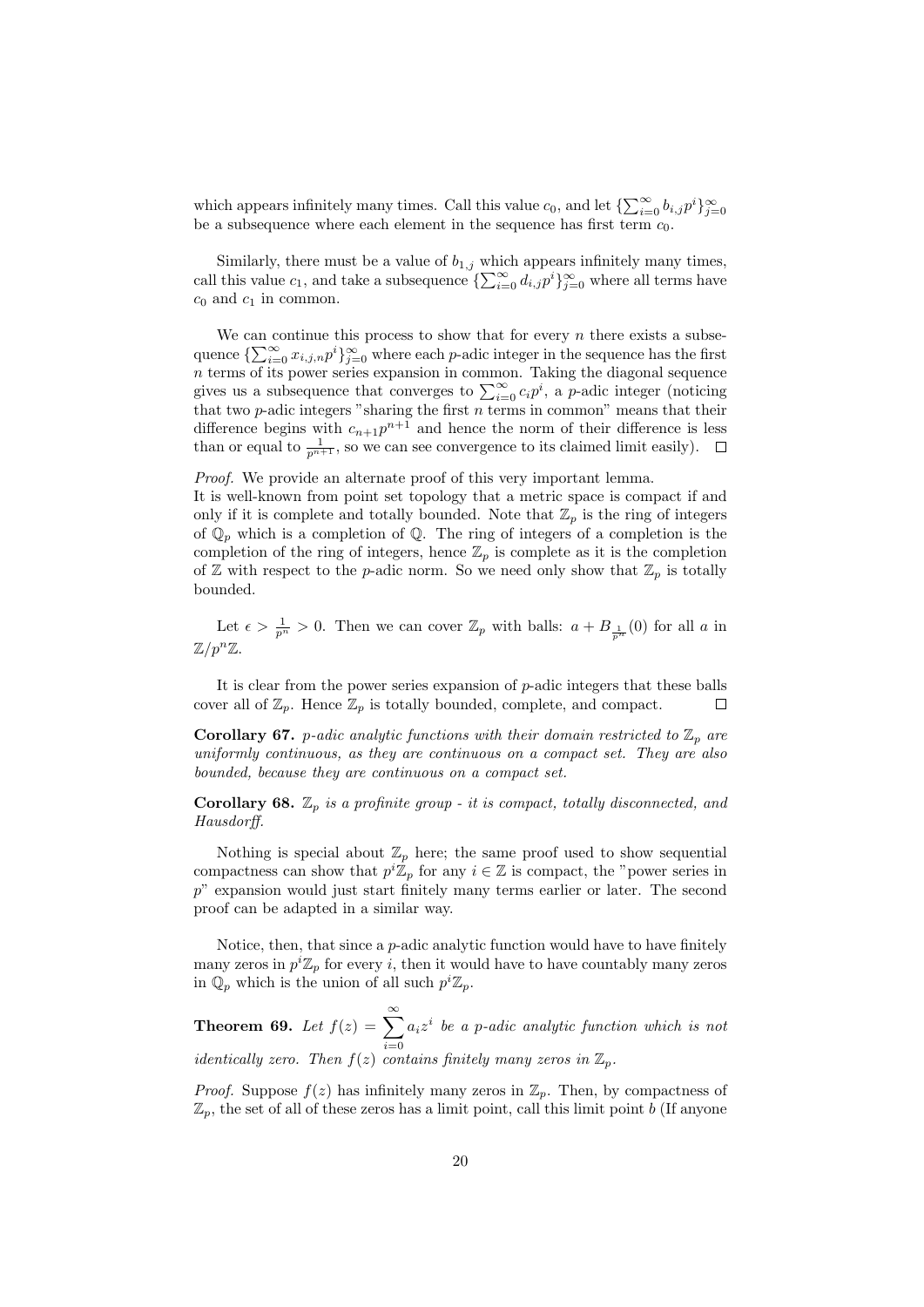asks, this limit point is also in  $\mathbb{Z}_p$  as  $\mathbb{Z}_p$  is complete; the operations of taking completions and rings of integers commute for algebraic number fields- as is a standard result in commutative algebra/algebraic number theory).

Expand f about this limit point,  $f(z) = \sum_{n=0}^{\infty}$  $i=0$  $b_i(z-b)^i$  (which is convergent on the same set because of the lemma). This form of  $f$  is not identically zero because the first form was not. So let  $b_N$  be the first nonzero coefficient of f

$$
f(z) = (z - b)^{N} (b_N + (z - b)g(z))
$$

for some *p*-adic analytic function  $q(z)$ .

expanded about  $b$ . i.e. we have:

We can pick an  $\epsilon$  small enough such that if  $|z - b|_p < \epsilon$ , then  $|(z - b)g(z)|_p <$  $|b_N|_p$ , because  $(z - b)g(z)$  is continuous and zero at b.

Thus f is nonzero in a small punctured disk of radius  $\epsilon$  about b, because  $(z-b)^N$  is only zero at b and  $|(z-b)g(z)+b_N|p$  can't be zero or else  $|(z-b)g(z)|_p =$  $|b_n|_p$ , which contradicts our choice of  $\epsilon$ .

But b was a limit point of the set of zeros of  $f$ , meaning there must be a zero of  $f$  in this disk. We have derived a contradiction and hence have shown that f has finitely many zeros in  $\mathbb{Z}_p$ .

 $\Box$ 

This can be used to prove a nice theorem (which is entirely unrelated to our main goal):

**Theorem 70** (Skolem-Mahler-Lech [5]). Let  $\{a_i\}_{i=0}^{\infty}$  be a sequence of numbers (necessarily integers) which is given by an integer linear recurrence relation. Then the zero set of this sequence is given by the union of a finite set and finitely many arithmetic sequences.

Proof. By standard results about integer linear recurrences, we can write our recurrence as:

$$
a_k = \langle A^k v, w \rangle
$$

where  $A$  is the characteristic matrix of the linear recurrence (Say it is an  $n$ ) by n matrix),  $v, w \in \mathbb{Z}^n$ , and  $\langle \cdot, \cdot \rangle$  denotes the Euclidean inner product. In particular, the linear recurrence is given by multiplying the vector of initial conditions,  $v$ , by the characteristic matrix raised to a certain power, and taking the inner product with w selects a particular entry in that vector (so  $w$  is some standard basis vector). The existence of such a representation of any recurrence is a standard fact, and can be made via the coefficients of the recurrence condition.

Select a prime, p, such that A is invertible mod p. If no such p exists, the determinant of A is zero which is not possible for the characteristic matrix of a recurrence (This would mean one of the recurrence conditions is redundant (linearly dependent with the rest of the conditions), and it could be removed to form a shorter set of conditions from which a matrix could be formed). Let N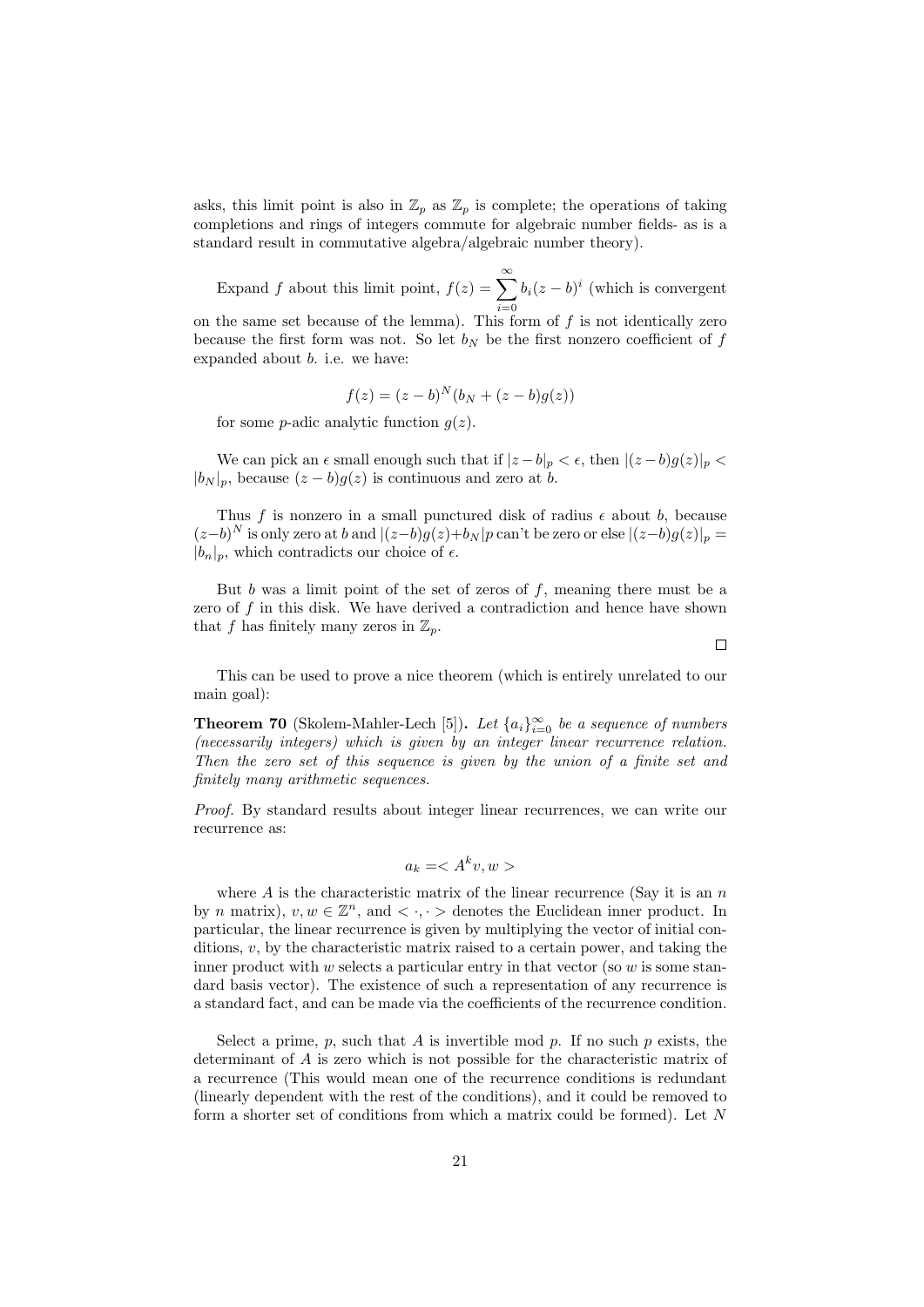denote the order of A as an element of  $GL_n(\mathbb{F}_p)$ . Lifting up to the integers, we can write  $A^N = I + pB$ .

Define functions 
$$
f_i(n) = \langle A^{Nn+i}v, w \rangle = a_{Nn+i} = \langle (I + pB)^n A^i v, w \rangle =
$$
  

$$
\langle \left[ \sum_k {n \choose k} p^k B^k \right] A^i v, w \rangle = \sum_k {n \choose k} p^k \langle B^k A^i v, w \rangle. \text{ While these func-
$$

tions make sense for all values of i, we only need to consider the ones for  $i \in \{0, ..., N-1\}$ . Notice that every element in the recurrence belongs in the range of exactly one of these functions, because every element in the recurrence can be written  $a_k = \langle A^k v, w \rangle$  for some k, and these functions just partition the overall sequence by dividing it up into groups where the indices are grouped into finitely many arithmetic sequences with the same common difference  $(N)$ , but different starting points  $(i)$ .

But the useful part of such a partition is that by expanding out the binomial coefficients as a polynomial in n, each  $f_i(n)$  makes sense as a p-adic analytic function convergent on  $\mathbb{Z}_p$ .

Then, each  $f_i$  is either identically zero or has finitely many zeros in  $\mathbb{Z}_p$ and hence Z. The ones which are identically zero correspond to an arithmetic sequence of zeros (The range of  $f_i$  restricted to  $\mathbb Z$  gives one of these partitioned arithmetic sequences of the original recurrence, which must all be zero), and the ones with finitely many zeros in  $\mathbb{Z}_p$  will yield finitely many zeros of the recurrence relation.  $\Box$ 

#### 3.1 Newton Polygons

Newton Polygons are a powerful tool relating the zeros and valuations of zeros of a polynomial or power series to the coefficients (and valuations of the coefficients). Particularly, the use of Newton Polygons will be allow us to bound how many zeros a particular kind of p-adic analytic function has in  $p\mathbb{Z}_p$  which is integral for proving the goal theorem.

**Definition 71.** Let  $f(z) = \sum_{n=1}^{N}$  $i=0$  $a_i z^i$  be a polynomial with coefficients in  $\mathbb{Q}_1$ . We create the Newton Polygon as follows:

(1) Graph on the xy plane the points  $(0, v_p(a_0)), (1, v_p(a_1)), ..., (n, v_p(a_n)).$ (Do not graph the points with valuation  $\infty$ . It is customary to draw these points at the top of the coordinate plane and ignore them when drawing the polygon.)

(2) The Newton Polygon is the lower convex hull of these points.

As an intuitive way to think about it, imagine taking the y-axis and sticking in a pin at  $(0, v_p(a_0))$ . Rotate the y axis counterclockwise about the pin. When it intersects another one of the points we drew, draw a line from  $(0, v_p(a_0))$  to this point. Place a pin at this point, and now rotate about this point. Repeat until we reach the last of the points (which we can do since there are finitely many).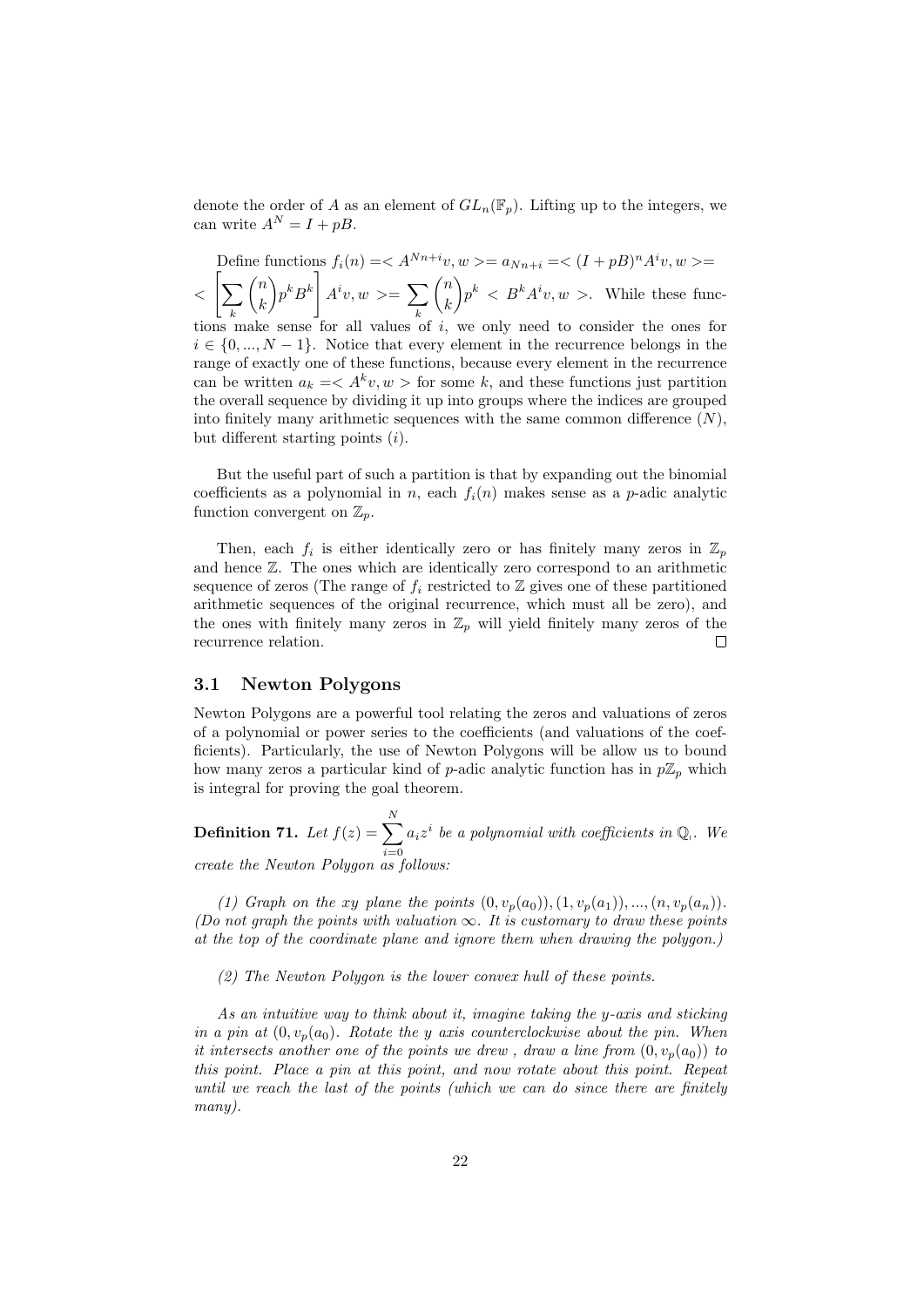**Example 72.** Consider the polynomial  $5^6x^5 + 625x^4 + 125x^3 + 5x^2 + 5x + 1$ . It has the 5-adic Newton Polygon:



**Remark 73.** Some people demand that the Newton polygon begins at  $(0,0)$  and we must normalize our polynomial (or power series) to have constant term 1. We won't adopt this convention.

We construct the Newton Polygons for power series the same way, but because there are infinitely many points we draw, one of three things could happen as we continue to rotate about each point.

(1) There are infinitely many segments of finite length.

Example 74.

.

$$
f(z) = \sum_{i=0}^{\infty} p^{i^2} z^i
$$

The valuation of  $a_i$  is  $i^2$ . We draw part of the Newton Polygon below. The segments will continue to increase in slope.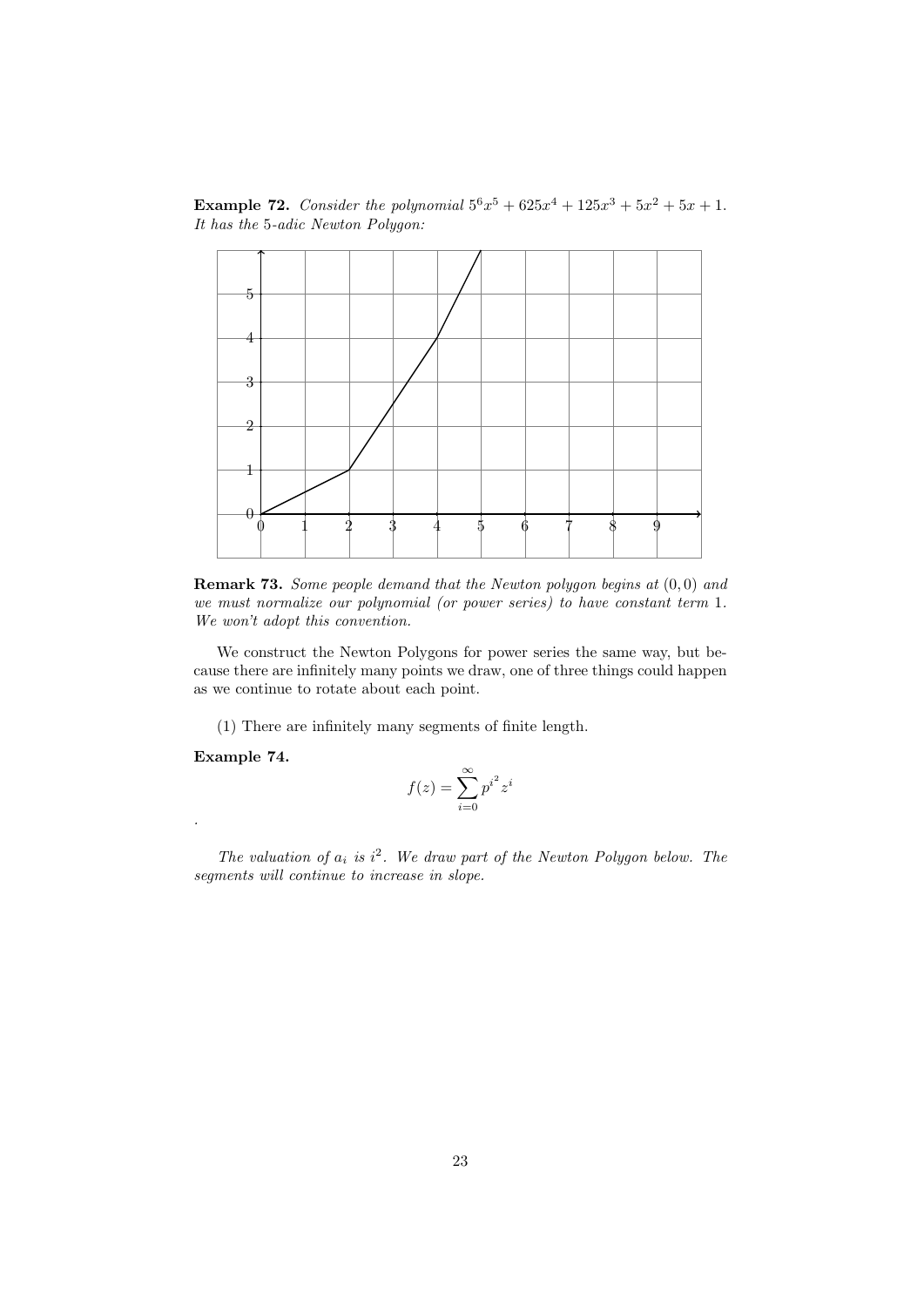

(2) There are finitely many segments, and the last one is infinitely long.

#### Example 75.

$$
f(z) = \sum_{i=0}^{\infty} z^i
$$

*Proof.* The valuation of  $a_i$  is 0 for every i. The Newton Polygon will be one slope consisting of the x-axis.  $\Box$ 

(3) It appears that cannot draw a last segment because there is some (infinite) sequence of indices  $n_i$  such that the segment should reach  $(n_{i+1}, v_p(a_{n_i+1}))$ before  $(n_i, v_p(a_{n_i}))$  for all i. In this case, we take this last segment as having slope equal to the least upper bound of all of the slopes induced by these points. This is best illustrated through an example.

#### Example 76.

$$
f(z) = 1 + \sum_{i=0}^{\infty} p z^i
$$

The valuation of each point is p. If we only consider the Newton Polygon of the nth partial sum of the power series, they will look as below (drawn for  $n = 1, 3, 5, 9$ .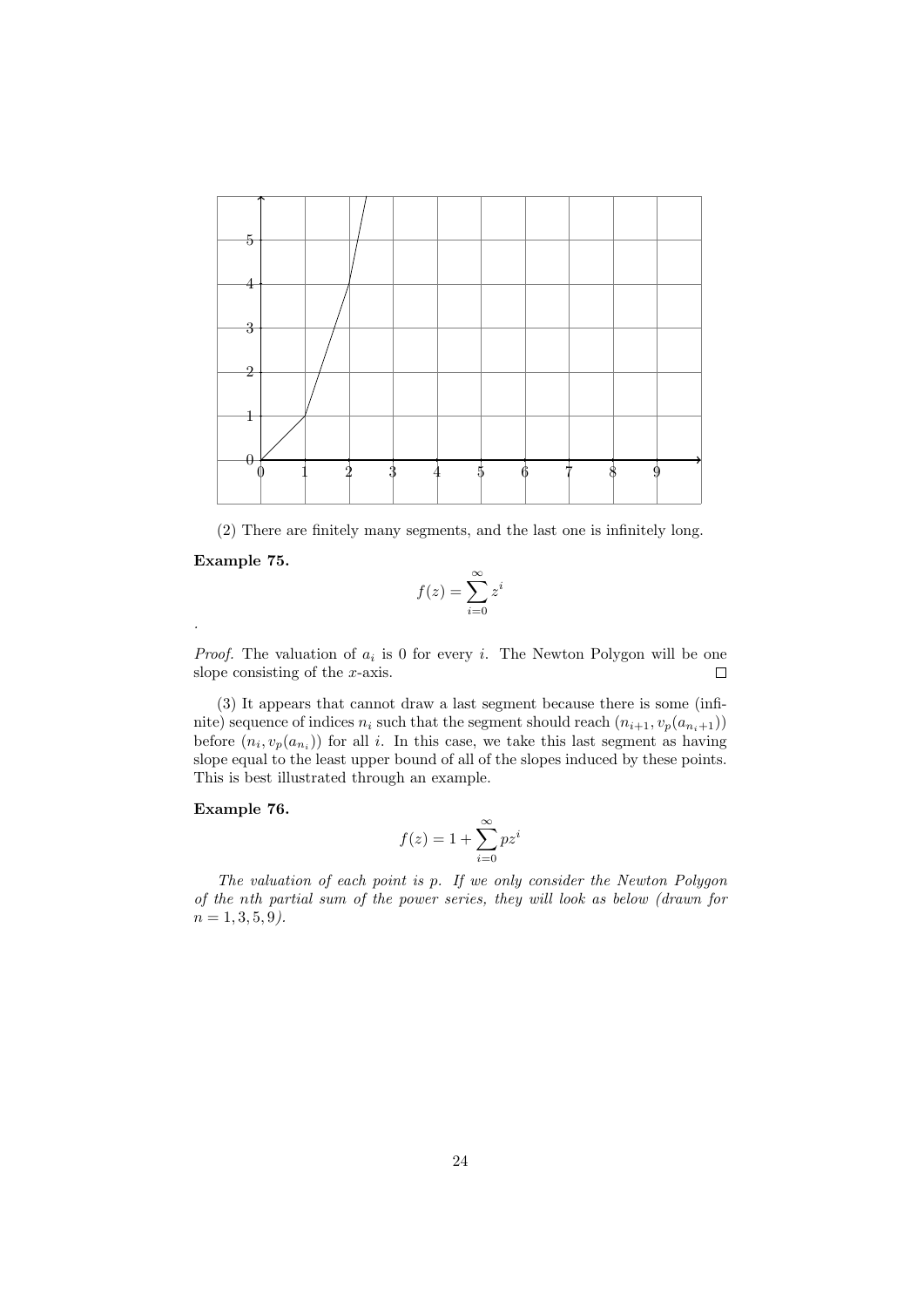

For each  $n$ , the Newton Polygon of the  $n$ <sup>th</sup> partial sum is one slope from  $(0,0)$  to  $(n,1)$ , hence the slope is  $\frac{1}{n}$ . Thus, the Newton Polygon of the whole power series will just be the x-axis, as this is the lower convex hull of the union of all of these slopes.

Remark 77. Notice by construction, the slopes of the segments of the Newton Polygon are always increasing.

**Theorem 78.** If  $\lambda$  is the slope of a segment of the Newton Polygon of a polynomial of horizontal length l, then precisely l of the zeros of the polynomial (considering the zeros as in  $\mathbb{C}_p$ ) have p-adic valuation equal to  $-\lambda$ .

*Proof.* Write  $f(x) = \sum$  $i=0$  $a_i x^i$ . Let the distinct valuations of the roots (in order

from greatest to least) be  $\lambda_1, ..., \lambda_m$  and say there are exactly  $l_i$  roots with valuation  $\lambda_i$ . Then  $a_i$  is the *i*th elementary symmetric polynomial in the roots. The valuation of the ith elementary symmetric polynomial, by the ultrametric inequality, will be the valuation of the product  $m_1 \cdot ... \cdot m_{l_1}$  where the  $m_i$  are the roots of valuation  $\lambda_1$ . This product has valuation  $l_1 \cdot \lambda_1$ .

Similarly, for each  $\left(\sum_{i=1}^{j} x_i\right)$  $i=1$  $l_i$  $\setminus$ th elementary symmetric polynomial, it has valuation determined by the term of products of the  $l_1 + ... + l_j$  roots of valuations  $\lambda_1, ..., \lambda_j$ , which has valuation  $l_1\lambda_1 + ... + l_j\lambda_j$ . Notice all other terms in the polynomial will have strictly smaller valuation by the choice of the elementary symmetric polynomial we are working with.

So the line segment joining two such points on the Newton polygon, the point corresponding to the  $l_1 + ... + l_j$  th coefficient and the point corresponding to the  $l_1 + ... + l_{j+1}$ th coefficient has horizontal length  $l_{j+1}$  and slope  $-\lambda_i$ . So we are done (inductively) if we show that all of the points on the Newton Polygon between these two lie on or above this segment.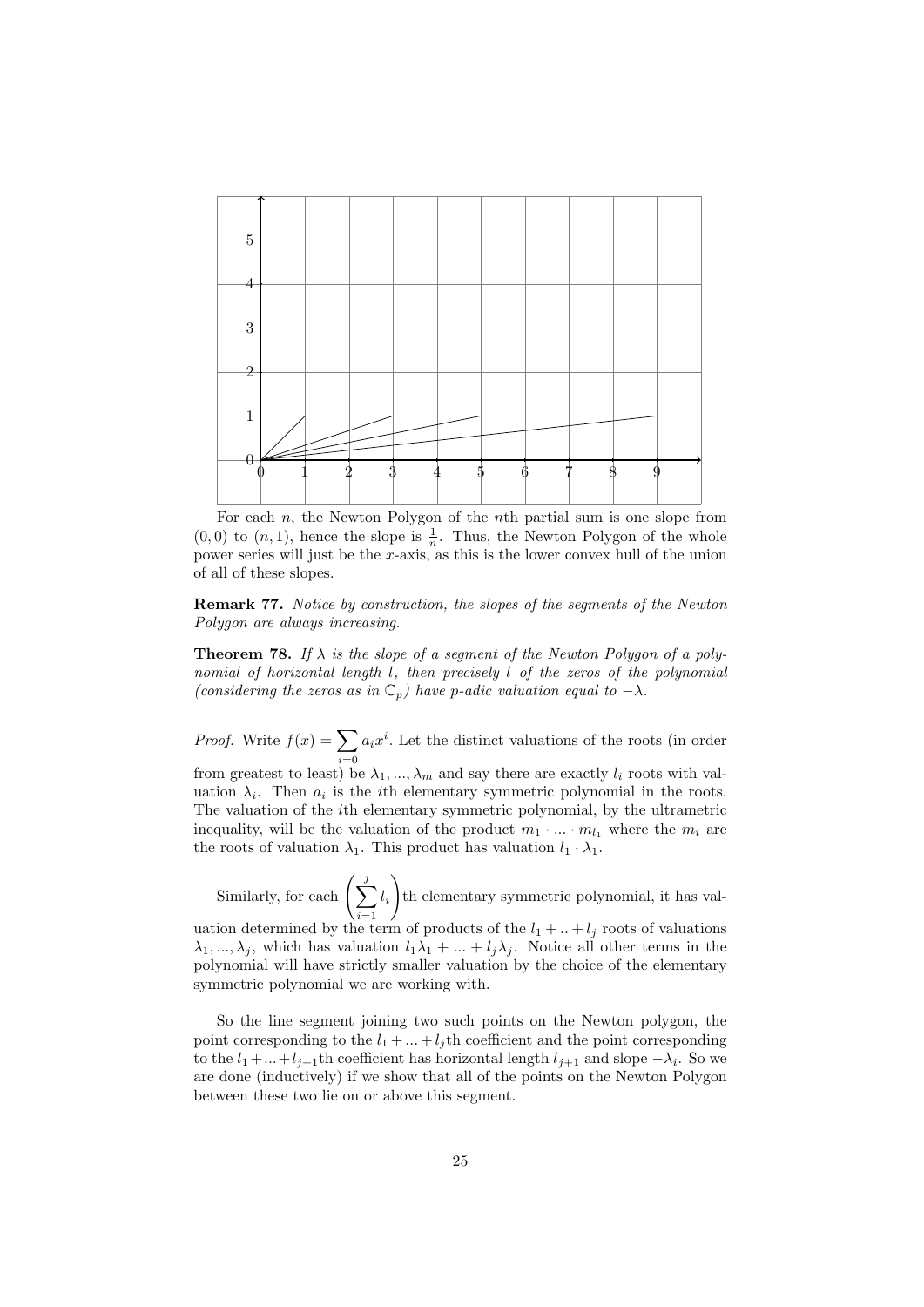Any elementary symmetric polynomial in the roots between these two must necessarily have valuation lying on or above this segment, as the smallest possible valuation of a term in the elementary symmetric polynomial will be  $l_1\lambda_1$  + ... +  $l_i\lambda_j + l_{j+1}m$  for the m determined by which elementary symmetric polynomial we are working on. If the valuation is exactly determined by this term, the point on the Newton Polygon lies on the slope described before. But the valuations of the other term could equal the valuation of this term, in which the point on the Newton Polygon would lie above the aforementioned slope. П

**Theorem 79.** Let  $f_1, ..., f_n$  be polynomials (or you could take  $f_n$  to be a power series) such that all of the slopes of the Newton Polygon of  $f_i$  are less than or equal to all of the slopes of  $f_{i+1}$  for all i. Then the Newton Polygon of  $\prod_{i=1}^{n} f_i$  is

the concatenation of the Newton Polygons of  $f_1, ..., f_n$ . (i.e. begin the polygon of  $f_2$  where the polygon of  $f_1$  ends, etc.)

Proof. This is a direct application of the last theorem, as the slopes are the negatives of the valuations of the roots. Having them in increasing order determines that the slopes, which must appear in increasing order in the Newton Polygon, have this order match with the concatenation of the polygons of the original  $f_i$ . П

**Theorem 80.** If the Newton Polygon of a polynomial, f over  $\mathbb{Q}_p$  (which is not identically zero), consists of a single slope which contains no other lattice points (point with two integer coordinates) other than the start or end points, then it is irreducible.

*Proof.* If it is reducible, write  $f = gh$  where g and h are polynomials over  $\mathbb{Q}_p$ , neither of which is identically zero. Notice that the valuation of a *p*-adic number is integral (or infinity), so the Newton Polygons of q and  $h$  begin and end at a lattice point. Concatenating the two results in one segment which passes through a lattice point. This is a contradiction.  $\Box$ 

The useful thing is that we can go in reverse over  $\mathbb{Q}_p$ .

**Theorem 81.** Let the Newton polygon of a polynomial f (over  $\mathbb{Q}_p$ ) consist of m segments of length  $l_i$ ,  $i = 1, ..., m$  where each segment has distinct slope. Then f can be written as the product of m polynomials (in  $\mathbb{Q}_p$ ) of degrees  $l_i$ , and the Newton polygons of these polynomials consist of one segment of slope  $l_i$ .

Proof. See [7].

**Remark 82.** It is not necessarily true that each of these segments correspond to an irreducible polynomial. Some of the Newton Polygons of the factors could pass through lattice points, and then we know nothing. We have the example where  $f(x) = (x - 1)^2(x - 2)^2 = x^4 - 6x^3 + 13x^2 - 12x + 4$  which clearly cannot be split into two irreducibe quadratics. The 2-adic Newton Polygon of this polynomial is as follows:

 $\Box$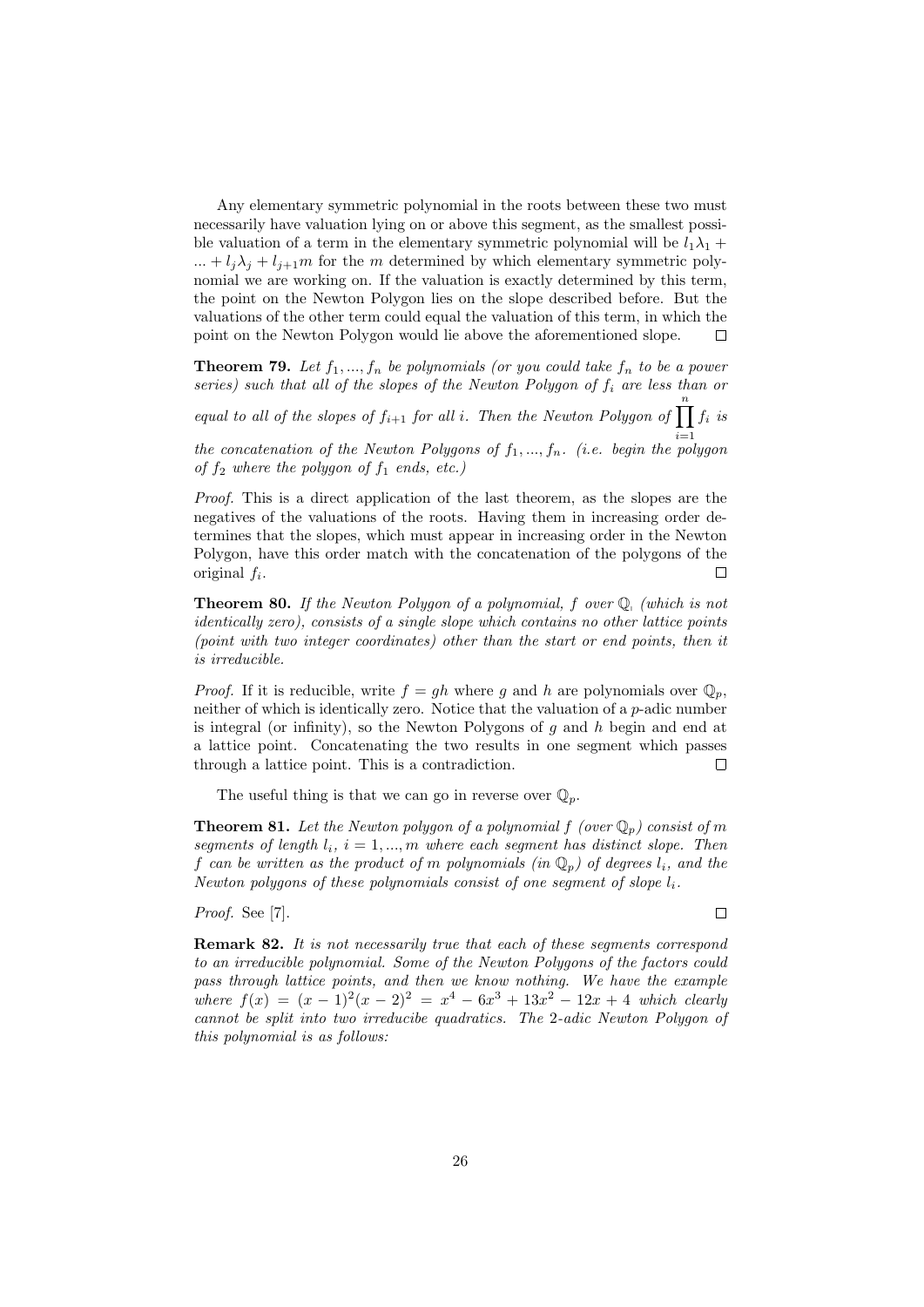

So, the two slopes in the Newton Polygon do correspond to irreducible quadratic factors of  $f(x)$ .

**Theorem 83.** Eisenstein Irreducibility Criterion Let  $f = \sum_{n=1}^{\infty}$  $i=0$  $a_i x^i$  be a monic polynomial over  $\mathbb Q$  where p divides  $a_i$  for  $i = 0, ..., n - 1$  and  $p^2$  does not divide  $a_0$ . Then f is irreducible over  $\mathbb Q$ .



Proof. The Newton Polygon consists of one segment which begins at  $(0, 1)$  and ends at  $(n, 0)$  as p divides the constant term, p does not divide the leading coefficient of 1, and  $p$  divides every other term. So we consider the point  $(0, 1), (n, 0)$ , and each other point is on or above the line  $y = 1$ , hence the polygon is one segment as described.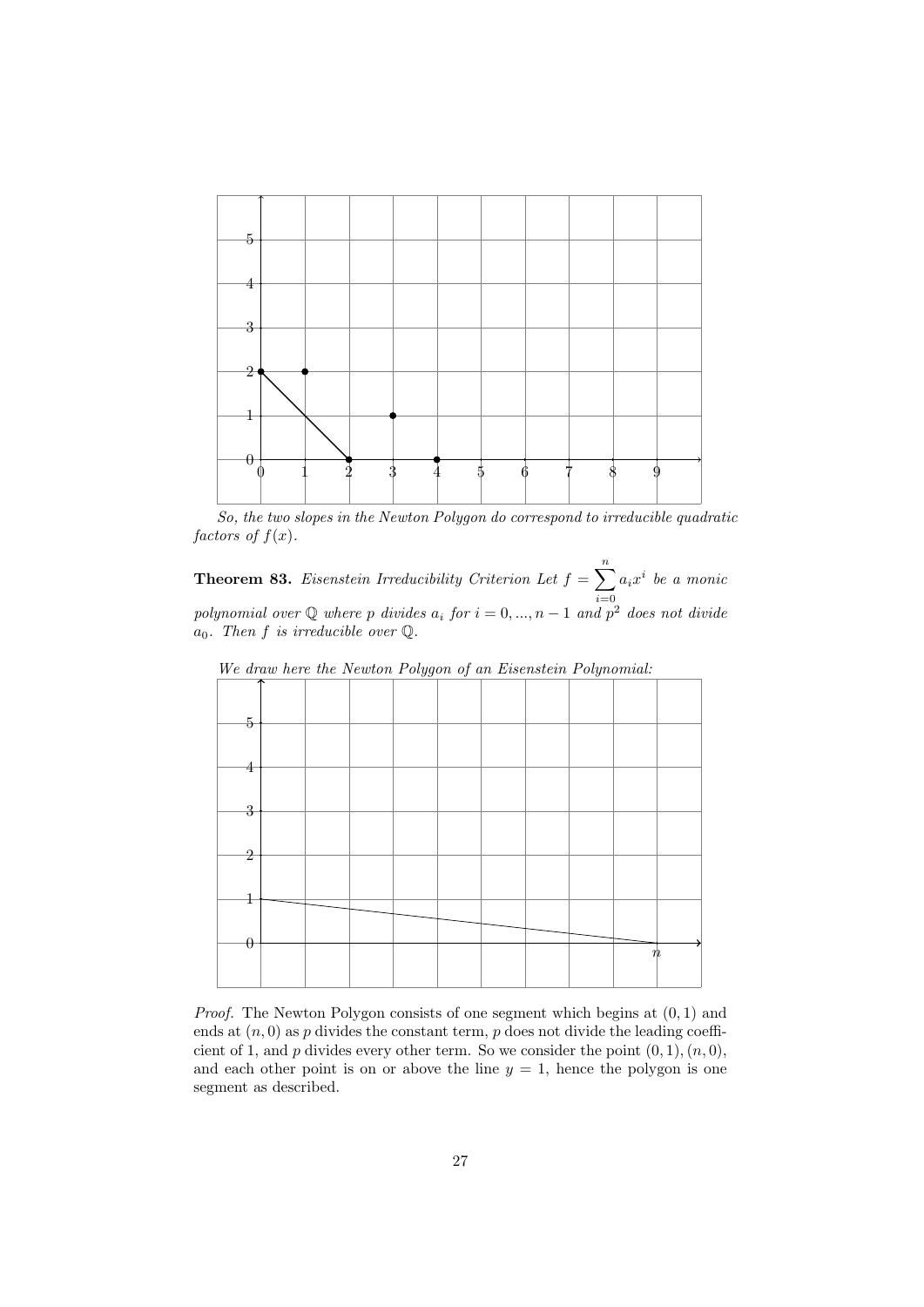This clearly does not pass through any lattice points, hence is irreducible over  $\mathbb{Q}_p$  and hence  $\mathbb{Q}$ . П

We are now ready to prove the result(s) about Newton Polygons we need for the goal theorem.

**Theorem 84.** Suppose that  $f(x) \in \mathbb{Q}_p[[x]]$  is such that  $f'(x) \in \mathbb{Z}_p[[x]]$ . Let m be the least integer such that the coefficient of  $z^m$  in  $f'(x)$  is not divisible by p. If  $m < p-2$ , then f has at most  $m+1$  zeros in  $p\mathbb{Z}_p$ .

*Proof.* Write  $f(x) = \sum_{n=0}^{\infty}$  $i=0$  $a_i x^i$ . Then we have  $f'(x) = \sum_{n=1}^{\infty}$  $i=0$  $a_i \cdot i \cdot x^{i-1}$ . We must have  $v_p(a_{m+1}) = 0$ , as m is the order of vanishing of  $0 \equiv p$  of  $f'(t) \pmod{p}$ . For  $i > m + 1$ , we must have  $v_p(a_i) \geq -v_p(i)$  as  $i \cdot a_i \in \mathbb{Z}_p$ . Then, we have obviously  $v_p(i) < i$  but since  $m + 1 < p - 1$ , we get  $v_p(i) < i - (m + 1)$  or  $-v_p(i) > (m+1)-i$ . So we see that the slope from  $(m+1,0)$  to  $(i, x)$  where  $x > m + 1 - i$  is greater than  $-\frac{m+1-i}{m+1-i} = -1$ . We also see that the slope from  $(i, m + 1 - i)$  to  $(j, m + 1 - j)$  is greater than  $-\frac{m+1-j-(m+1-i)}{j-i} = -1$ . So the points to the right of  $m+1$  on the Newton Polygon increase at a rate of at least −1. Hence no slope of the Newton Polygon including any points to the right of  $m + 1$  can be greater than  $-1$ .

As the negative valuations of the slopes correspond to the roots of the Newton Polygon, the  $f(x)$  has at most  $m+1$  zeros with valuation greater than 1 in  $\mathbb{C}_n$ . Hence  $f(x)$  has only finitely many roots in  $p\mathbb{Z}_n$ .  $\Box$ 

While the previous theorem is sufficient to showing the result, the estimates made in the previous proof can be made stronger. In fact, Coleman proved the following theorem.

**Theorem 85** (Coleman - A stronger version [2]). Let  $f(x) \in \mathbb{C}_p[[x]]$  be such that  $f'(x) \in \mathcal{O}_{\mathbb{C}_p}[[x]]$  (where  $\mathcal{O}_{\mathbb{C}_p}$  denotes the ring of integers of  $\mathbb{C}_p$ ) and let the first power of x with a nonzero coefficient in the power series expansion of  $\tilde{f} = f'(x) \pmod{p}$  be denoted l. Then  $f(x)$  has at most  $\max\{k : \frac{s^k}{b\}}$  $\frac{s^k}{|k|_p} \geq \frac{s^l}{|l|_p}$  $\frac{s^{\epsilon}}{|l|_p}$ zeros inside  $B_s(0) = \{x \in \mathbb{C}_p : |x|_p \leq s\}.$ 

## 4 Curves over Finite Fields

The goal of this section is to develop an understanding of algebraic curves, in particular over finite fields, in order to prove the Riemann Roch Theorem over a general field. For this section, let  $k$  denote this field, which we assume is algebraically closed.

As this thesis is meant to build up the number theory, not algebraic geometry, we assume the following theorem:

**Theorem 86.** Let C be a projective curve over k, an algebraically closed field. Then there is a nonsingular projective curve  $X$  (ungiue up to isomorhpism) and a birational morphism  $f$  from  $X$  onto  $C$ . We call  $X$  the nonsingular model of C.

Proof. See [4] 7.5 Theorem 3.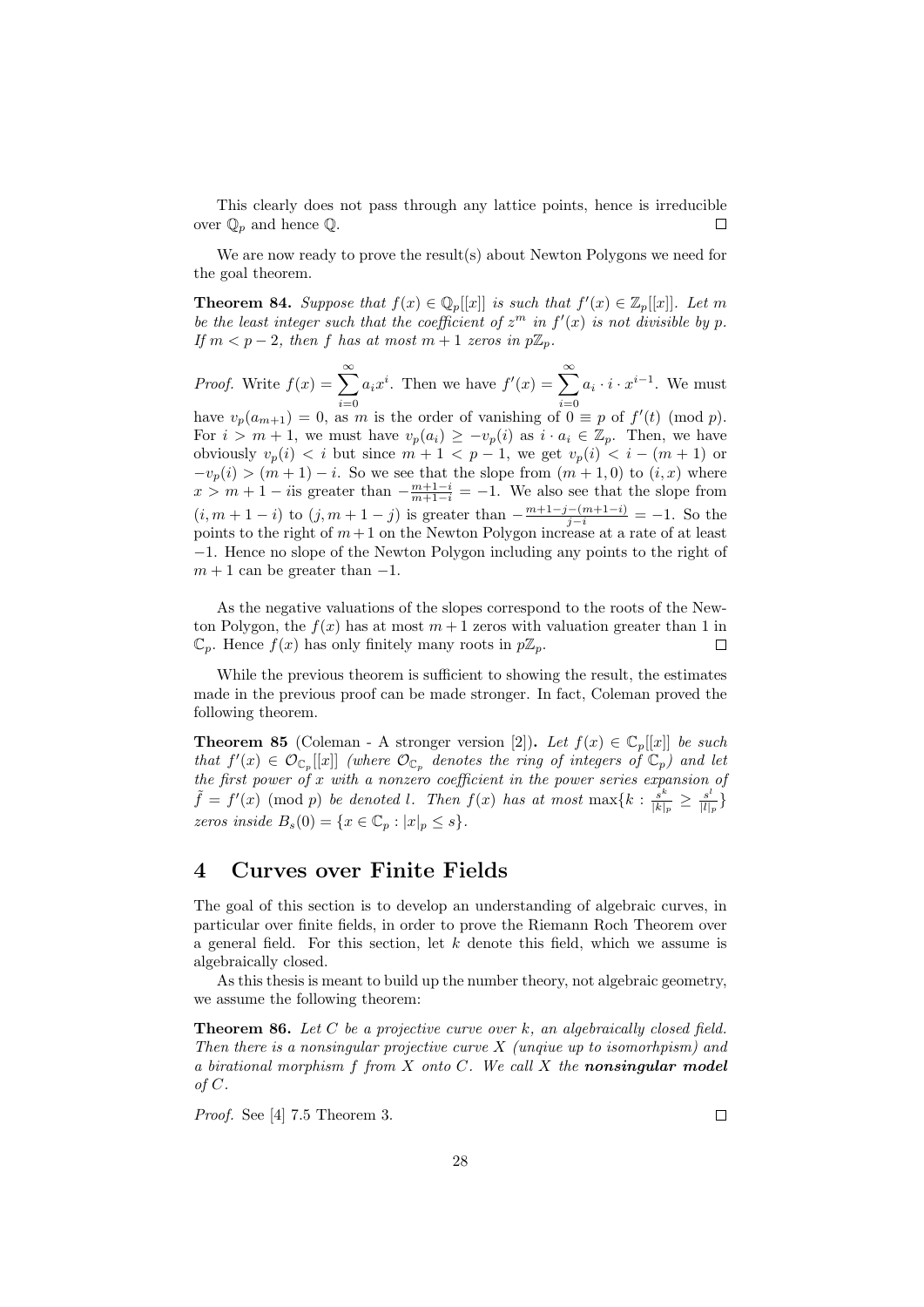We will use  $X$  to denote the nonsingular model of a projective plane curve and will not distnguish between the curve and its nonsingular model.

Corollary 87. There is a one-to-one correspondence between nonsingular projective curves and algebraic function fields in one variable  $K = k(X)$ . If X' and  $X$  are two such curves, dominant morphisms from  $X'$  to  $X$  correspond to homomorphisms from  $k(X)$  into  $k(X')$ .

Remark 88. The points P of X are in one-to-one correspondence with discrete valuation rings  $\mathcal{O}_P(X)$  of K.  $f(P) = Q$  exactly when  $\mathcal{O}_P(X)$  dominates  $\mathcal{O}_P(C)$ . The points of X are called **places** of C (or of K).

We associate each point on the curve with a discrete valuation ring by sending P to the valuation  $v_P$ , which maps a function, f, to its order of vanishing at P.

Proof. See [4].

 $\Box$ 

For the rest of this section, we will use  $K$  to denote this function field in one variable corresponding to the nonsingular model,  $X$ , of a projective plane curve,  $C$  over  $k$ .

#### 4.1 Divisors

Divisors are defined over arbitrary fields the same way they were in the complex place. As expected, the set of divisors forms a group, the free abelian group on X.

**Definition 89.** We call a divisor effective if  $D(P) \geq 0$  for all  $P \in X$ .

**Definition 90.** Let  $f \in K$ . Analogous to the case of a meromorphic function in the complex case, we define:

$$
\operatorname{div}(f) = \sum_{P \in X} \operatorname{ord}_P(f) P
$$

where  $\text{ord}_P (f)$  denotes the order of the zero or pole of f at P. Note that since a rational function has the same number of zeros and poles (counting the zeros/poles at the point at infinity) that such a divisor will always have degree  $\theta$ .

As in the complex case, we call such a divisor a **principal divisor**.

**Proposition 91.** Let  $f, g \in K$  which are not zero. Then:

$$
\operatorname{div}(f) = \operatorname{div}(g) \iff f = \lambda g
$$

for some  $\lambda \neq 0 \in k$ .

Proof. This is an obvious property of rational functions.

 $\Box$ 

We next define an ordering on the set of divisors: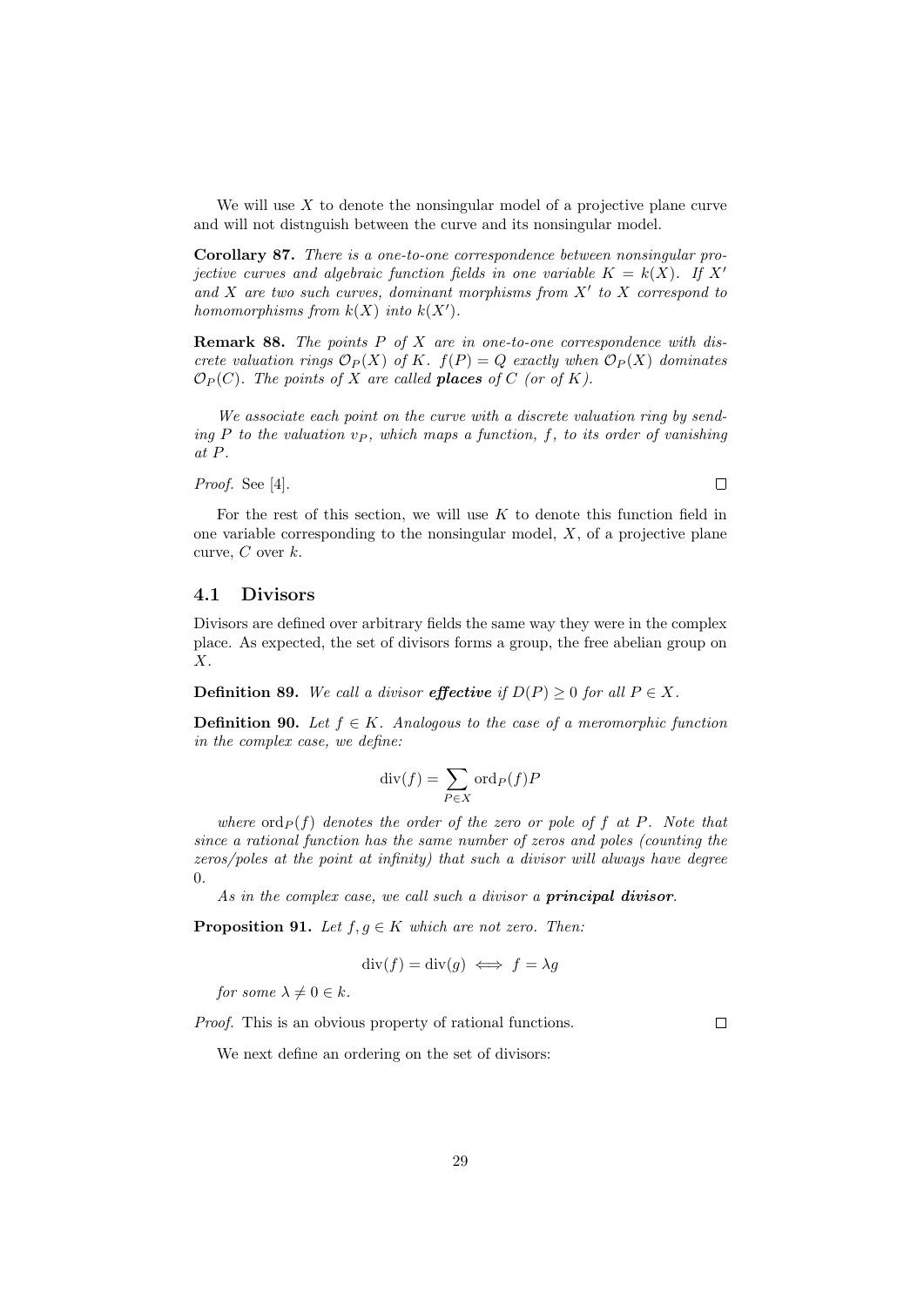Definition 92. Let  $D = \sum$  $P \in X$  $D(P) \cdot P$  and  $E = \sum$  $P \in X$  $E(P) \cdot P$  be divisors of X. We say that  $D \geq E$  if  $D(P) \geq E(P)$  For all  $P \in X$ . We define less than, greater than, greater than or equal to, and less than or equal to in the expected ways.

**Definition 93.** Let  $D$  and  $E$  be divisors. We say they are linearly equivalent if they differ by the divisor of a function  $f \in K$ . i.e. if there exists an  $f \in K$ such that:

$$
D = E + \operatorname{div}(f).
$$

We'll write  $D \sim E$  to denote this relation.

**Proposition 94.** Linear equivalence of divisors is an equivalence relation.

*Proof.* Reflexivity is trivial, as we can write  $D$  as the sum of itself plus the divisor of the constant function 1 which has no zeros nor poles.

Symmetry is also simple, as if we have  $D = E + \text{div}(f)$ , then we have  $E = D - \text{div}(f)$  and we see  $-\text{div}(f) = \text{div}\frac{1}{f}$ .  $\frac{1}{f}$  is in K as K is a field.

For transitivity, let  $D, E, F$  be divisors where we have  $D = E + \text{div}(f)$  and  $E = F + \text{div}(g)$ . We have:

$$
D = E + \text{div}(f)
$$
  
= F + \text{div}(f) + \text{div}(g)  
= F + \text{div}(f \cdot g).

Hence linear equivalence is an equivalence relation.

 $\Box$ 

Proposition 95. Some easy facts about linear equivalence Let D and E be two divisors. (1)  $D \sim 0$  if and only if D is principal (2)  $D \sim E \implies \deg(D) = \deg(E)$ 

Proof. These are both immediate. For 1, we remarked already that a principal divisor has degree 0. Similarly, given a divisor with degree 0 it is trivial to find a rational function with the prescribed zeros and poles.

(2) follows immediately from (1). and the fact that the degree of divisors is an additive function.  $\Box$ 

**Definition 96.** We define a special divisor dependent on our curve  $C$ . We'll denote this divisor by E (which will unfortunately limit our choices for what letters to call divisors). So let  $C$  be a plane curve with only ordinary points of multiplicity greater than 1 (i.e. a point of multiplicty  $r > 1$  which has r distinct tangents). Then we define:

$$
E = \sum_{Q \in X} (\text{mult}_Q(C) - 1)Q.
$$

The sum is finite since there will only be finitely many nonsingular points.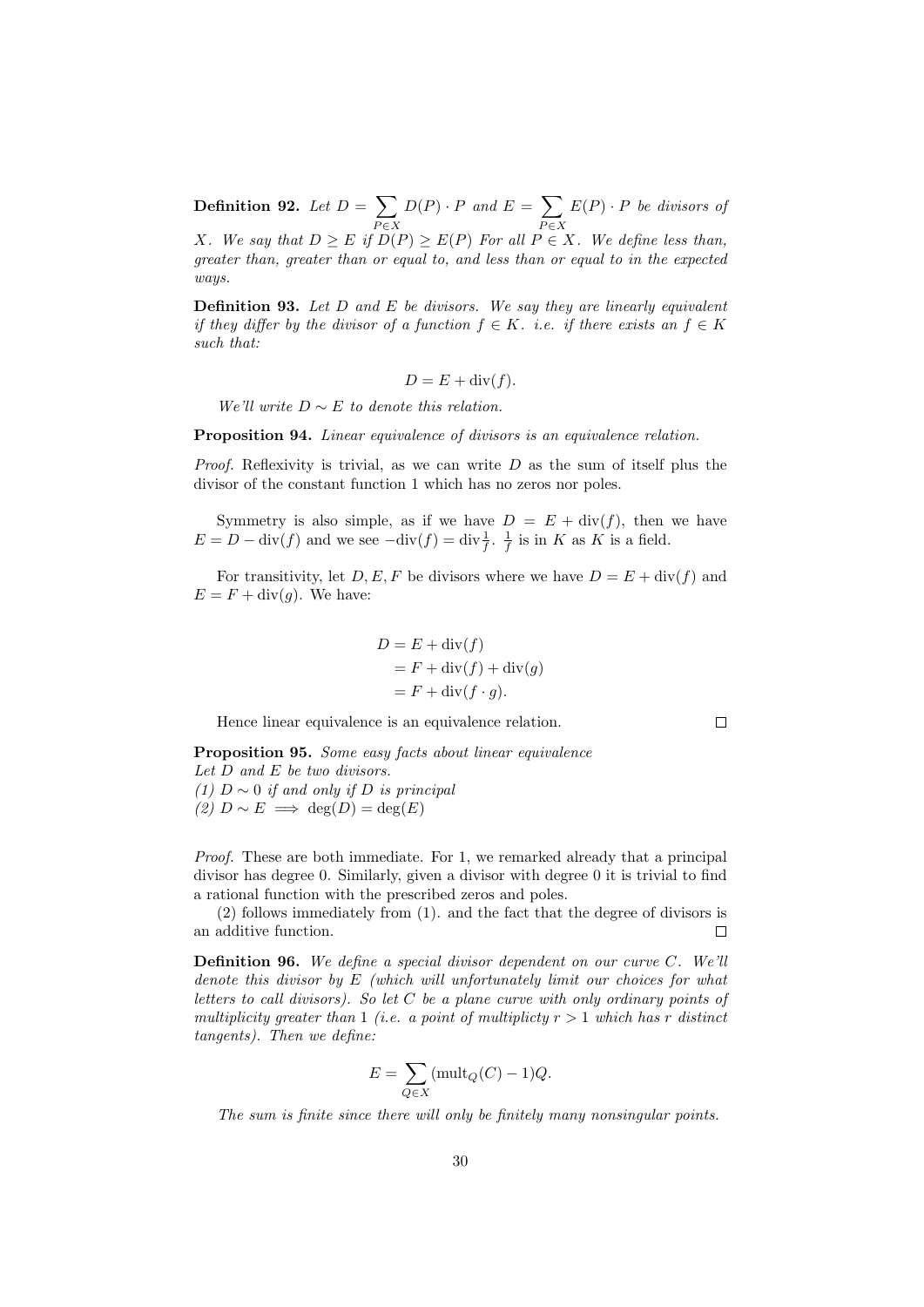**Definition 97.** An adjoint of C is a plane curve G in X for which  $\text{div}(G) \geq E$ (the relation as defined in definition 92), where  $div(G)$  is the divisor of a the plane curve, i.e.

$$
\operatorname{div}(G) = \sum_{P \in X} \operatorname{ord}_P(G) \cdot P.
$$

Here we will define a vector space integral for the proof of Riemann-Roch **Definition 98.** Let  $D$  be a divisor of  $K$ . We define:

$$
L(D) = \{ f \in K | \text{div}(f) \ge -D \}.
$$

We will denote dimension of this vector space as  $l(D)$ . Note this definition is equivalent to:

$$
L(D) = \{ f \in K | \text{ord}_P(F) \ge -D(P) \forall P \in X \}.
$$

**Proposition 99.** If  $D \leq D'$  then  $L(D) \subset L(D')$  and  $\dim(L(D')/L(D)) \leq$  $deg(D' - D)$ .

*Proof.* We can write  $D' = D + \sum_{k=1}^{k}$  $i=1$  $P_i$  for some k (where the  $P_i$  are not necessarily distinct - notice by the definition of the comparison operator on divisors that

we must have that every  $P$  which appears in  $D$  has a smaller coefficient in  $D$ than in  $D'$ ).

Then, it is obvious that if  $f \in L(D)$  then  $f \in L(D + \sum_{i=1}^{k}$  $i=1$  $P_i$ ) by definition. So we've proven the first part of the statement.

We'll omit the proof of the second which involves a few more technical definitions (see [4] Chapter 8). П

#### **Proposition 100.**  $L(0) = k$ ;  $L(D) = 0$  if  $deg(D) < 0$ .

Proof. We remarked earlier that any rational function has the same number of zeros as poles (including multiplicity and the point at infinity). Thus any rational function which has a zero also has a pole, so if the rational function f has either a zero or a pole then there exists a P such that  $\text{ord}_p(f) < 0$  (namely, the pole). Hence the only rational functions in  $L(0)$  are the functions without zeros or poles, which are the constant functions. So  $L(0) = k$ .

Then, if  $deg(D) < 0$ , we use similar logic. The degree of  $div(f) = 0$  for any  $f \in K$ . But then  $\deg(\text{div}(f) + D) < 0$  so we cannot have  $\text{div}(f) \ge -D$ . Hence no nonzero  $f$  are in  $L(D)$ .  $\Box$ 

**Proposition 101.**  $L(D)$  is finite dimensional for all D. In fact, if  $\deg(D) \geq 0$ then  $l(D) \leq deg(D) + 1$ . (Otherwise,  $l(D) = 0$  by a previous proposition.)

*Proof.* Let  $deg(D) = n \geq 0$ . (By a previous proposition, it's trivial if  $n < 0$ , as  $L(D) = 0.$ ) Then choose a  $P \in X$  and consider the divisor  $D - (n+1)P$ . By a previous proposition and noting the degree of this divisor is −1, we have that  $L(D - (n+1)P) = 0$  and  $\dim(L(D)/L(D - (n+1)P) \leq n+1$ . So we have that  $l(D) \leq n+1$  as desired.  $\Box$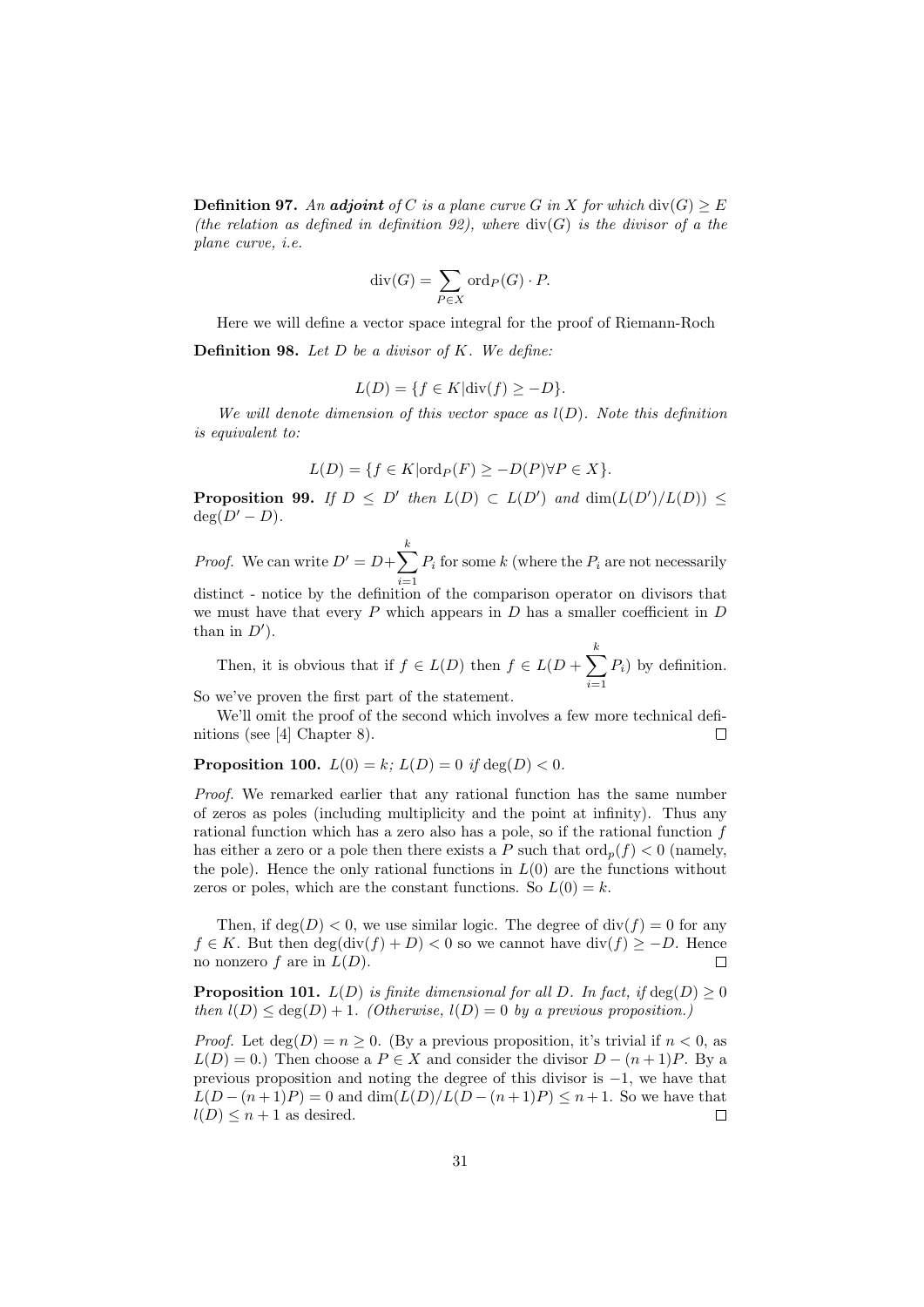**Proposition 102.** If  $D \sim D'$  then  $l(D) = l(D')$ .

*Proof.* Write  $D = D' + \text{div}(f)$ . Define a map between  $L(D)$  and  $L(D')$  by sending  $g$  to  $fg$ . This is a linear map and an isomorphism of vector spaces, so we have an equivalence of dimensions (as the vector spaces are finite dimensional).  $\Box$ 

### 4.2 Derivations and Differentials

Before proving Riemann Roch, our main application of Riemann-Roch will be to 1-forms, so we should introduce differentials on general curves.

**Definition 103.** Let  $R$  be a ring containing  $k$  and let  $M$  be a  $R$ -module. A derivation of R into M over k is a k linear map  $D: R \to M$  such that  $D(xy) =$  $xD(y) + yD(x)$  for all  $x, y \in R$ .

By properties of polynomial rings, it follows that such a  $D$  acts on a polynomial in  $k[X_1, ..., X_n]$  as follows:

$$
D(F(X_1, ..., X_n)) = \sum_{i=1}^n F_{X_i}(x_1, ..., x_n)D(x_i)
$$

for  $x_1, ..., x_n \in R$ .

**Proposition 104.** Let  $R$  be a domain with field of fractions  $K$  and  $M$ , a vector space over K. Then a derivation  $R \to M$  extends uniquely to a derivation  $\tilde{D}: K \to M$ .

*Proof.* Let  $z = \frac{x}{y} \in K$  with  $x, y \in R$ . Then if such a  $\tilde{D}$  exists, we must have:

$$
\frac{1}{y}(D(x) - zDy) = \tilde{D}(z)
$$

by the properties of a derivation, so any such  $\tilde{D}$  must be this one. Plugging in  $\frac{x}{1}$  shows that  $\tilde{D}$  agrees with D on R, as:

$$
\tilde{D}\left(\frac{x}{1}\right) = D(x) - xD(1) = D(x).
$$

Applying the Liebniz rule to  $D(1\cdot 1)$  and using the fact that R is a domain makes it clear that  $D(1) = 0$ .

We can also verify that this is a derivation.

It is clearly k-linear because D is; this check is routine.  $\tilde{D}(z)$  ends up in M since  $M$  is a  $K$  vector space and the image of  $D$  is in  $M$ . To show the Liebniz rule as satisfied, we have:

$$
\tilde{D}\left(\frac{a}{b}\cdot\frac{c}{d}\right) = \frac{1}{bd}\left(D(ac) - \frac{a}{b}\cdot\frac{c}{d}\cdot D(bd)\right)
$$
\n
$$
= \frac{1}{bd}\left(aD(c) + cD(a) - \frac{a}{b}\cdot\frac{c}{d}\cdot(bD(d) + dD(b))\right)
$$
\n
$$
= \frac{1}{bd}\left(cD(a) - \frac{ac}{b}D(b) + cD(a) - \frac{ac}{d}D(d)\right)
$$
\n
$$
= \frac{a}{c}\cdot\frac{1}{b}\left(D(a) - \frac{a}{b}D(b)\right) + \frac{b}{d}\cdot\frac{1}{d}\left(D(c) - \frac{c}{d}D(d)\right)
$$

Hence this is indeed a differential.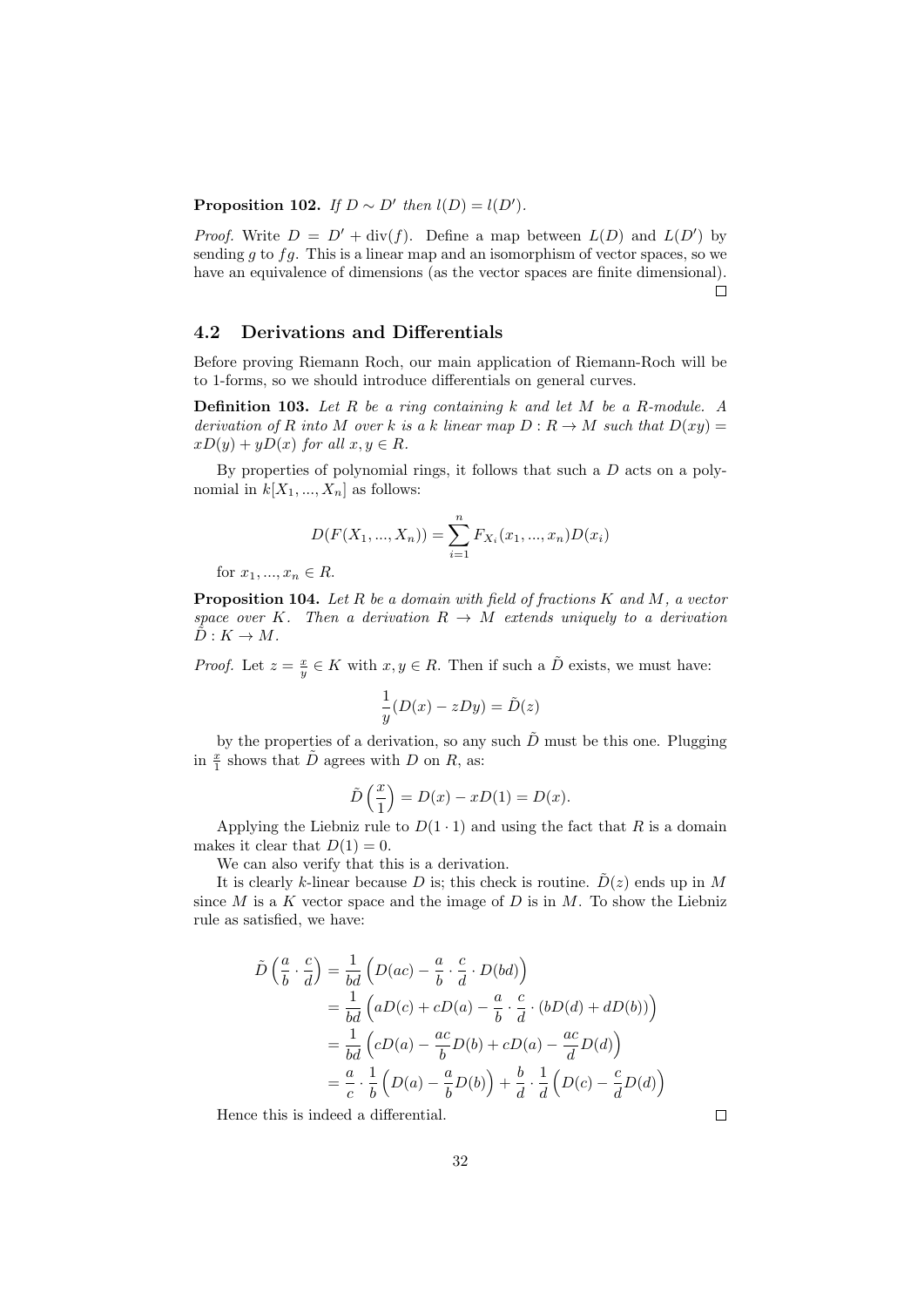We want to define differentials for these arbitrary fields just like the ones we know so well from  $\mathbb R$  and  $\mathbb C$ .

So, let F be the free R-module with generating set R. (i.e. an element in  $F$ is a formal (finite) sum of elements in  $R$  with coefficients in  $R$ . Scalar multiplication is given by multiplication in  $R$ . As  $R$  is a ring it is obvious that this is a module.)

Let  $N$  be the submodule generated by (note: the elements are elements in the free module  $F$ , not the ring  $R$ ):

$$
N = \langle x + y - x - y, (\lambda x) - \lambda \cdot x, (xy) - x \cdot y | x, y \in R \rangle.
$$

**Definition 105.** Define  $\Omega_{R/k}^1 = F/N$ . Here k represents the underlying field k. We can call "dx" the image of x under the quotient map (take this as the definition of the map d). This set is the module of differentials of  $R$  over  $k$  and d is a derivation.

**Proposition 106.**  $\Omega^1_{R/K}$  is generated by the differentials  $dx_1, ..., dx_n$  given  $x_1, ..., x_n \in R$  where  $x_1, ..., x_n$  generate R.

This is immediate from the action of a derivation on a polynomial in  $k[X_1, ..., X_n]$ described earlier.

**Definition 107.** If  $X$  is the nonsingular model of a projective curve with  $K$ its function field, then  $\Omega^1_{K/k}$  is the space of differentials of K over k (we will sometimes call it  $\Omega^1$ ). These are analogous to the 1-forms in the case where  $k = \mathbb{C}$ .

**Definition 108.** Let  $\omega \in \Omega^1$ . Let P be a place of C (i.e. a point of X, which is in one-to-one correspondence with the discrete valuation rings  $\mathcal{O}_P(X)$ , hence why the definition sounds so similar (and is analogous to) the more familiar definition found in algebraic number theory). Write  $\omega = f dt$  for some  $f \in K$ and a uniformizing parameter t.

We define:

$$
\mathrm{ord}_P(\omega)=\mathrm{ord}_P(f)
$$

as is analogous to the complex definition of zeros/poles of 1-forms. Changeof-variables shows that this is well-defined.

Since we have such a notion, now, like how we defined canonical divisors in the complex case, we can define canonical divisors here, too.

Definition 109. A canonical divisor is a divisor of the form:

$$
\mathrm{div}(\omega) = \sum_{P \in X} \mathrm{ord}_p(\omega) \cdot P
$$

where  $\omega \in \Omega^1_k(K)$  and  $\omega$  is nonzero.

Remark 110. It is nontrivial that this is well-defined, i.e., that the specified sum is finite. We shall assume this result.

**Proposition 111.** The degree of a canonical divisor is  $2g-2$ , hence,  $l(W) \geq g$ . Proof. See [4] Chapter 8.4.  $\Box$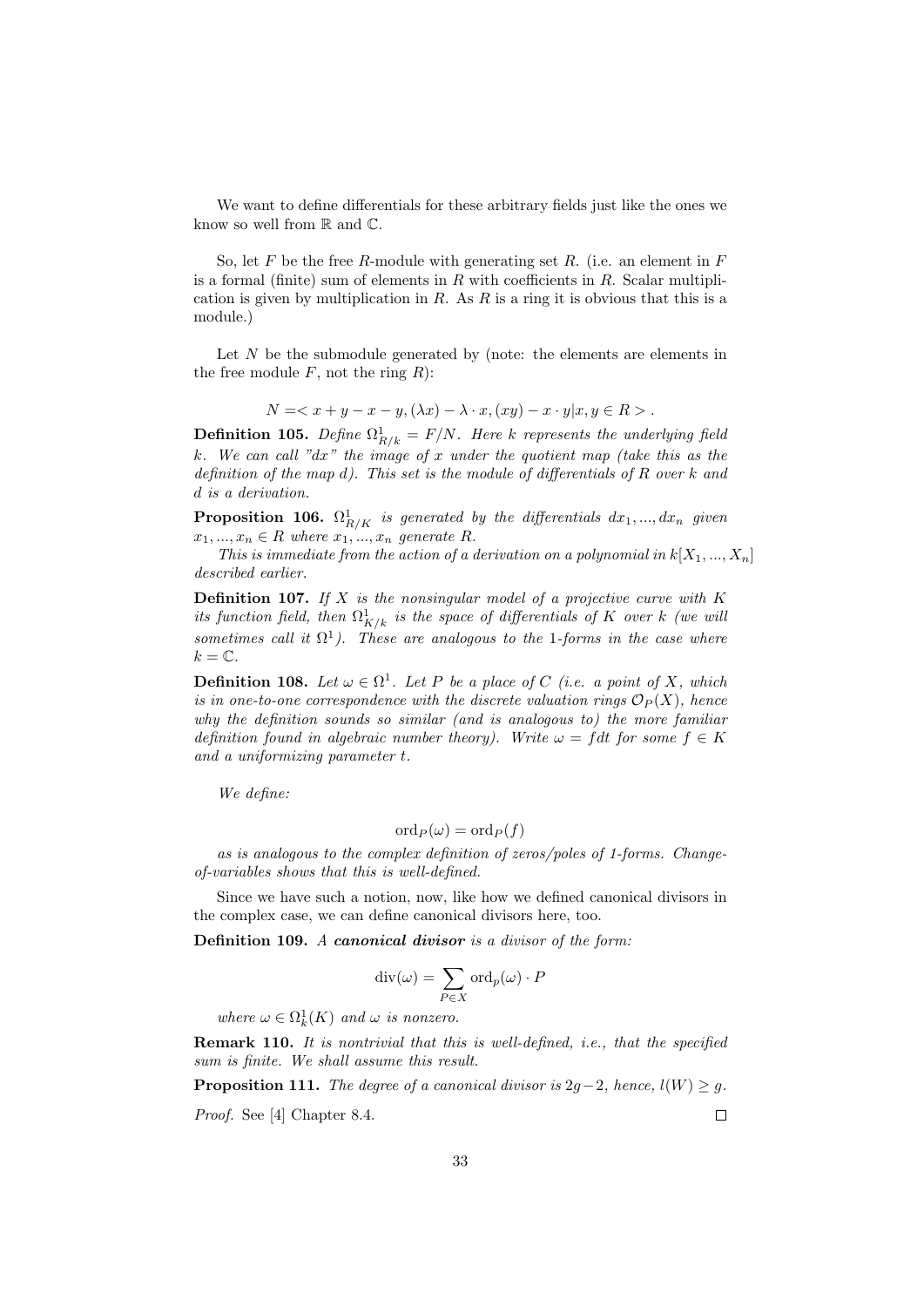#### 4.3 Riemann-Roch

**Lemma 112.** Let  $f \in K$  be nonconstant. Let Z be the divisor of zeros of f and let  $n = [K : k(x)]$ . Then there exists a constant  $\tau$  such that  $l(rZ) \geq rn - \tau$  for all r.

Proof. See [4] Chapter 8.

 $\Box$ 

**Theorem 113** (Riemann's Theorem). There is an integer q such that  $q >$  $deg(D) + 1 - l(D)$  for all divisors D.

This g also happens to be the genus of  $X$ . As we know, the genus is a nonnegative integer, which can be shown using the language of divisors.

*Proof.* First, notice that by taking  $D = 0$  then if this g exists, it must be greater than or equal to deg(0) + 1 –  $l(0)$ . By Proposition 100, this is 0. Hence  $q \ge 0$ .

Then, it is obvious that the same  $g$  works for linearly equivalent divisors, as if  $D \sim D'$ , then  $deg(D) = deg(D')$  and  $l(D) = l(D')$  by our discussion of l in the last section.

This discussion shows that if  $D \le D'$ , then  $\deg(D) + 1 - l(D) \le \deg(D) +$  $1 - l(D)$ . So, a g where the inequality holds for D' will also make it hold for D.

By Lemma 112, there exists a  $\tau$  such that  $l(rZ) \geq rn - \tau$  for all r where  $Z = \sum Z(P)P$  is the divisor of zeros for some f nonconstant in K. Then we have  $\deg(rZ) + 1 - l(D) \leq \tau + 1$  for all r. As  $rZ \leq (r + 1)Z$ , we conclude that  $\deg(rZ) + 1 - l(rZ) = \tau + 1$  for all r sufficiently large. We now claim that  $\tau + 1 = q$  and then we will have found a divisor which is sufficient to show that  $g \geq \tau + 1$ .

We will conclude this by constructing a linearly equivalent divisor,  $D'$  to any divisor  $D = \sum D(P)P$  and an integer  $r \geq 0$  such that  $D' \leq rZ$ . We seek an f such that  $D(P) - \text{ord}_p(f) \leq rZ(P)$ . By taking r large enough, this just amounts to finding a rational function which has zeros and poles such that  $D(P) - \text{ord}_p(f)$  is less than an a large number, which is easy to construct.

 $\Box$ 

**Corollary 114.** There is an integer  $N$  such that for all divisors  $D$  of degree qreater than  $N$ ,  $l(D) = \deg(D) + 1 - q$ .

*Proof.* Choose  $D_0$  such that  $l(D_0) = \deg(D_0) + 1 - q$  (we showed that the bound given by Riemann's Theorem can be achieved inside the proof of Riemann's Theorem). If D is a divisor such that  $\deg(D) \geq \deg(D_0) + q$ , then we have that  $deg(D - D_0) + 1 - g > 0$ , so  $l(D - D_0) > 0$  by Riemann's Theorem. So we have that  $D - D_0 + \text{div}(f) \ge 0$  for some f (any such f will do), so we have  $D + \text{div}(f) \ge D_0$ . Hence  $l(D) = \text{deg}(D) + 1 - q$ . П

**Lemma 115** (Noether's Reduction Lemma). If  $l(D) > 0$  and  $l(W - D - P) \neq$  $l(W, D)$  then  $l(D + P) = l(D)$ .

Proof. See [4] Chapter 8.

 $\Box$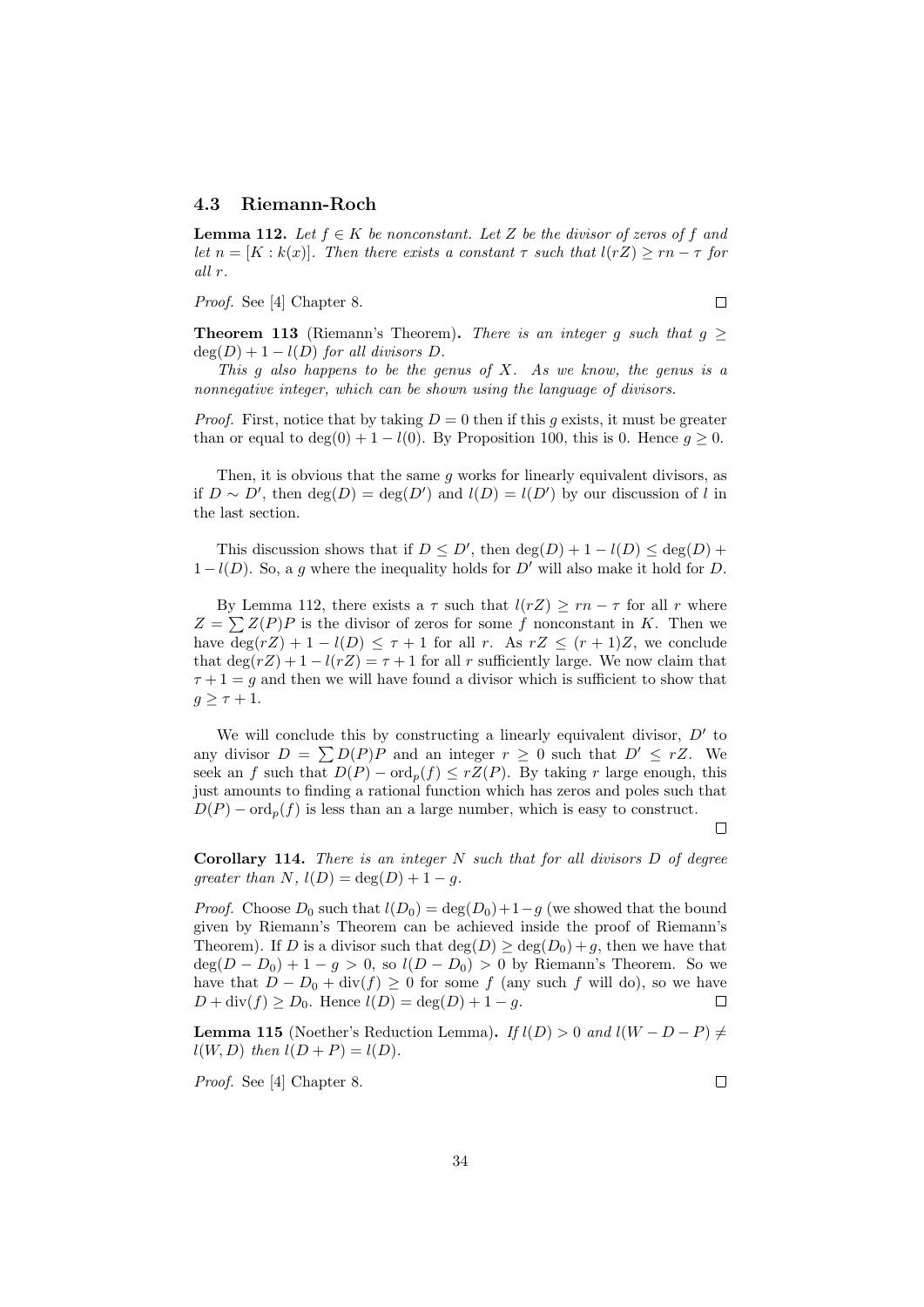**Theorem 116** (Riemann-Roch). Let  $W$  be a canonical divisor on  $X$ . Then for any divisor, D, we have:

$$
l(D) = deg(D) + 1 - g + l(W - D)
$$

*Proof.* We first prove the theorem for  $l(W - D) = 0$  via induction on  $l(D)$ .

In our base case, where  $l(D) = 0$ , by Riemann's Theorem we get

$$
0 \ge \deg(D) + 1 - g
$$
  
 
$$
0 \ge \deg(W - D) + 1 - g
$$

from which the theorem is immediate.

If  $l(D) = 1$ , we can assume  $D \geq 0$ .

.

Then  $g \le l(W)$  by the (Corollary of 8.5),  $l(W) \le l(W - D) + \deg(D)$  (lemma) and  $\deg(D) \leq g$  by Riemann's Theorem. So we have  $l(W) = g$  and the theorem is easy.

If  $l(D) > 1$ , select P such that  $l(D - P) = l(D) - 1$  (which can always be done). Then Neother's Reduction Lemma gives us that  $l(W - (D - P) = 0$ . We see Riemann Roch is true for the divisor  $D-P$  by induction, which immediately implies its truth for the divisor D.

We now consider when  $l(W - D) > 0$ , which can only occur if deg(D)  $\leq$  $deg(W) = 2q - 2$ . Pick a maximal degree divisor, D, for which Riemann-Roch is false to proceed by contradiction. By maximality, Riemann-Roch must be true for  $D + P$  for all P on the curve. So choose a P for which  $l(W - D - P) =$  $l(W - D) - 1$ . If  $l(D) = 1$ , we are done by Case 1 to the divisor  $W - D$ . So assume  $l(D) > 0$ . Then Noether's Reduction Lemma gives  $l(D+P) = l(D)$ . As Riemann Roch is true for  $D + P$ , we deduce  $l(D) = l(D + P) = \deg(D + P) +$  $1 - q + l(W - D - P) = \deg(D) + 1 - q + l(W - D).$ 

 $\Box$ 

Corollary 117.  $l(K) = g$  for K a canonical divisor.

Note this gives us an alternative characterization of the genus, analogous to the case in the finite field.

*Proof.* Recall that  $deg(D) = 2g - 2$  and  $l(0) = 1$ . This then follows immediately from Riemann Roch.  $\Box$ 

#### 4.4 An application of Riemann Roch

We show the equivalence of the two definitions of the genus of a curve as the dimension of  $\Omega_k(K)$  and where  $2g - 2$  is the degree of a canonical divisor.

**Definition 118.** Analogous to  $L(D)$ , define:

$$
L^{(1)}(D) = \{\omega \in \Omega^1(X)|\text{div}(\omega) \ge -D\}.
$$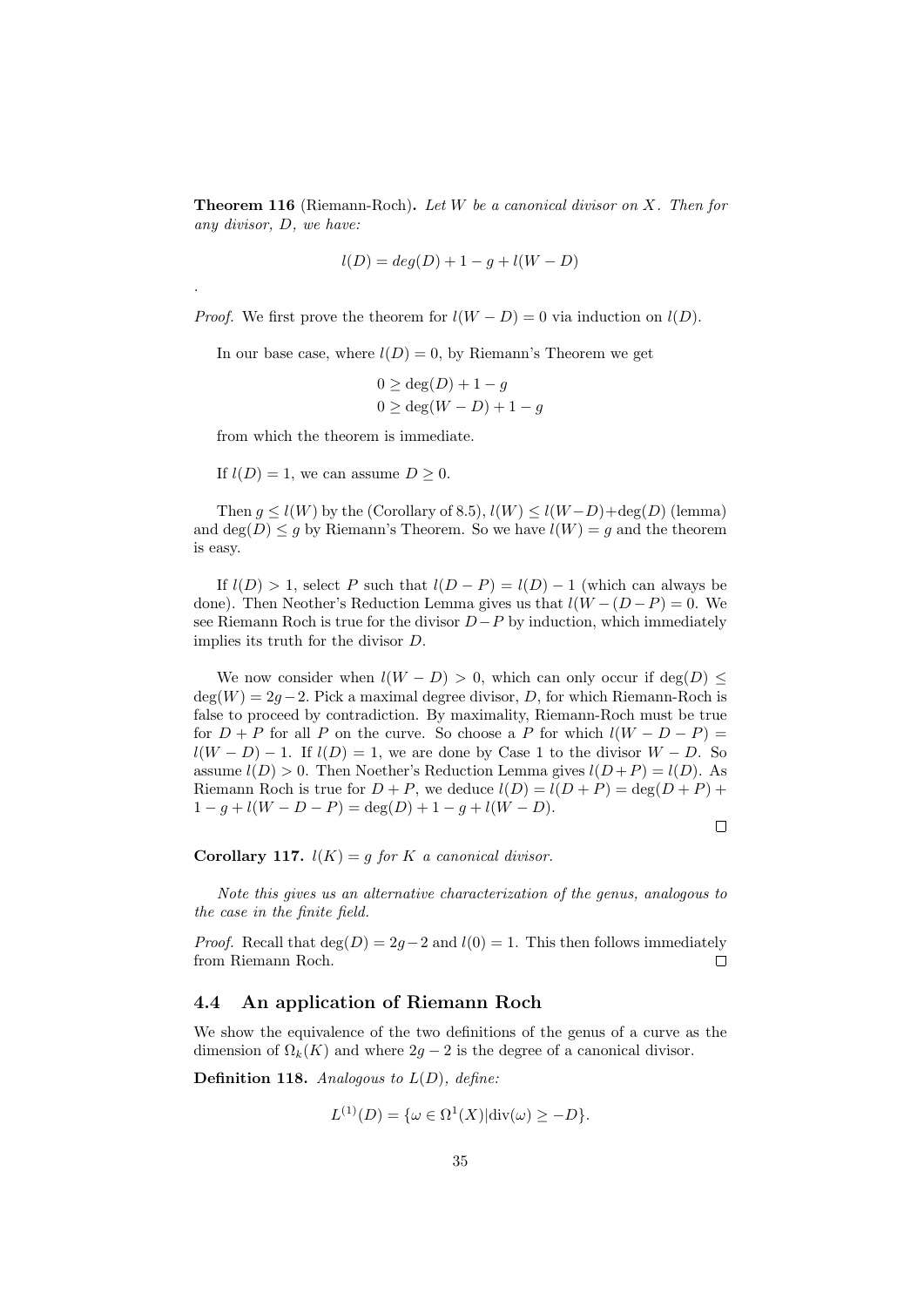**Lemma 119.** We have  $\Omega^1(X) \cong L^{(1)}(0)$ , which is clear by definition.

Theorem 120. We have:

$$
L^{(1)}(D) \cong L(D+K)
$$

for any divisor D and canonical divisor K.

*Proof.* Fix  $K = \text{div}(\omega)$ . Let  $f \in L(D + K)$ . We claim multiplication of f by  $\omega$ is the desired isomorphism.

We have  $\text{div}(f\omega) = \text{div}(f) + \text{div}(\omega)$ . As  $f \in L(D + K)$ , we have  $\text{div}(f)$  +  $D + K \geq 0$ , hence div(f) + div( $\omega \geq -D$ . This is the same as saying that  $\text{div}(f\omega) \in L^{(1)}(D)$ . So this is a well-defined map. It is clearly C-linear. Injectivity is very clear.

Surjectivity is more involved. Given  $\omega' \in L^{(1)}(D)$ , we have a rational function such that  $\omega' = f\omega$ . Furthermore, we have  $\text{div}(f) + D + \text{div}(\omega) =$  $\operatorname{div}(f\omega) + D = \operatorname{div}(\omega') + D \geq 0.$  $\Box$ 

From here it is easy to deduce the equivalence of the two definitions of genus. We have, by the previous work in this section, that  $L(K) = L(K+0) \approx$  $L^{(1)}(0) = \Omega_k^1(K)$ . But by Riemann Roch we have  $l(K) = g$ , where this g is the g that appears in the dimension of a canonical divisor. Then as the other definition of the genus is as the dimension of  $\Omega_k^1(K)$ , we are done.

# 5 Chabauty's Approach

#### 5.1 The Jacobian over  $\mathbb{Q}_p$

Now that we have introduced the Jacobian, Abel-Jacobi Map, have shown Riemann Roch for all fields, and have a sufficient amount of background in elementary p-adic analysis, we can begin the trek toward the goal theorem.

We start with considering the Jacobian over  $\mathbb{Q}_p$  which leads very quickly to an excellent way to intuitively understand the goal theorem in terms of intersections of manifolds, which Chabauty turned into a proof.

**Definition 121.** We define  $J(X)(\mathbb{Q}_p)$  as the same algebraic variety given by  $J(X)(\mathbb{Q})$  (whose construction was described over  $\mathbb{C}$  earlier) but where the equations defining it are given over  $\mathbb{Q}_p$  instead of  $\mathbb{Q}$ .

**Remark 122.** In fact,  $J(X)(\mathbb{Q}_p)$  is a p-adic Lie Group.

We can also consider the analytic closure (with respect to the p-adic topology), which we will denote  $\overline{J}$  of  $J(X)(\mathbb{Q})$  as a subgroup  $J(X)(\mathbb{Q}_n)$ . It turns out that this is a p-adic manifold and that we have:

$$
\dim(\overline{J}) \le \text{rk}(J(X)(\mathbb{Q})).
$$

This allows us to get a very good intuitive grasp at why the goal result should be true in the case where  $rk(J(X)(\mathbb{Q})) < g$ . Since  $X(\mathbb{Q}_p)$  is a curve, the Abel-Jacobi map allows us to realize  $X(\mathbb{Q}_p)$  as a submanifold of  $J(X)(\mathbb{Q}_p)$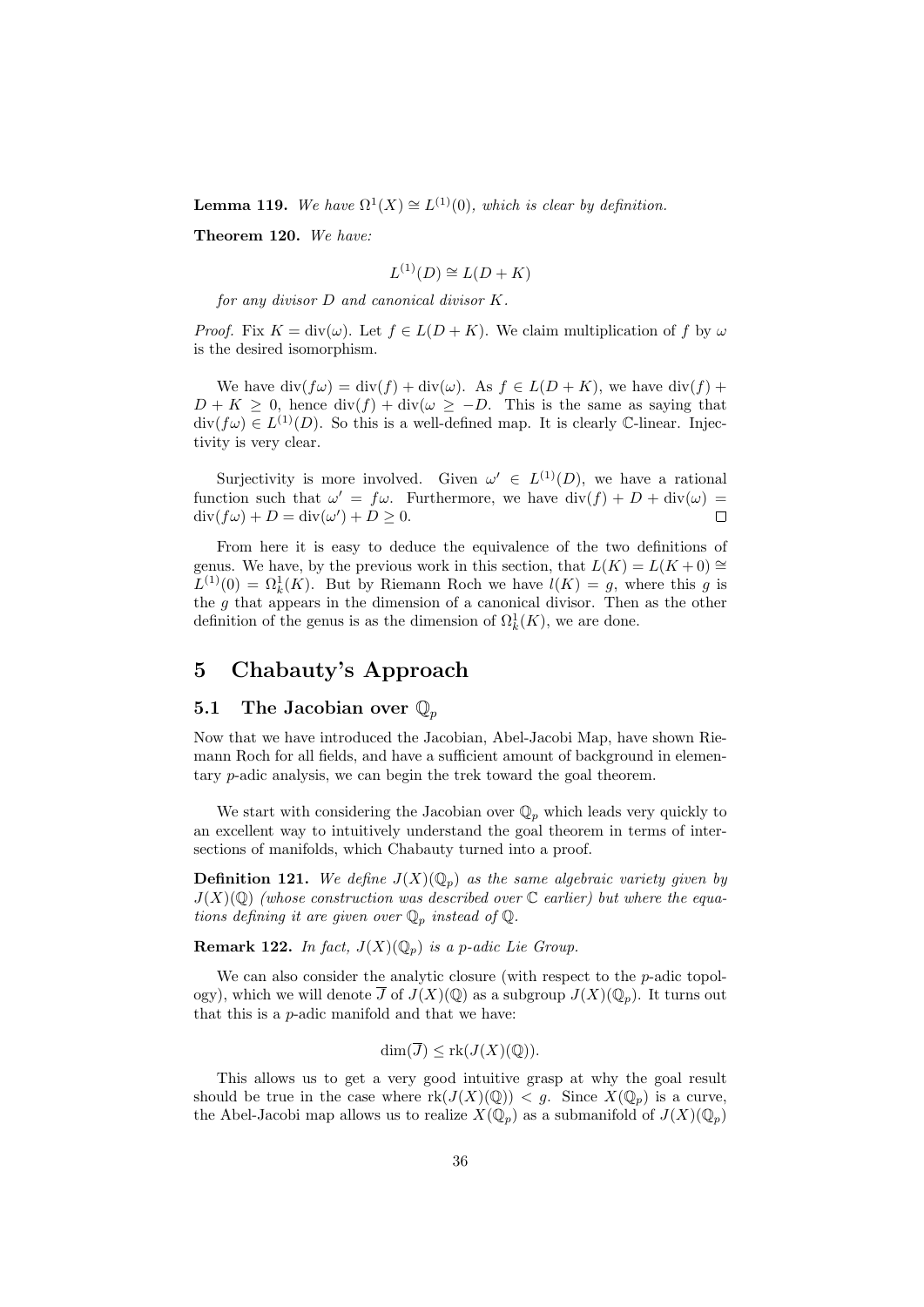which has dimension g, the genus of the curve  $X(\mathbb{Q}_p)$ . If the genus is greater than 1, we have  $X(\mathbb{Q}_p)$  residing as a proper submanifold.

However, we also have  $X(\mathbb{Q}) \subset \overline{J}$ , again by the injection induced by the Abel-Jacobi map. So, we have realized  $X(\mathbb{Q})$  as a subset of both  $\overline{J}$  and  $X(\mathbb{Q}_p)$ . which are both contained in the p-adic manifold  $J(X)(\mathbb{Q}_p)$ . In the case where we have  $\dim(\overline{J}) \leq \text{rk}(J(X)(\mathbb{Q}))$ , we recognize that  $\overline{J}$  is a proper submanifold of  $J(X)(\mathbb{Q}_p)$  as well. Hence, by intersection theory, we would expect the intersection of a 1-dimensional submanifold and less-than-g-dimensional submanifold of a g-dimensional manifold to have dimension 0, which would tell us that  $X(\mathbb{Q})$ , which is a subset of this intersection, is discrete.

While this is not a proof, it is perhaps the most intuitive way to understand this result.

In fact, while later refined by Coleman, Chabauty did prove the result:

**Theorem 123** (Chabauty). Let X be a curve of genus  $g \geq 2$  over Q. Let p be a prime and suppose that  $\dim(\overline{J}) \leq \text{rk}(J(X)(\mathbb{Q}))$ . Then  $X(\mathbb{Q}_p) \cap \overline{J}$  is finite.

For a proof, see  $[1]$ .

We will focus on Coleman's refinement instead of Chabauty's proof, but we will prove enough so that the intuitive characterization is as justified as it can be without showing this intersection is actually finite. The following theorem is sufficient to do this, the proof of which depends on one definition.

Definition 124. We have a map:

$$
J(X)(\mathbb{Q}_p) \times H^0(J(X)(\mathbb{Q}_p, \Omega^1(X)) \to \mathbb{Q}_p
$$

given by

$$
(P,\omega)\mapsto \int_0^P\omega.
$$

This map corresponds to a map  $J(X)(\mathbb{Q}_p) \to (H^0(J(X)(\mathbb{Q}_p), \Omega^1(X))^*$  which we will denote as log.

Theorem 125. We have:

$$
\dim(\overline{J}) \le \text{rk}(J(X)(\mathbb{Q}))
$$

for a curve  $X(\mathbb{Q})$ .

*Proof.* The log function is a local diffeomorphism on  $\overline{J}$ . Hence we have:

$$
\dim(\overline{J}) = \dim(\log(\overline{J})) = \dim(\overline{\log(J(X)({\mathbb Q}))}.
$$

Then, we have  $\overline{\log(J)} = \mathbb{Z}_p \cdot \log J(X)(\mathbb{Q})$ , as the closure of a subgroup of a  $\mathbb{Q}_p$  vector space is its  $\mathbb{Z}_p$  span. We often take as a definition that the dimension of such a subgroup G of a p-adic manifold is the dimension of  $\text{span}(\overline{\log(G)})$  as a  $\mathbb{Z}_p$ -module. Then, obviously:

$$
\operatorname{span}_{\mathbb{Z}_p}(\log J(\mathbb{Q})) \supset \operatorname{span}_{\mathbb{Z}}(\log J(\mathbb{Q}))
$$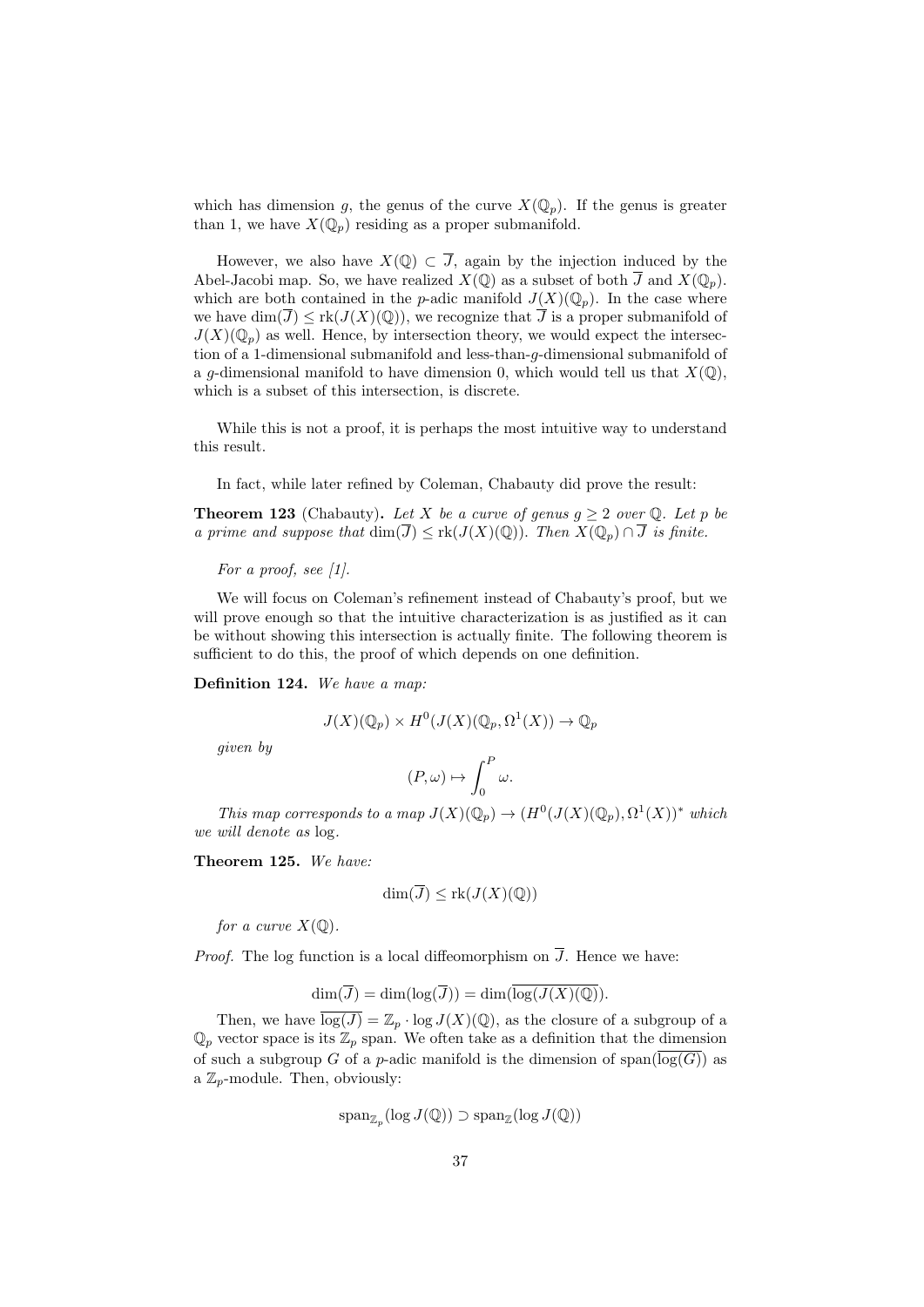as  $\mathbb{Z} \subset \mathbb{Z}_p$ . The containment, the equivalence of dimensions described above, and the fact that log is a local diffeomorphism gives us the desired inequality of dimensions, that:

$$
\dim(\overline{J}) \le \dim(J(X)(\mathbb{Q}_p)).
$$

## 6 Coleman's Approach

Throughout the following section, we will let  $p$  be a prime of good reduction.

**Lemma 126.** Let  $\omega \in H^0(J(X)(\mathbb{Q}_p), \Omega^1)$ . If  $Q, Q'$  are two points in  $X(\mathbb{Q}_p)$ which have the same reduction in  $X(\mathbb{F}_p)$ , then we can write  $\int_Q^{Q'}$ ω locally as a power series on X. [9]

#### 6.1 Residue Classes of Curves over  $\mathbb{Q}_p$

Let  $X(\mathbb{Q}_p)$  be a curve with good reduction at p. There is an obvious surjective map:

$$
\pi: X(\mathbb{Q}_p) \to X(\mathbb{F}_p).
$$

Definition 127. We define a residue class as the preimage of a point in  $X(\mathbb{F}_n)$  under  $\pi$ .

**Lemma 128.** There exists a function, t, which maps the residue class of a point  $Q \in X(\mathbb{F}_p)$  bijectively to  $p\mathbb{Z}_p$ . [9]

#### 6.2 Some results involving 1-forms on  $J(X)(\mathbb{Q}_p)$

Coleman proved the following proposition which will be instrumental to the goal result:

**Theorem 129** (Coleman [2]). Suppose K is a complete discretely valued subfield of  $\mathbb{C}_p$ . Let X be a curve over K and suppose that  $j:(X,c_o)\to (A,0)$  is a morphism over  $K$  of a pointed curve into an Abelian Variety, both with good reduction. Suppose G is a subgroup of  $A(K)$ . Then,  $j(X(K)) \cap G$  is contained in the set of all  $x \in X(K)$  such that:

$$
\int_{c_0}^x \omega = 0
$$

for all  $\omega \in j^*(H^0(A, \Omega^1_{A/K}))$  where  $\omega$  is nonzero on  $G$ .

**Remark 130.** We are interested in the case where A is the Jacobian of  $X(\mathbb{Q}_p)$ . The map j will be the Abel-Jacobi map injecting  $X(\mathbb{Q}_p)$  into its Jacobian. G, the subgroup will be  $X(\mathbb{Q})$  (realizing  $\mathbb{Q}$  as a subfield of  $\mathbb{Q}_p$ ). The result here will tell us that  $X(\mathbb{Q})$  is contained in the zero set of the integrals  $I(x) = \int^x$  $c_0$  $\omega = 0;$ this zero set is a subset of  $X(\mathbb{Q}_p)$ . The rest of the proof will involve counting the zeros of the integrals which lie in  $p\mathbb{Z}_p$  (we have essentially done all of this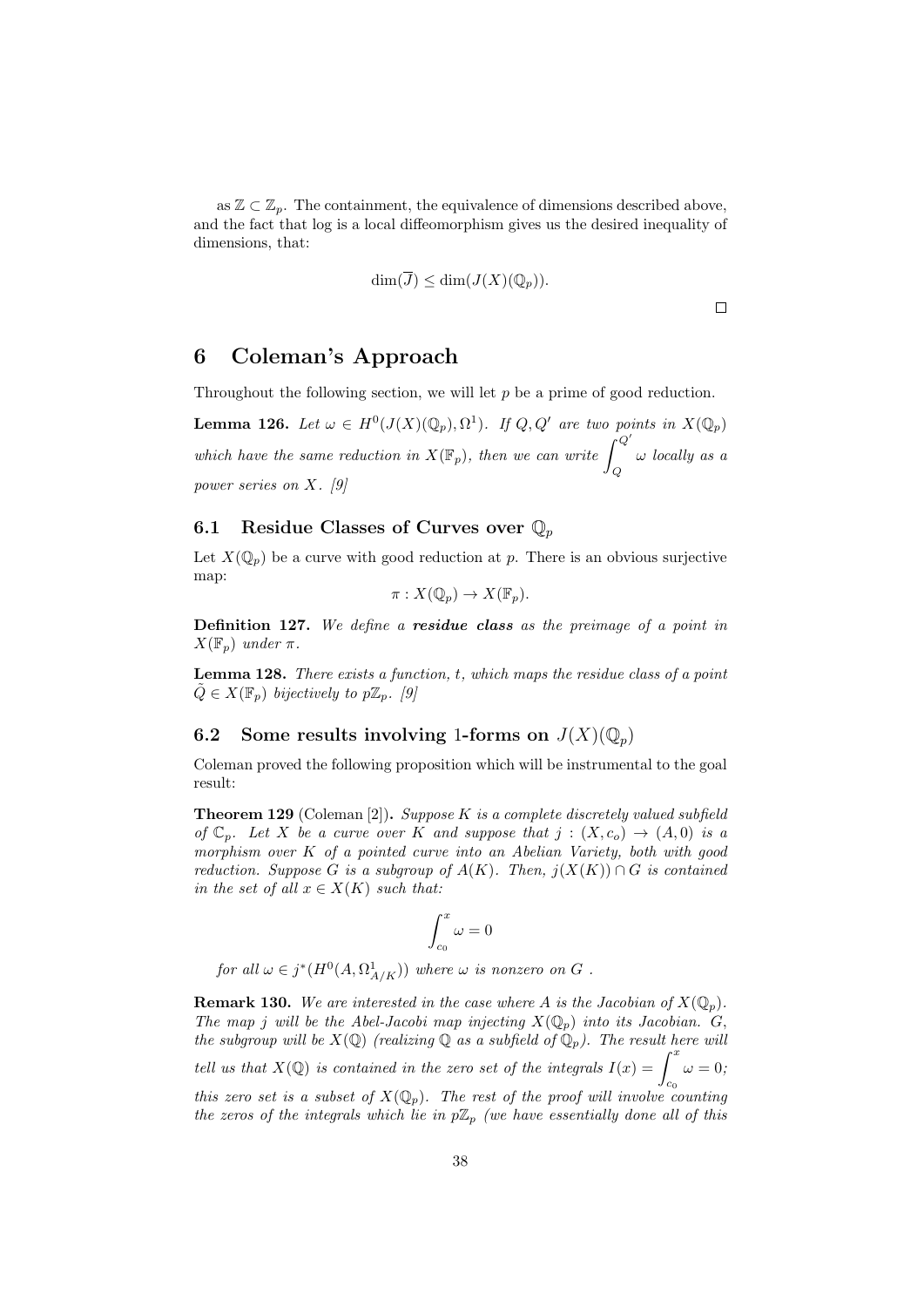work in the Newton Polygons section) and realizing these zeros which lie in  $p\mathbb{Z}_p$ as points in the residue class.

Remark 131. This same process can be done over a general number field, L instead of just  $\mathbb{Q}$ , where we can take K as the completion of L at a place p, A as the Jacobian, j as the Abel-Jacobi map with any base point, and  $G$  as  $X(L)$ where  $L$  realized as a subfield of  $K$ . Notice that the completion of any number field will be a discretely valued subfield of  $\mathbb{C}_p$  as all valuations must be an integral multiple of the valuation of a uniformizer.

**Theorem 132.** Let  $\omega$  be a 1-form on  $X(\mathbb{Q}_p)$  which reduces to a nonzero 1form on the residue class defined by a point  $\tilde{Q}$ . Then  $\omega$  can be locally written as  $w(t)dt$  where  $w(t) \in \mathbb{Z}_p[[t]]$  such that  $w(t)$  is nonzero mod p. Furthermore,

the function  $I(t)$  :  $X(\mathbb{Q}_p) \to \mathbb{Q}_p$  given by  $I(t) = \int_Q^t$ ω can be written as a power series in  $\mathbb{Q}_p$  whose derivative is  $w(t)$ . [9]

**Theorem 133.** Our setup is as in the previous theorem. Such an integral  $I(t)$ has at most ord $\tilde{\alpha} \tilde{\omega} + 1$  zeros in  $p\mathbb{Z}_p$ . This will be particularly useful due to the bijective correspondence between the zeros in  $p\mathbb{Z}_p$  and the residue classes of a point  $\tilde{Q} \in \mathbb{F}_p$  established in a previous lemma. [9]

#### 6.3 A bound on  $X(\mathbb{Q})$

**Lemma 134.** Let  $\omega \in H^0(X_{\mathbb{Q}_p}, \Omega^1)$  such that it reduces to a nonzero 1-form in  $H^0(X_{\mathbb{F}_p}, \Omega^1)$  (which can be done by multiplying by a scalar of  $\mathbb{Q}_p$ ). Let  $\tilde{Q} \in X(\mathbb{F}_p)$ . If ord $\tilde{Q} \leq p-2$ , then the number of points in  $X(\mathbb{Q})$  reducing to  $\tilde{Q}$ is at most  $m + 1$ .

*Proof.* Fix a point in  $X(\mathbb{Q})$  which reduces to  $\tilde{Q}$  (if no such point exists, then there are zero points reducing to  $\tilde{Q}$  which is less than  $\text{ord}_{\tilde{Q}}\tilde{\omega}+1$  as  $\text{ord}_{\tilde{Q}}\tilde{\omega}\geq 0$ . Call this point Q.

By another previous lemma, we can write the function  $I(x) = \int_Q^x \omega = 0$  for any  $Q'$  as a power series.

Our main result about zeros of power series confirms that  $I(x)$  has at most ord $\tilde{\omega}$  + 1 zeros.

By a previous lemma, we have  $\int_{Q}^{Q'} \omega = 0$  for any  $Q'$  which reduces to  $\tilde{Q}$  by a previous lemma, i.e., the rational points  $Q'$  which reduce to  $\tilde{Q}$  are zeros of  $I(x)$ . But our bound on the zeros of  $I(x)$  confirms that there are at most ord $\tilde{\rho}\tilde{\omega}+1$ such  $Q'$  which reduce to  $\tilde{Q}$  as desired.  $\Box$ 

**Theorem 135.** If  $p > 2g$ , then we have.

$$
|X(\mathbb{Q})| \le |X(\mathbb{F}_p)| + 2g - 2.
$$

*Proof.* By Riemann-Roch, the total number of zeros of  $\tilde{\omega}$  is  $2g - 2$ . Hence  $\sum_{P \in \overline{\mathbb{F}}_p} \text{ord}_P \tilde{\omega} \leq 2g - 2.$ 

By the previous lemma, we have that the number of points in  $X(\mathbb{Q})$  reducing to P is at most  $\mathrm{ord}_{\tilde{P}}+1$  for every  $P \in X(\mathbb{F}_p)$ . Hence we have  $|X(\mathbb{Q})| \leq$  $\sum_{P \in \mathbb{F}_p}$  ord  $_P \tilde{\omega}_P + 1$  since every point in  $X(\mathbb{Q})$  reduces to some point in  $X(\mathbb{F}_p)$ and then the lemma applies for each such point. Then,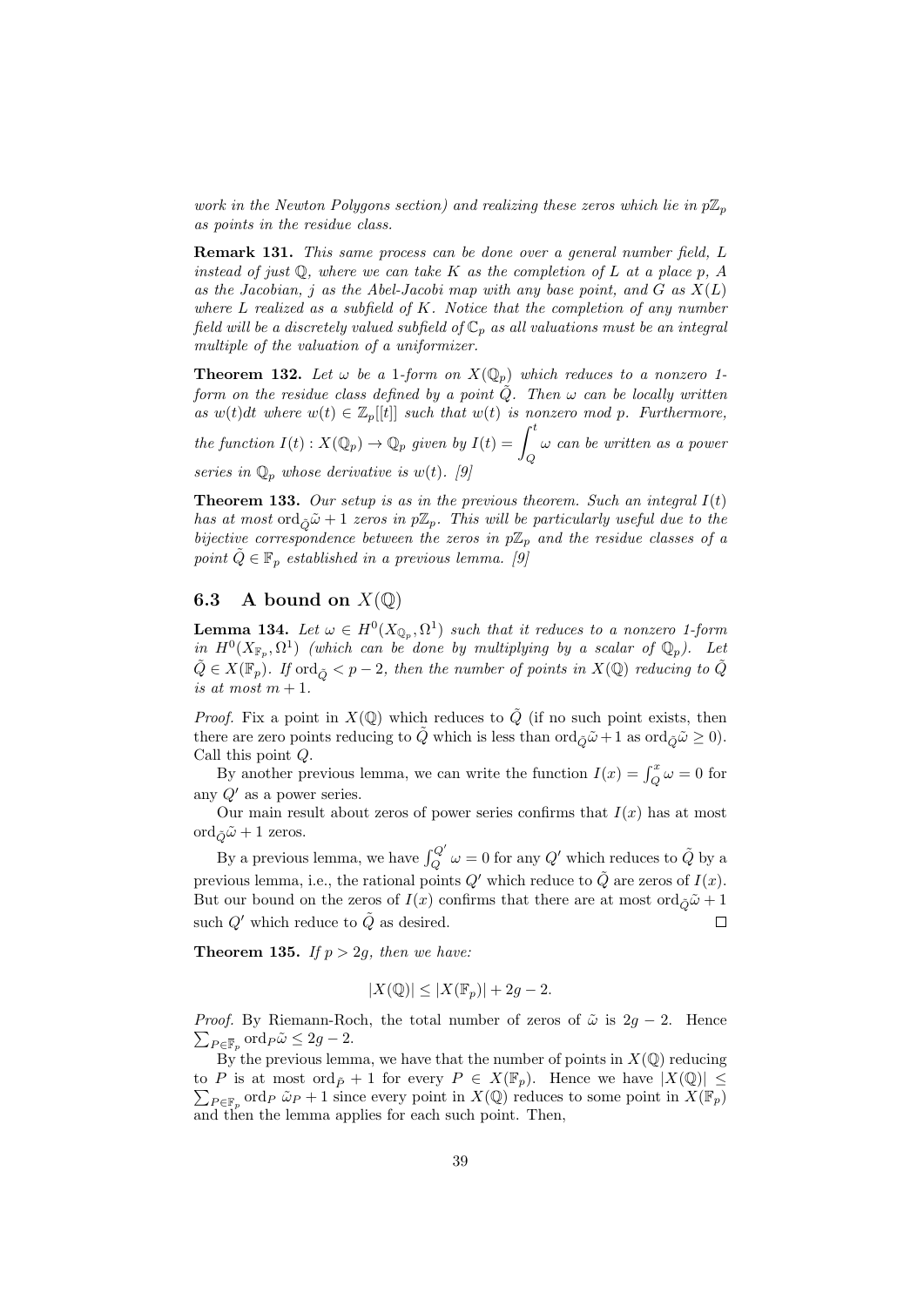$$
\sum_{P \in \overline{\mathbb{F}}_p} \text{ord}_P \ \tilde{\omega}_P + 1 = |X(\mathbb{F}_\cdot)| + \sum_{P \in \overline{\mathbb{F}}_p} \text{ord}_P \ \tilde{\omega}_P \le |X(\mathbb{F}_p)| + 2g - 2
$$

where the equality simply sums 1 over the points of  $\mathbb{F}_p$  and the second is the bound established by Riemann Roch. This shows that there are finitely many  $\Box$ rational points on such a curve.

## 7 Recent Results

While we won't go into any depth of their methods, it feels pertinent to describe some of the recent results in this active area of research.

Many mathematicians were able to refine Coleman's bound and extend the result to primes of bad reduction. In fact, we have:

**Theorem 136** (Stoll [11] Cor. 6.7). Let  $X/\mathbb{Q}$  be a curve of genus  $g \geq 2$ , let the rank of  $J(X)$  be r, and  $p > 2q$  be of good reduction. Then we have:

 $|X(\mathbb{Q})| \leq |X(\mathbb{F}_p)| + 2r.$ 

As we required  $r < g$ , this could be an improvement.

Current efforts seek to find uniform bounds on the number of rational points on curves of genus greater than 1 in terms of the genus.

#### Theorem 137. Katz, Rabinoff, Zureick-Brown [6]

Let  $d > 1$  and  $q > 3$  be integers. There exists an explicit constant  $N(q, d)$  such that for any number field  $F$  of degree d and any smooth, proper, geometrically connected genus q curve  $X/F$  where the rank of  $J(X)$  is at most q – 3, we have:

$$
|X(F)| \le N(g, d).
$$

For  $F = \mathbb{Q}$ , we have:

$$
N(g, 1) = 84g^2 - 98g + 28.
$$

# References

### References

- [1] Claude Chabauty, Sur les points rationnels des courbes algebriques de genre superieur a l'unite, C. R. Acad. Sci. Paris 212 (1941), 882–885 (French).
- [2] R. Coleman: Effective Chabauty, Duke Math J. 52 (1985), no. 3, 765-770.
- [3] R. Coleman: Torsion points on curves and p-adic abelian integrals, Ann. of Math. (2) **121** (1985), no. 1, 111-168.
- [4] W. Fulton: Algebraic Curves: An Introduction to Algebraic Geometry (2008).